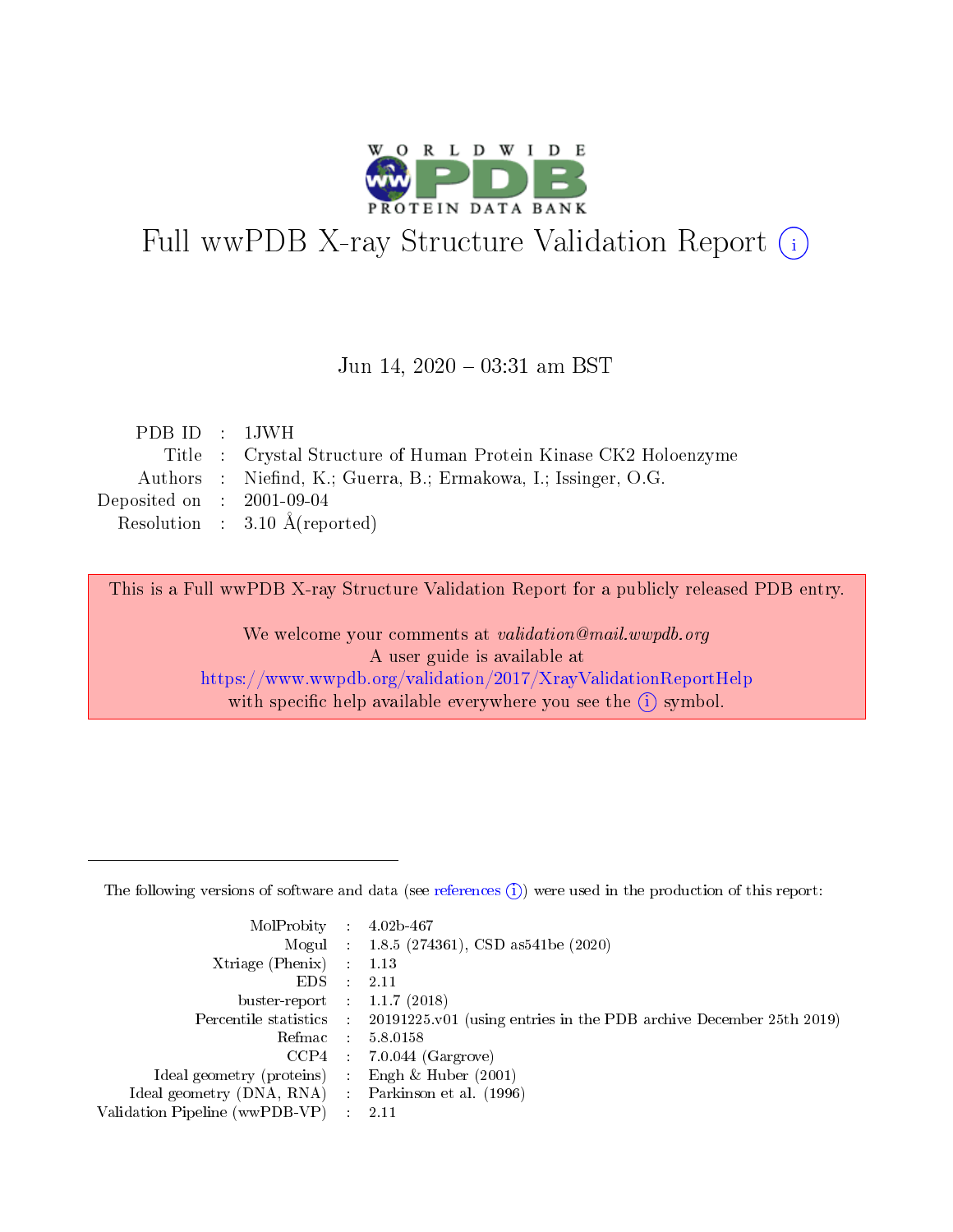# 1 [O](https://www.wwpdb.org/validation/2017/XrayValidationReportHelp#overall_quality)verall quality at a glance  $(i)$

The following experimental techniques were used to determine the structure: X-RAY DIFFRACTION

The reported resolution of this entry is 3.10 Å.

Percentile scores (ranging between 0-100) for global validation metrics of the entry are shown in the following graphic. The table shows the number of entries on which the scores are based.



| Metric                | Whole archive<br>$(\#\text{Entries})$ | Similar resolution<br>$(\#\text{Entries}, \text{resolution range}(\text{\AA}))$ |
|-----------------------|---------------------------------------|---------------------------------------------------------------------------------|
| $R_{free}$            | 130704                                | $1094(3.10-3.10)$                                                               |
| Clashscore            | 141614                                | $1184(3.10-3.10)$                                                               |
| Ramachandran outliers | 138981                                | $\overline{1141} \, (3.10-3.10)$                                                |
| Sidechain outliers    | 138945                                | $1141 (3.10-3.10)$                                                              |
| RSRZ outliers         | 127900                                | $1067(3.10-3.10)$                                                               |

The table below summarises the geometric issues observed across the polymeric chains and their fit to the electron density. The red, orange, yellow and green segments on the lower bar indicate the fraction of residues that contain outliers for  $>=3, 2, 1$  and 0 types of geometric quality criteria respectively. A grey segment represents the fraction of residues that are not modelled. The numeric value for each fraction is indicated below the corresponding segment, with a dot representing fractions <=5% The upper red bar (where present) indicates the fraction of residues that have poor fit to the electron density. The numeric value is given above the bar.

| Mol | Chain  | $\mathbf{Length}$ |             | Quality of chain |                |
|-----|--------|-------------------|-------------|------------------|----------------|
|     | А      | 337               | $\%$<br>28% | 63%              | 9%             |
|     | В      | 337               | 28%         | 62%              | 10%            |
| ച   | $\cap$ | 215               | 4%<br>30%   | 52%              | 10%<br>7%<br>٠ |
| ച   |        | 215               | $\%$<br>26% | 53%              | 5%<br>14%<br>٠ |

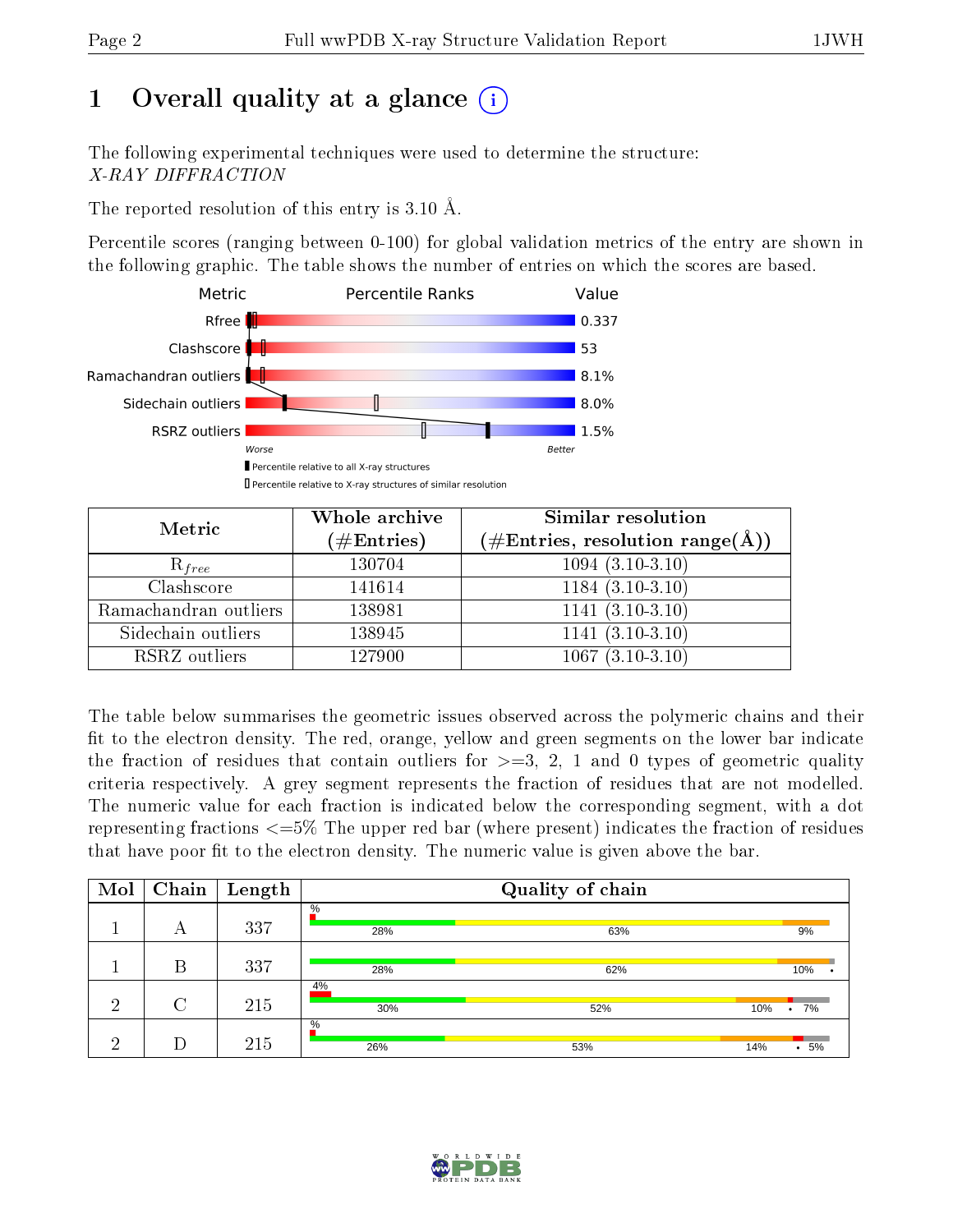# 2 Entry composition (i)

There are 6 unique types of molecules in this entry. The entry contains 9221 atoms, of which 0 are hydrogens and 0 are deuteriums.

In the tables below, the ZeroOcc column contains the number of atoms modelled with zero occupancy, the AltConf column contains the number of residues with at least one atom in alternate conformation and the Trace column contains the number of residues modelled with at most 2 atoms.

Molecule 1 is a protein called Casein kinase II, alpha chain.

| Mol | Chain   Residues | Atoms               |      |     | $\text{ZeroOcc} \mid \text{AltConf} \mid \text{Trace} \mid$ |    |  |  |
|-----|------------------|---------------------|------|-----|-------------------------------------------------------------|----|--|--|
|     | 336              | $\rm Total$<br>2829 | 1808 | 499 | - 510                                                       | 12 |  |  |
|     | 335              | Total<br>2822       | 1805 | 498 | 507                                                         | 12 |  |  |

Molecule 2 is a protein called Casein kinase II beta chain.

| Mol | Chain   Residues |             |          | Atoms |       |    | $\rm{ZeroOcc}$   AltConf   Trace |  |
|-----|------------------|-------------|----------|-------|-------|----|----------------------------------|--|
|     | 200              | $\rm Total$ |          |       |       |    |                                  |  |
|     |                  | 1633        | 1045 273 |       | - 300 | 15 |                                  |  |
|     | 204              | Total       |          |       |       |    |                                  |  |
|     |                  | 1660        | 1059 277 |       | - 309 | 15 |                                  |  |

• Molecule 3 is PHOSPHATE ION (three-letter code: PO4) (formula:  $O_4P$ ).



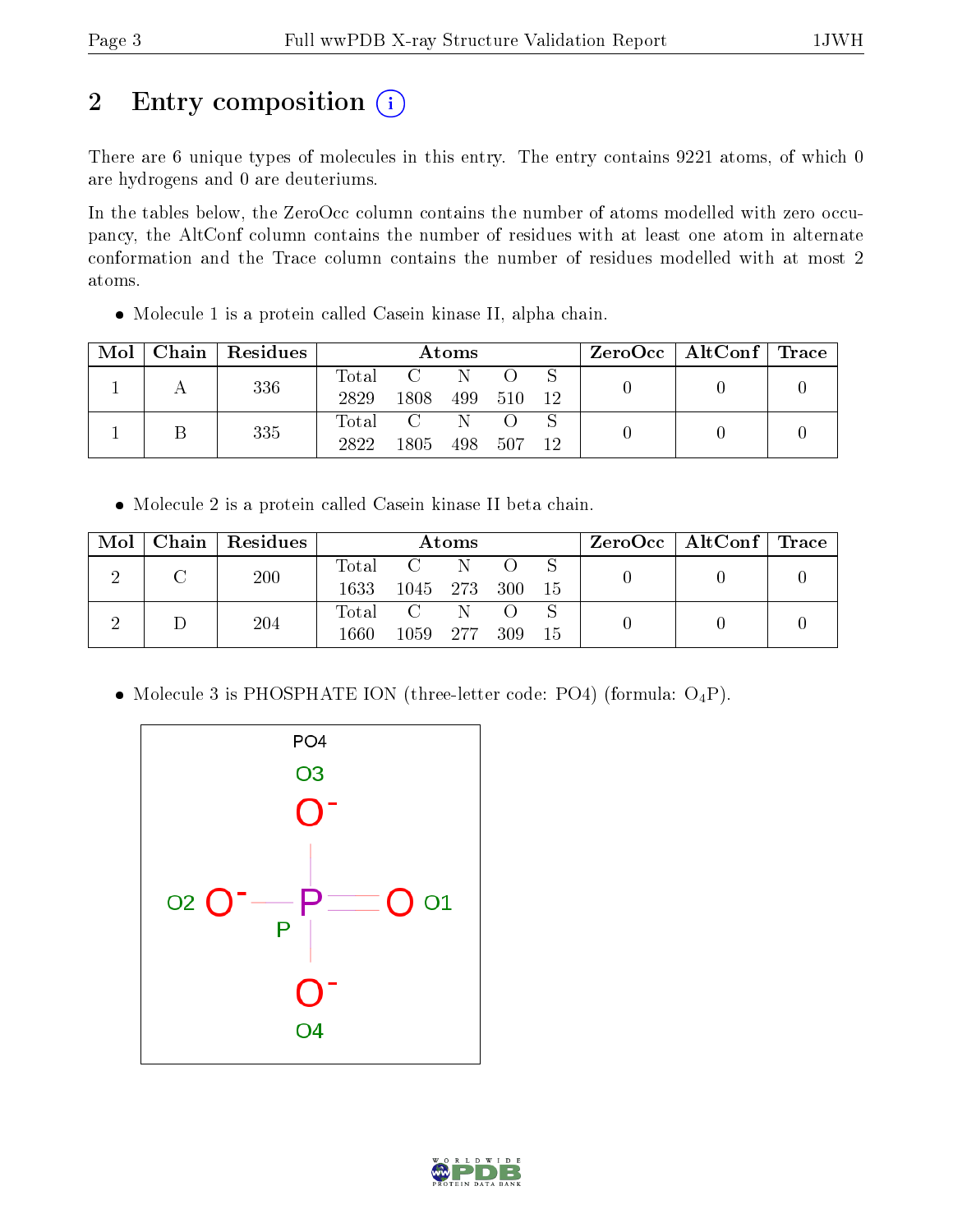| Mol | Chain                       | Residues     | Atoms                                                    |   | $ZeroOcc$   AltConf |
|-----|-----------------------------|--------------|----------------------------------------------------------|---|---------------------|
| 3   | А                           |              | Total<br>P<br>$\left( \right)$<br>5<br>4<br>1            | 0 |                     |
| 3   | B                           |              | P<br>Total<br>$\left( \right)$<br>5<br>$\mathbf{1}$<br>4 | 0 |                     |
| 3   | B                           |              | Total<br>Р<br>$\left( \right)$<br>5<br>1<br>4            | 0 |                     |
| 3   | $\mathcal{C}_{\mathcal{C}}$ |              | Total<br>Р<br>$\left( \right)$<br>5<br>1<br>4            | 0 |                     |
| 3   | $\Box$                      | 1            | Total<br>$\mathsf{P}$<br>Ω<br>5<br>1<br>4                | 0 | 0                   |
| 3   | $\Box$                      | 1            | Total<br>$\mathsf{P}$<br>$\Omega$<br>5<br>1<br>4         | 0 | 0                   |
| 3   | $\Box$                      | $\mathbf{1}$ | Total<br>Ρ<br>$\left( \right)$<br>5                      | 0 |                     |

 $\bullet\,$  Molecule 4 is PHOSPHOAMINOPHOSPHONIC ACID-ADENYLATE ESTER (three-letter code: ANP) (formula:  $\mathrm{C}_{10}\mathrm{H}_{17}\mathrm{N}_{6}\mathrm{O}_{12}\mathrm{P}_{3}) .$ 



| Mol | Chain   Residues |             | Atoms |  | $ZeroOcc$   AltConf |
|-----|------------------|-------------|-------|--|---------------------|
|     |                  | Total C N O | - 6   |  |                     |

Molecule 5 is ZINC ION (three-letter code: ZN) (formula: Zn).

|  | $\text{Mol}$   Chain   Residues | Atoms | $ZeroOcc \   \ AltConf$ |
|--|---------------------------------|-------|-------------------------|
|  |                                 | Fotal |                         |

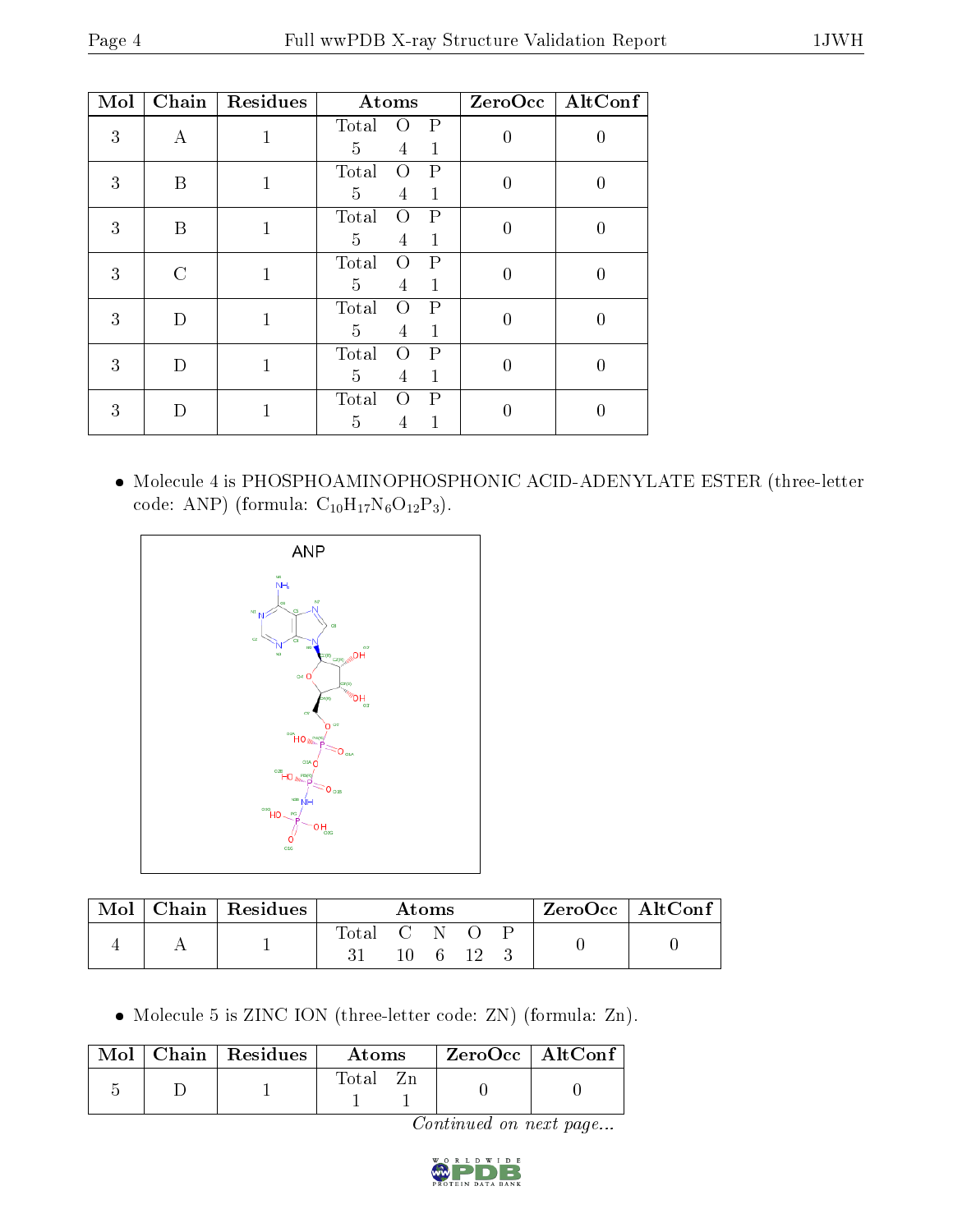Continued from previous page...

| $\bf{Mol} \parallel$ | $\vert$ Chain $\vert$ Residues | Atoms | $\rm ZeroOcc \mid AltConf$ |  |
|----------------------|--------------------------------|-------|----------------------------|--|
|                      |                                | Total |                            |  |

• Molecule 6 is water.

| Mol |   | Chain   Residues | Atoms                                 | ZeroOcc   AltConf |
|-----|---|------------------|---------------------------------------|-------------------|
|     |   | 81               | Total<br>$\circ$ O<br>81<br>81        |                   |
|     | B | 74               | Total<br>$\left( \right)$<br>74<br>74 |                   |
|     |   | 27               | Total<br>$\left( \right)$<br>27<br>27 |                   |
|     |   | 27               | Total<br>$\left( \right)$<br>27<br>27 |                   |

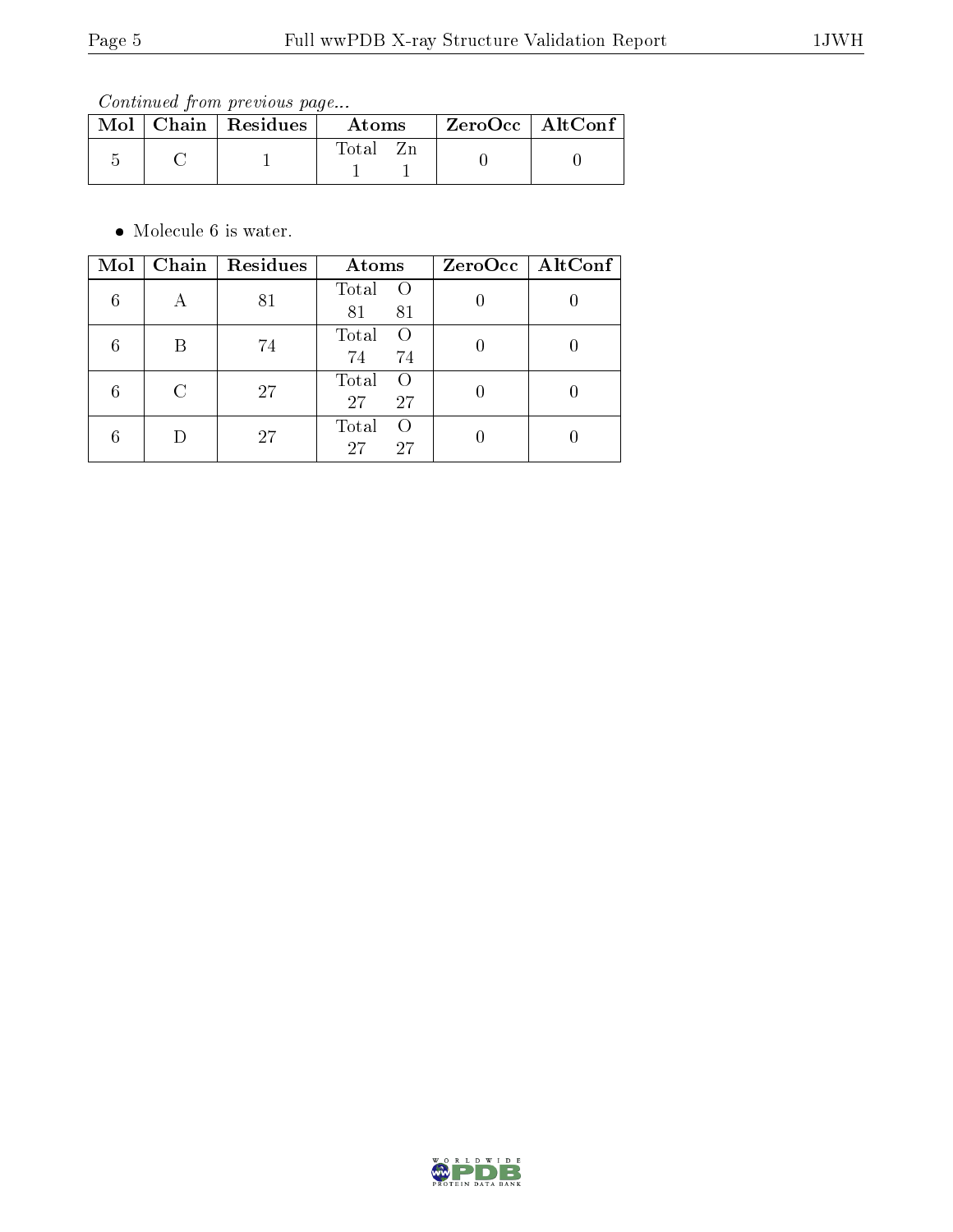$E<sub>1</sub>$  $\mathbb{E}$  $\mathbb{E}$  $K$ 74 K75 K76 K77 I78 K79 R80  $\overline{\mathbf{E}}$ I82 K83 I84 L85 E86  $\frac{1}{8}$  $\frac{188}{1}$  $\frac{89}{2}$  $\frac{8}{29}$  $\frac{5}{16}$ P92 N93 I94 I95 T96 L97 A98  $\frac{8}{2}$ I100 V101 K102 D103 S106 R107 T108 P109 A110 L111 V112 H115 V116 D120 F121 K122 Q123 L124 Y125 • Q126 T127 L128 T129 D130 Y131 D132 I133 R134

F135 Y136 M137 Y138 E139 I140 L141 K142 A143 L144 D145 Y146  $C147$ H148 S149 M150 M153 H154 K158 P159 H160 N161 V162 M163 I164 D165 H166 E167 H168 R169 K170 L171 R172 L173 I174 D175 W176 G177 L178 A179 E180 F181 Y182 H183 P184 E187 V192 A193 S194 R195 Y196 F197 K198  $\frac{30}{2}$ P200

# 3 Residue-property plots  $(i)$

These plots are drawn for all protein, RNA and DNA chains in the entry. The first graphic for a chain summarises the proportions of the various outlier classes displayed in the second graphic. The second graphic shows the sequence view annotated by issues in geometry and electron density. Residues are color-coded according to the number of geometric quality criteria for which they contain at least one outlier: green  $= 0$ , yellow  $= 1$ , orange  $= 2$  and red  $= 3$  or more. A red dot above a residue indicates a poor fit to the electron density (RSRZ  $> 2$ ). Stretches of 2 or more consecutive residues without any outlier are shown as a green connector. Residues present in the sample, but not in the model, are shown in grey.



• Molecule 1: Casein kinase II, alpha chain

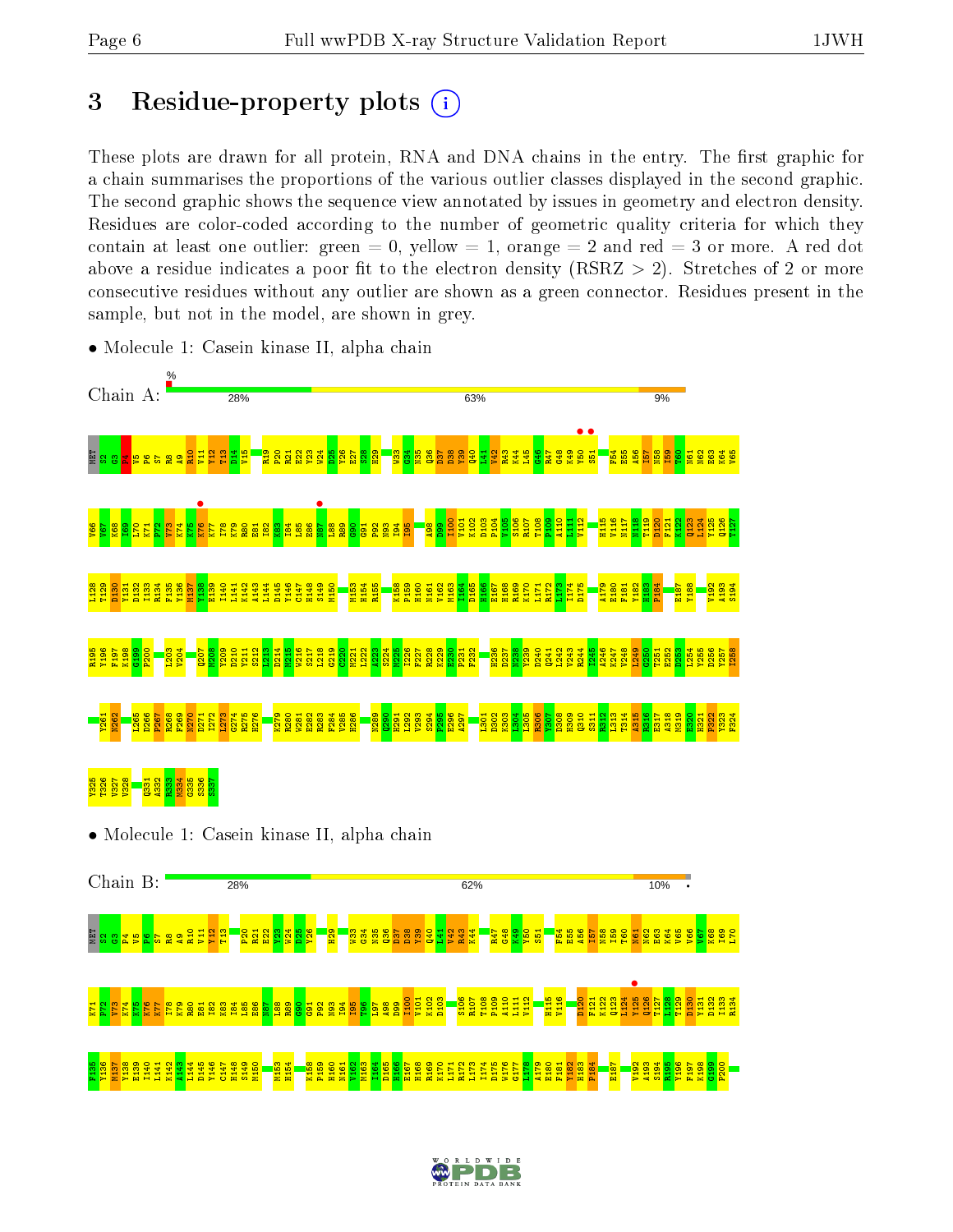# L203 V204 D205 Y206 Q207 D210 Y211 S212 L213 D214 M215 W216 S217 L218 G219 L222 A223 I226 F227 R228 K229 E230 P231 F232 F233 H234 D237 N238 Y239 D240 Q241 L242 V243 R244 I245 A246 K247 V248 L249 G250 T251 E252 D253 L254 Y255 D256 Y257 I258 Y261 N262 L265 D266 P267 R268 es and self-estate the self of the self of the self of the self of the self of the self of the self of the self<br>The self of the self of the self of the self of the self of the self of the self of the self of the self of th ន<mark>្លី ន</mark>ី<br>និង



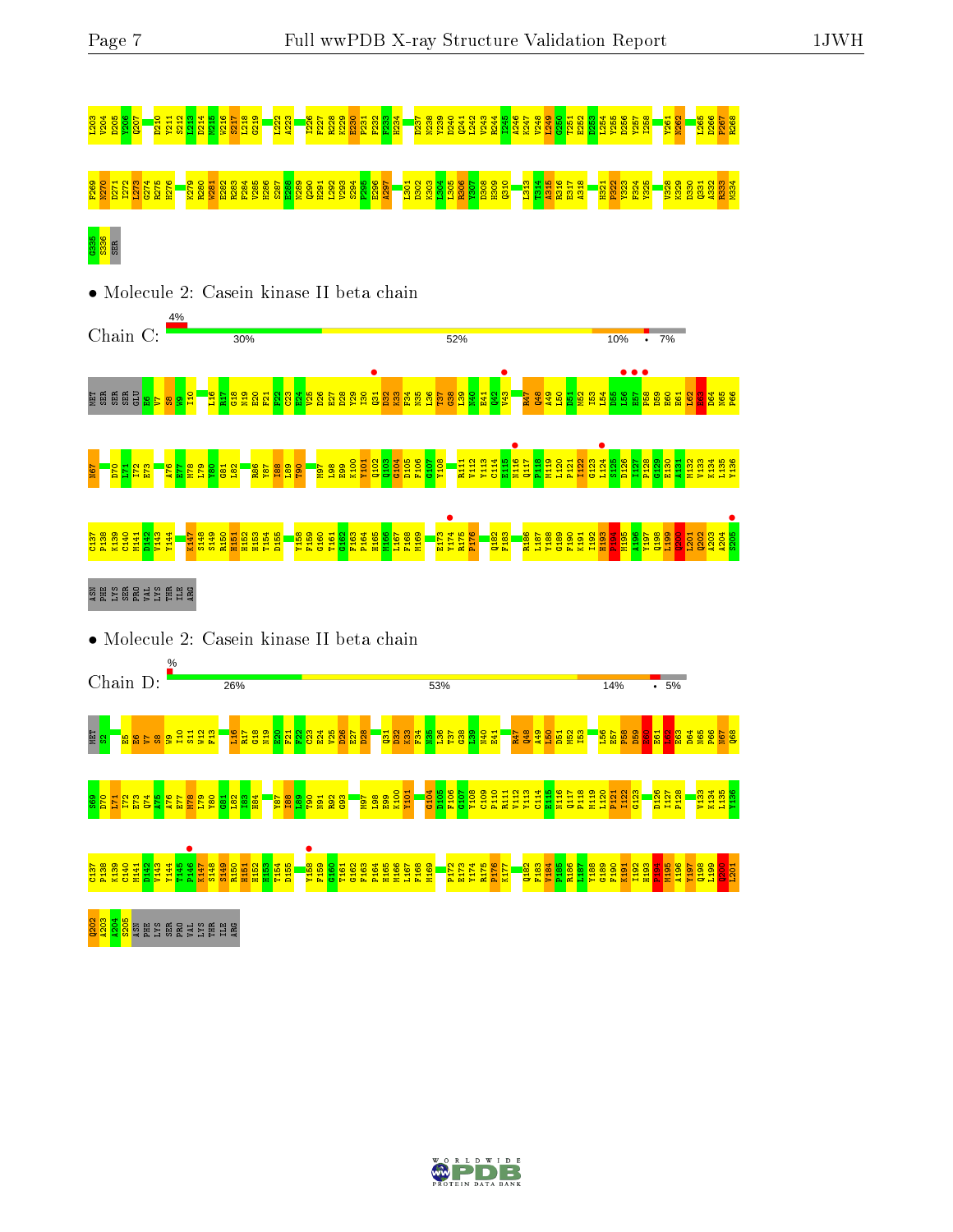# 4 Data and refinement statistics  $(i)$

| Property                                                             | <b>Value</b>                                           | Source     |
|----------------------------------------------------------------------|--------------------------------------------------------|------------|
| Space group                                                          | P 63                                                   | Depositor  |
| Cell constants                                                       | $175.99\text{\AA}$<br>$175.99\text{\AA}$<br>$93.67\AA$ |            |
| a, b, c, $\alpha$ , $\beta$ , $\gamma$                               | $90.00^\circ$<br>$120.00^{\circ}$<br>$90.00^\circ$     | Depositor  |
| Resolution $(A)$                                                     | 59.30<br>$-3.10$                                       | Depositor  |
|                                                                      | 59.11<br>3.09<br>$\frac{1}{2}$                         | <b>EDS</b> |
| % Data completeness                                                  | $78.7(59.30-3.10)$                                     | Depositor  |
| (in resolution range)                                                | $78.0(59.11-3.09)$                                     | <b>EDS</b> |
| $R_{merge}$                                                          | (Not available)                                        | Depositor  |
| $\mathrm{R}_{sym}$                                                   | 0.10                                                   | Depositor  |
| $\langle I/\sigma(I) \rangle^{-1}$                                   | $0.47$ (at 3.07Å)                                      | Xtriage    |
| Refinement program                                                   | $\overline{\text{CNS} 1.0}$                            | Depositor  |
|                                                                      | $\overline{0.267}$ ,<br>0.338                          | Depositor  |
| $R, R_{free}$                                                        | 0.262<br>0.337<br>$\mathcal{L}$                        | DCC        |
| $R_{free}$ test set                                                  | 935 reflections $(3.12\%)$                             | wwPDB-VP   |
| Wilson B-factor $(A^2)$                                              | 67.7                                                   | Xtriage    |
| Anisotropy                                                           | 0.319                                                  | Xtriage    |
| Bulk solvent $k_{sol}(e/\mathring{A}^3)$ , $B_{sol}(\mathring{A}^2)$ | $0.25$ , $69.5$                                        | <b>EDS</b> |
| L-test for twinning <sup>2</sup>                                     | $>$ = 0.50, < $L^2$ > = 0.34<br>< L                    | Xtriage    |
| Estimated twinning fraction                                          | $0.035$ for h,-h-k,-l                                  | Xtriage    |
| $F_o, F_c$ correlation                                               | 0.90                                                   | <b>EDS</b> |
| Total number of atoms                                                | 9221                                                   | wwPDB-VP   |
| Average B, all atoms $(A^2)$                                         | 90.0                                                   | wwPDB-VP   |

Xtriage's analysis on translational NCS is as follows: The largest off-origin peak in the Patterson function is  $3.89\%$  of the height of the origin peak. No significant pseudotranslation is detected.

<sup>&</sup>lt;sup>2</sup>Theoretical values of  $\langle |L| \rangle$ ,  $\langle L^2 \rangle$  for acentric reflections are 0.5, 0.333 respectively for untwinned datasets, and 0.375, 0.2 for perfectly twinned datasets.



<span id="page-7-1"></span><span id="page-7-0"></span><sup>1</sup> Intensities estimated from amplitudes.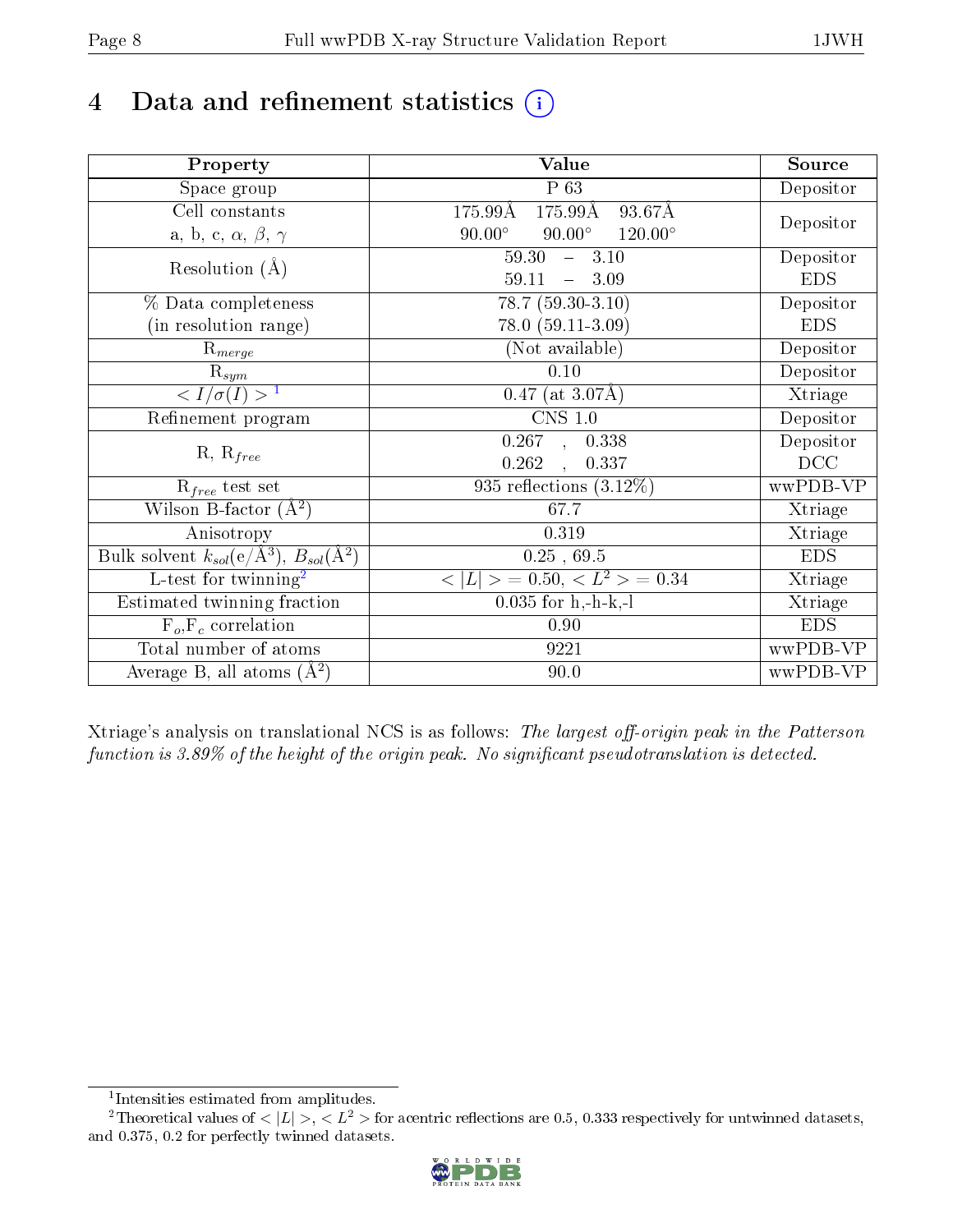# 5 Model quality  $(i)$

# 5.1 Standard geometry  $(i)$

Bond lengths and bond angles in the following residue types are not validated in this section: ZN, ANP, PO4

The Z score for a bond length (or angle) is the number of standard deviations the observed value is removed from the expected value. A bond length (or angle) with  $|Z| > 5$  is considered an outlier worth inspection. RMSZ is the root-mean-square of all Z scores of the bond lengths (or angles).

| Mol                         | Chain | Bond lengths |             | Bond angles |                     |
|-----------------------------|-------|--------------|-------------|-------------|---------------------|
|                             |       | RMSZ         | $\# Z  > 5$ | RMSZ        | # $ Z >5$           |
|                             |       | 0.46         | 0/2904      | 0.71        | 0/3924              |
|                             | В     | 0.46         | 0/2897      | 0.71        | 0/3916              |
| $\overline{2}$              | C     | 0.41         | 0/1682      | 0.72        | $2/2281$ $(0.1\%)$  |
| $\mathcal{D}_{\mathcal{A}}$ | D)    | 0.44         | 0/1709      | 0.71        | $2/2317(0.1\%)$     |
| All                         | All   | 0.45         | 0/9192      | 0.71        | $4/12438$ $(0.0\%)$ |

Chiral center outliers are detected by calculating the chiral volume of a chiral center and verifying if the center is modelled as a planar moiety or with the opposite hand.A planarity outlier is detected by checking planarity of atoms in a peptide group, atoms in a mainchain group or atoms of a sidechain that are expected to be planar.

|  | $\mid$ Mol $\mid$ Chain $\mid$ #Chirality outliers $\mid$ #Planarity outliers $\mid$ |
|--|--------------------------------------------------------------------------------------|
|  |                                                                                      |

There are no bond length outliers.

All (4) bond angle outliers are listed below:

| Mol | Chain | $\mathbf{Res}$ | Type | Atoms   |         | Observed $(°)$ | Ideal(°) |
|-----|-------|----------------|------|---------|---------|----------------|----------|
|     |       | 60             | GLU  | N-CA-C  | 10.26   | 138.70         | 111.00   |
|     |       | 60             | GLU  | N-CA-C  | 916     | 135.73         | 111.00   |
|     |       | 60             | GLU  | CB-CA-C | $-8.42$ | 93.56          | 110.40   |
|     |       | 60             | GLII | CB-CA-C | -5.74   | 98.91          | 110 40   |

There are no chirality outliers.

All (1) planarity outliers are listed below:

|  |     |       | Mol   Chain   Res   Type   Group |
|--|-----|-------|----------------------------------|
|  | 182 | TYR – | Sidechain                        |

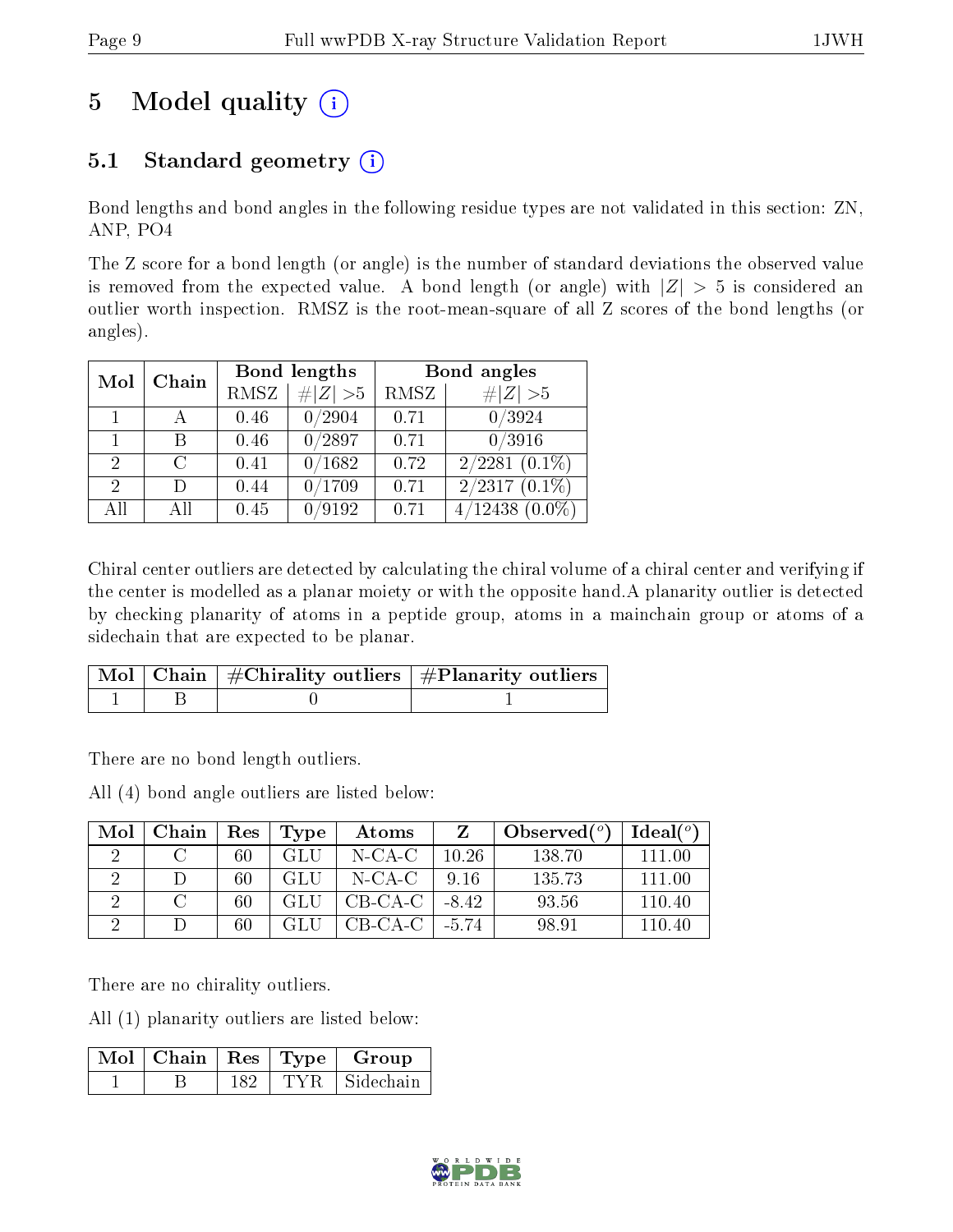## $5.2$  Too-close contacts  $(i)$

In the following table, the Non-H and H(model) columns list the number of non-hydrogen atoms and hydrogen atoms in the chain respectively. The H(added) column lists the number of hydrogen atoms added and optimized by MolProbity. The Clashes column lists the number of clashes within the asymmetric unit, whereas Symm-Clashes lists symmetry related clashes.

| Mol            | Chain              | $Non-H$        | H (model)        | H(added)       | Clashes        | <b>Symm-Clashes</b> |
|----------------|--------------------|----------------|------------------|----------------|----------------|---------------------|
|                | А                  | 2829           | $\left( \right)$ | 2770           | 306            | 0                   |
| 1              | B                  | 2822           | $\overline{0}$   | 2765           | 288            | $\boldsymbol{0}$    |
| $\overline{2}$ | C                  | 1633           | $\theta$         | 1548           | 177            | $\overline{0}$      |
| $\overline{2}$ | D                  | 1660           | $\overline{0}$   | 1568           | 205            | $\overline{0}$      |
| 3              | А                  | $\overline{5}$ | $\theta$         | $\theta$       | $\overline{0}$ | $\overline{0}$      |
| 3              | B                  | 10             | $\theta$         | $\theta$       | $\overline{0}$ | $\overline{0}$      |
| 3              | C                  | $\overline{5}$ | 0                | $\overline{0}$ | $\overline{0}$ | $\overline{0}$      |
| 3              | D                  | 15             | $\overline{0}$   | $\overline{0}$ | $\overline{0}$ | $\overline{0}$      |
| 4              | А                  | 31             | $\theta$         | 13             | 1              | $\overline{0}$      |
| $\overline{5}$ | $\overline{C}$     | 1              | $\theta$         | $\theta$       | $\overline{0}$ | $\overline{0}$      |
| $\overline{5}$ | D                  |                | $\theta$         | 0              | $\overline{0}$ | $\overline{0}$      |
| 6              | А                  | 81             | 0                | 0              | 6              | $\overline{0}$      |
| 6              | B                  | 74             | $\overline{0}$   | $\overline{0}$ | 9              | $\overline{0}$      |
| 6              | $\overline{\rm C}$ | 27             | $\theta$         | 0              | 3              | $\overline{0}$      |
| 6              | D                  | 27             | $\theta$         | $\theta$       | $\overline{5}$ | $\overline{0}$      |
| All            | All                | 9221           | 0                | 8664           | 939            | $\overline{0}$      |

The all-atom clashscore is defined as the number of clashes found per 1000 atoms (including hydrogen atoms). The all-atom clashscore for this structure is 53.

All (939) close contacts within the same asymmetric unit are listed below, sorted by their clash magnitude.

| Atom-1           | Atom-2                       | Interatomic<br>distance $(A)$ | Clash<br>overlap $(A)$ |
|------------------|------------------------------|-------------------------------|------------------------|
| 2:C:111:ARG:HH21 | 2:C:113:TYR:HB2              | 1.10                          | 1.12                   |
| 1:B:24:TRP:HA    | 1:B:181:PHE:CE2              | 1.86                          | 1.10                   |
| 1:B:43:ARG:HH11  | 1:B:43:ARG:HB3               | 1.00                          | 1.10                   |
| 1:B:24:TRP:HA    | 1:B:181:PHE:HE2              | 1.05                          | 1.09                   |
| 2:D:59:ASP:O     | 2:D:62:LEU:HD23              | 1.55                          | 1.06                   |
| 2:D:111:ARG:HH21 | 2:D:113:TYR:HB2              | 1.21                          | 1.05                   |
| 2:C:195:MET:HB2  | $2:C:198:GLN:H\overline{G3}$ | 1.39                          | 1.05                   |
| 2:D:82:LEU:H     | 2:D:82:LEU:HD12              | 1.23                          | 1.02                   |
| 2:C:199:LEU:HD12 | 2:C:199:LEU:H                | 1.26                          | 0.98                   |
| 2:C:59:ASP:O     | 2:C:62:LEU:HD23              | 1.63                          | 0.98                   |
| 1:B:43:ARG:NH1   | 1:B:43:ARG:HB3               | 1.79                          | 0.97                   |
| 1: A:279:LYS:H   | 1: A:279: LYS: HD2           | 1.32                          | 0.95                   |

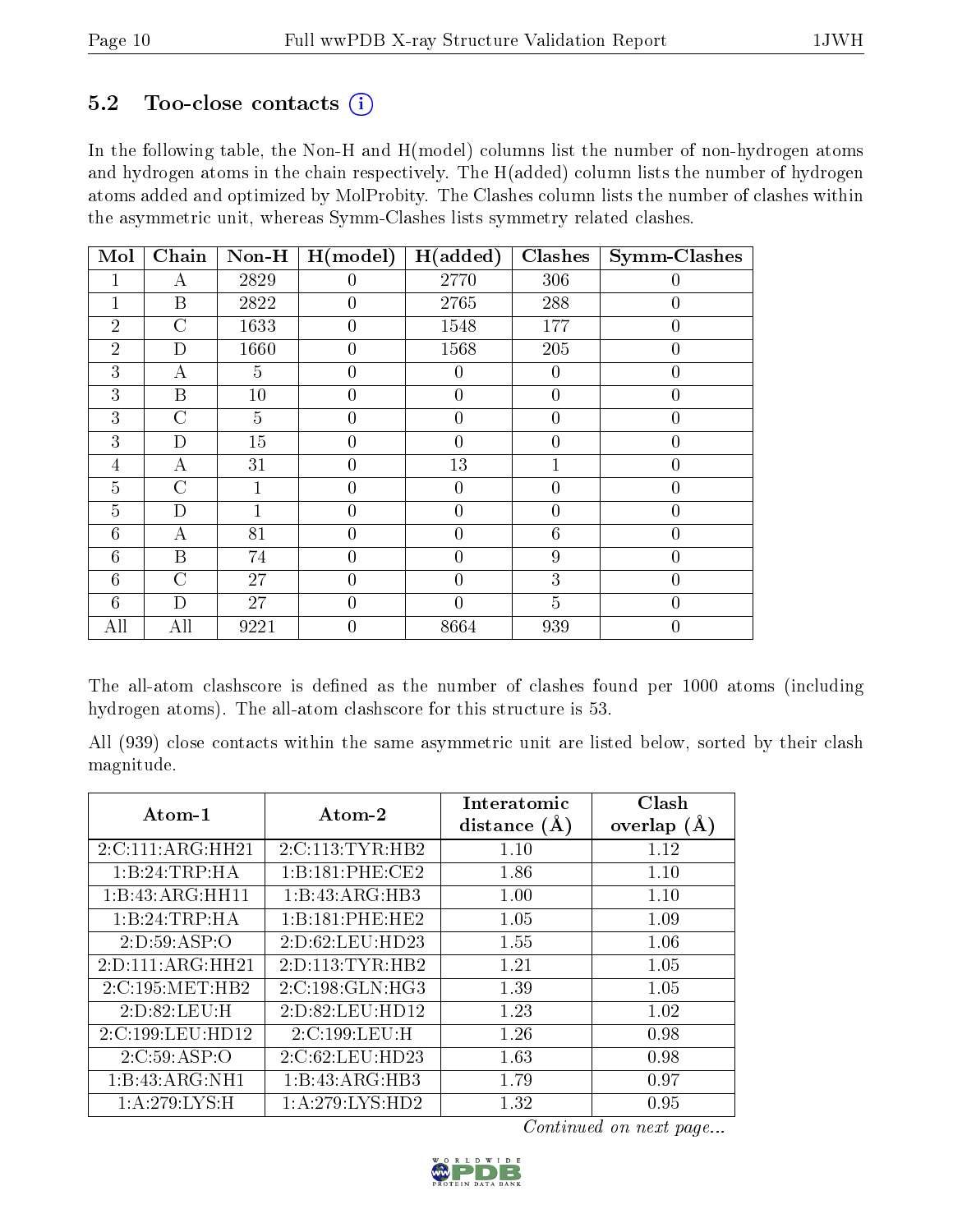| Continuea from previous page |                                    | Interatomic      | Clash         |
|------------------------------|------------------------------------|------------------|---------------|
| Atom-1                       | Atom-2                             | distance $(\AA)$ | overlap $(A)$ |
| 2:D:128:PRO:HA               | 2:D:155:ASP:OD2                    | 1.65             | 0.95          |
| 1:B:279:LYS:H                | 1:B:279:LYS:HD2                    | 1.28             | 0.95          |
| 2:D:7:VAL:HB                 | 2: D: 11: SER: OG                  | 1.67             | 0.94          |
| 1:B:21:ARG:HA                | 1:B:24:TRP:HE1                     | 1.32             | 0.94          |
| 2:C:187:LEU:HD13             | 2:D:162:GLY:HA3                    | 1.51             | $\rm 0.92$    |
| 1:A:303:LYS:HB3              | 1:A:313:LEU:HD21                   | 1.51             | 0.92          |
| $2:C:16:L\overline{EU:H}B2$  | 2:C:19:ASN:HD22                    | 1.36             | 0.91          |
| 2:D:199:LEU:H                | 2:D:199:LEU:HD12                   | 1.35             | 0.91          |
| $2:C:32:A$ SP:OD1            | $2:C:34:P\overline{\text{HE:HB3}}$ | 1.72             | 0.90          |
| 2:D:122:ILE:HG12             | 2:D:123:GLY:N                      | 1.83             | 0.89          |
| 1:B:192:VAL:O                | 1:B:198:LYS:HE2                    | 1.70             | 0.89          |
| 1: A:36: GLN: NE2            | 2:D:189:GLY:HA3                    | 1.86             | 0.89          |
| 1:B:129:THR:HG22             | 1:B:132:ASP:OD2                    | 1.73             | 0.89          |
| 1: A: 137: MET: CE           | 1:A:218:LEU:HD21                   | 2.03             | 0.88          |
| 2:C:128:PRO:HA               | 2:C:155:ASP:OD2                    | 1.71             | 0.88          |
| 2:C:10:ILE:HD12              | 2:C:10:ILE:H                       | 1.37             | 0.88          |
| 1:A:24:TRP:HA                | 1:A:181:PHE:HE2                    | 1.36             | 0.88          |
| 1:A:192:VAL:O                | 1: A: 198: LYS: HE2                | 1.74             | 0.88          |
| 1:B:26:TYR:CE2               | 1:B:80:ARG:HB2                     | 2.08             | 0.88          |
| 1: A:180: GLU:HG3            | 1:A:181:PHE:H                      | 1.39             | 0.87          |
| 1:A:21:ARG:HA                | 1:A:24:TRP:HE1                     | 1.40             | 0.87          |
| 1:A:40:GLN:HB2               | 2:D:191:LYS:O                      | 1.75             | 0.87          |
| 1:A:57:ILE:HD11              | 1: A:62: ASN: HA                   | 1.57             | 0.86          |
| 1:B:137:MET:HE3              | 1:B:140:ILE:HD12                   | 1.55             | 0.86          |
| 2:D:111:ARG:HH21             | 2:D:113:TYR:CB                     | 1.89             | 0.86          |
| 1: A:137: MET:HE3            | 1:A:140:ILE:HD12                   | 1.56             | 0.86          |
| 2:C:173:GLU:HG2              | 2:C:174:TYR:HD1                    | 1.39             | 0.85          |
| 1: A: 35: ASN: O             | 1: A:38: ASP:HB2                   | 1.77             | $\rm 0.85$    |
| $1:B:180:GL\overline{U:HG3}$ | 1:B:181:PHE:H                      | 1.39             | 0.85          |
| 1: A:239:TYR:O               | 1:A:243:VAL:HG23                   | 1.77             | 0.85          |
| 1:B:239:TYR:O                | 1:B:243:VAL:HG23                   | 1.76             | 0.84          |
| 1:B:229:LYS:HD3              | 1:B:232:PHE:CD1                    | 2.12             | 0.84          |
| 2:C:199:LEU:CD1              | 2:C:199:LEU:H                      | 1.90             | 0.84          |
| 1:B:187:GLU:HA               | 1:B:207:GLN:O                      | 1.76             | 0.84          |
| 2:C:65:ASN:HB3               | 2:C:66:PRO:HD3                     | 1.60             | 0.83          |
| 2:C:111:ARG:NH2              | 2:C:113:TYR:HB2                    | 1.91             | 0.83          |
| 2:D:65:ASN:HB3               | 2: D:66: PRO:HD3                   | 1.60             | 0.83          |
| 1:B:269:PHE:HA               | 1:B:272:ILE:HG12                   | 1.61             | 0.83          |
| 1:B:203:LEU:HD13             | 1:B:242:LEU:HB2                    | 1.62             | 0.82          |
| 1: A: 129: THR: HG22         | 1: A: 132: ASP: OD2                | 1.79             | 0.82          |
| 1:B:120:ASP:OD2              | 1:B:121:PHE:N                      | 2.12             | 0.82          |

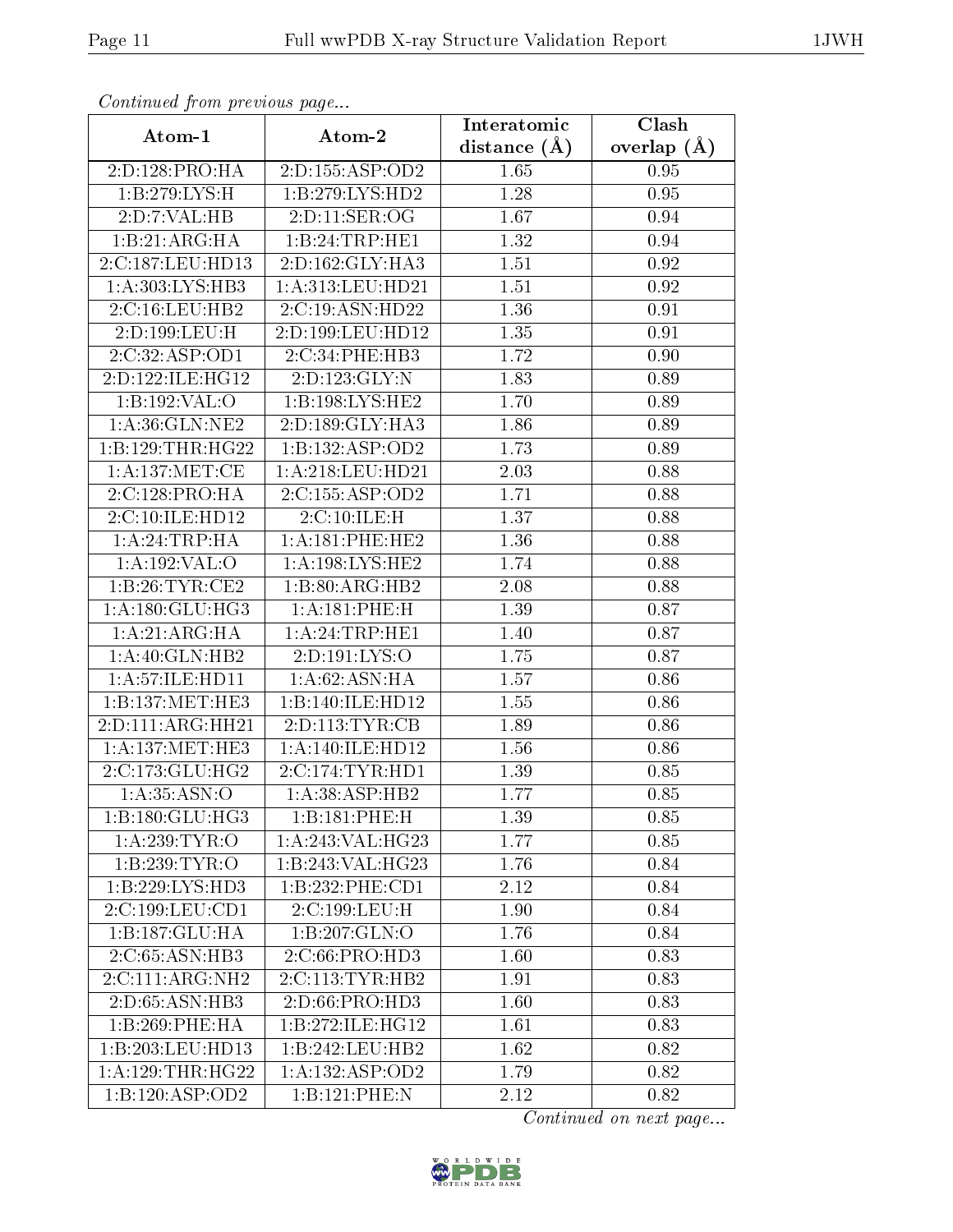| Commaca jibin previous page          |                              | Interatomic      | Clash         |
|--------------------------------------|------------------------------|------------------|---------------|
| Atom-1                               | Atom-2                       | distance $(\AA)$ | overlap $(A)$ |
| 1: A:26:TYR:CE2                      | 1: A:80: ARG: HB2            | 2.15             | 0.82          |
| 1:B:88:LEU:HB3                       | 1:B:94:ILE:HG21              | 1.60             | 0.82          |
| 2:C:82:LEU:HD12                      | 2:C:82:LEU:H                 | 1.43             | 0.81          |
| 1: A:8: ARG: NH1                     | 1: A:184: PRO:HB3            | 1.95             | 0.81          |
| 1:A:35:ASN:HD21                      | 1: A:37:ASP:HB2              | 1.43             | 0.81          |
| 2:D:7:VAL:HG11                       | 2:D:11:SER:HB3               | 1.62             | 0.81          |
| 1:A:269:PHE:HA                       | 1:A:272:ILE:HG12             | 1.62             | 0.80          |
| 1: A:73: VAL:HG12                    | 1: A:74: LYS:H               | 1.46             | 0.80          |
| 1:B:73:VAL:HG12                      | 1:B:74:LYS:H                 | 1.44             | 0.80          |
| 1:B:116:VAL:HG11                     | 1:B:163:MET:HB3              | 1.64             | 0.80          |
| 1: A:100:ILE:H                       | 1:A:100:ILE:HD12             | 1.45             | 0.79          |
| 1: A:285: VAL:HG12                   | 1:A:293:VAL:HG21             | 1.64             | 0.79          |
| 1:A:42:VAL:HG12                      | 1:A:43:ARG:N                 | 1.97             | 0.79          |
| 1: A:36: GLN: HE21                   | 2:D:189:GLY:HA3              | 1.47             | 0.79          |
| 1:B:285:VAL:HG12                     | 1:B:293:VAL:HG21             | 1.64             | 0.79          |
| 1:B:136:TYR:HDI                      | 1:B:171:EU:HD12              | 1.48             | 0.78          |
| 2:C:111:ARG:HH21                     | 2:C:113:TYR:CB               | 1.95             | 0.78          |
| 2:D:7:VAL:CG1                        | 2:D:11:SER:HB3               | 2.13             | 0.78          |
| 1: A: 137: MET: HE1                  | 1:A:218:LEU:HD21             | 1.66             | 0.78          |
| 2:D:194:PRO:O                        | 2:D:197:TYR:HE1              | 1.66             | 0.78          |
| 2: D: 101: TYR: HD2                  | 2:D:120:LEU:HD11             | 1.49             | 0.78          |
| 2:D:7:VAL:HG12                       | 2:D:8:SER:H                  | 1.48             | 0.78          |
| 1:B:137:MET:CE                       | 1:B:218:LEU:HD21             | 2.13             | 0.78          |
| 1:B:325:TYR:O                        | 1:B:329:LYS:HG3              | 1.82             | 0.78          |
| $1:\overline{A}:203:\text{LEU}:HD13$ | $1:$ A:242:LEU:HB2           | 1.66             | 0.77          |
| 1:A:248:VAL:HA                       | 1:A:279:LYS:HD3              | 1.64             | 0.77          |
| 1:B:57:ILE:HD11                      | 1:B:62:ASN:HA                | 1.65             | 0.77          |
| 2:D:195:MET:HB2                      | $2:D:198:GLN:\overline{HG3}$ | 1.67             | 0.77          |
| 1:B:248:VAL:HA                       | 1:B:279:LYS:HD3              | 1.65             | 0.76          |
| 2:C:175:ARG:HD3                      | 2:C:176:PRO:HD2              | 1.67             | 0.76          |
| 1:B:100:ILE:H                        | 1:B:100:ILE:HD12             | 1.49             | 0.76          |
| 2:C:199:LEU:HD12                     | 2:C:199:LEU:N                | 1.99             | 0.76          |
| 1: A: 123: GLN: HA                   | $1:$ A:126: $GLN:NE2$        | 2.00             | 0.76          |
| 1:B:21:ARG:HA                        | 1:B:24:TRP:NE1               | 1.99             | 0.76          |
| 2:D:32:ASP:OD1                       | 2: D: 34: PHE: HB3           | 1.86             | 0.76          |
| 1:A:42:VAL:HB                        | 1: A: 55: GLU:O              | 1.86             | 0.76          |
| 2:C:122:ILE:HG12                     | 2:C:123:GLY:N                | 2.01             | 0.76          |
| 1:A:116:VAL:HG11                     | 1: A: 163:MET:HB3            | 1.68             | 0.76          |
| 2:C:16:LEU:HB2                       | 2:C:19:ASN:ND2               | 2.00             | 0.76          |
| 2:C:98:LEU:O                         | 2:C:98:LEU:HD23              | 1.86             | 0.76          |
| 2:D:82:LEU:N                         | 2:D:82:LEU:HD12              | 2.01             | 0.75          |

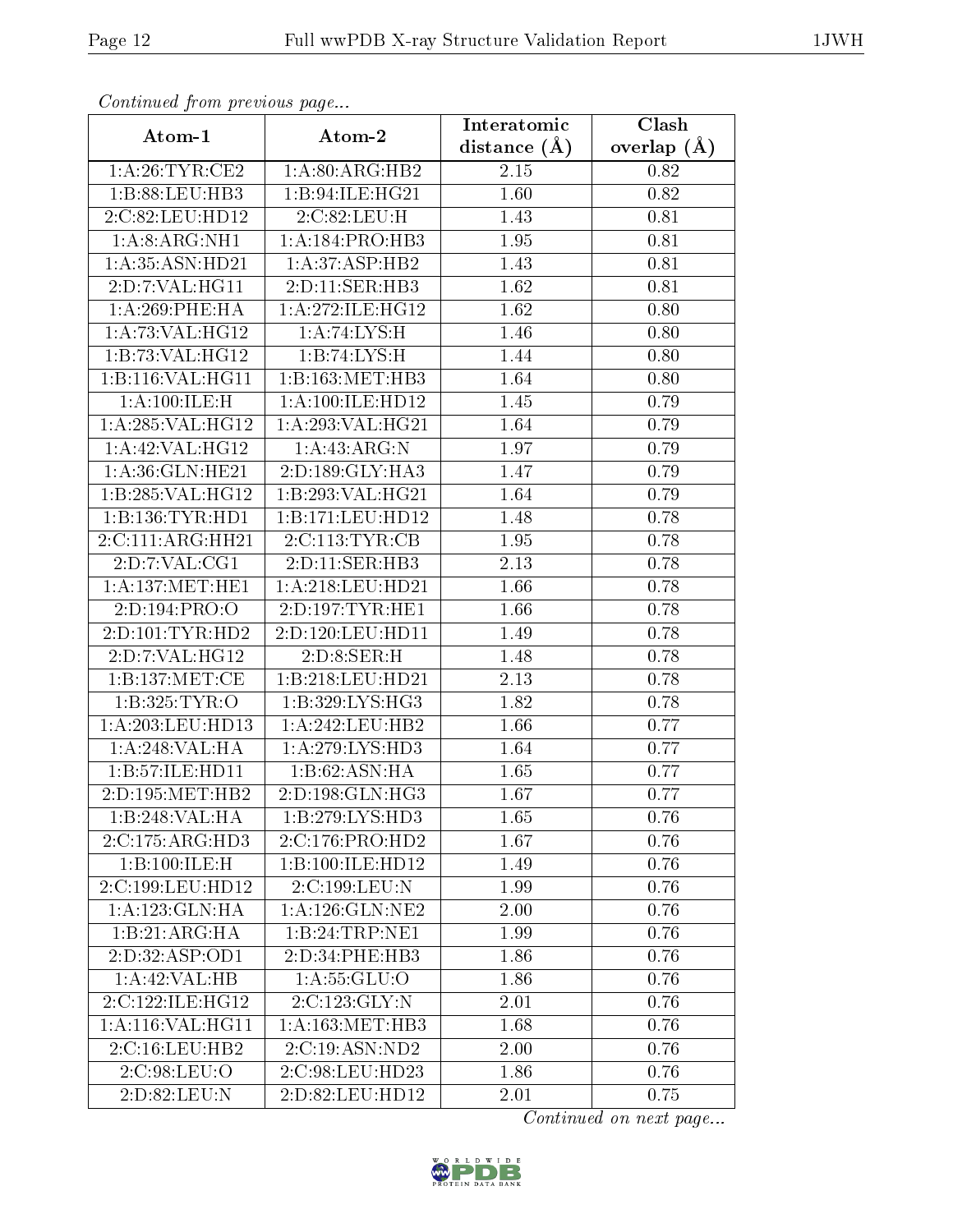|                    | Commaca jibin previous page |                               | $\overline{\text{Clash}}$ |
|--------------------|-----------------------------|-------------------------------|---------------------------|
| Atom-1             | Atom-2                      | Interatomic<br>distance $(A)$ | overlap $(A)$             |
| 2:C:119:MET:HE3    | 2:C:135:LEU:HD22            | 1.69                          | 0.75                      |
| 1:A:136:TYR:O      | 1:A:140:ILE:HG13            | 1.87                          | 0.75                      |
| 1:B:7:SER:O        | 1:B:8:ARG:HG2               | 1.86                          | 0.75                      |
| 1:B:126:GLN:HG2    | 1:B:127:THR:HG23            | 1.69                          | 0.74                      |
| 2:D:47:ARG:HH11    | 2:D:47:ARG:HG2              | 1.49                          | 0.74                      |
| 2: D:64: ASP:CG    | 2:D:67:ASN:HA               | 2.07                          | 0.74                      |
| 1:B:251:THR:O      | 1:B:254:LEU:HB3             | 1.87                          | 0.74                      |
| 2:D:126:ASP:OD1    | 2:D:161:THR:HG23            | 1.88                          | 0.74                      |
| 1: A:7: SER:O      | 1:A:8:ARG:HG2               | 1.88                          | 0.74                      |
| 2:D:82:LEU:H       | 2:D:82:LEU:CD1              | 2.00                          | 0.73                      |
| 2:C:173:GLU:HB3    | 2:D:201:LEU:HD22            | 1.69                          | 0.73                      |
| 2:D:50:LEU:O       | 2:D:50:LEU:HD12             | 1.87                          | 0.73                      |
| 1:A:88:LEU:HB3     | 1:A:94:ILE:HG21             | 1.69                          | 0.73                      |
| 1:A:101:VAL:HG23   | 1: A:110:ALA:HB3            | 1.68                          | 0.73                      |
| 2:D:64:ASP:OD2     | 2:D:67:ASN:HA               | 1.88                          | 0.73                      |
| 1:A:24:TRP:HA      | 1: A:181:PHE:CE2            | 2.23                          | 0.73                      |
| 1:A:124:LEU:HD11   | 1:A:128:LEU:HD21            | 1.71                          | 0.73                      |
| 1:A:334:MET:C      | 1:A:336:SER:H               | 1.92                          | 0.72                      |
| 1: A:50: TYR:CD2   | 1:A:73:VAL:HG22             | 2.23                          | 0.72                      |
| 2:D:122:ILE:HG12   | 2:D:123:GLY:H               | 1.53                          | 0.72                      |
| 1: A:180: GLU: HG3 | 1:A:181:PHE:N               | 2.04                          | 0.72                      |
| 2:D:11:SER:HA      | 2:D:24:GLU:OE2              | 1.90                          | 0.72                      |
| 2:D:101:TYR:CD2    | 2:D:120:LEU:HD11            | 2.25                          | 0.71                      |
| 1: A:251:THR:O     | 1: A: 254: LEU: HB3         | 1.89                          | 0.71                      |
| 1: A:50: TYR: HD2  | 1: A:73: VAL:HG22           | 1.54                          | 0.71                      |
| 1:A:35:ASN:ND2     | 1: A:37:ASP:HB2             | 2.06                          | 0.71                      |
| 1:A:332:ALA:C      | 1: A: 334: MET:H            | 1.92                          | 0.70                      |
| 1:B:180:GLU:HG3    | 1:B:181:PHE:N               | 2.05                          | 0.70                      |
| 1:B:137:MET:SD     | 1:B:218:LEU:HD21            | 2.32                          | 0.70                      |
| 2:C:173:CLU:HG2    | 2:C:174:TYR:CD1             | 2.26                          | 0.70                      |
| 1:A:161:ASN:HA     | 1:A:174:ILE:HD11            | 1.73                          | 0.70                      |
| 1:A:229:LYS:HD3    | 1: A: 232: PHE: CD1         | 2.27                          | 0.70                      |
| 1: A:279: LYS: HG2 | 1:A:283:ARG:NH1             | 2.06                          | 0.70                      |
| 2:C:199:LEU:O      | 2:C:201:LEU:N               | 2.23                          | 0.70                      |
| 1:A:33:TRP:CZ3     | 1: A:102:LYS:HB3            | 2.26                          | 0.69                      |
| 1: B: 136: TYR: O  | 1:B:140:ILE:HG13            | 1.92                          | 0.69                      |
| 1:B:35:ASN:O       | 1:B:38:ASP:HB2              | 1.92                          | 0.69                      |
| 1: B: 63: GLU: O   | 1:B:65:VAL:HG23             | 1.90                          | 0.69                      |
| 1:A:200:PRO:O      | 1:A:204:VAL:HG22            | 1.92                          | 0.69                      |
| 1:B:20:PRO:HB2     | 1:B:22:GLU:HG2              | 1.74                          | 0.69                      |
| 1:B:47:ARG:HG2     | 1:B:48:GLY:N                | 2.06                          | 0.69                      |

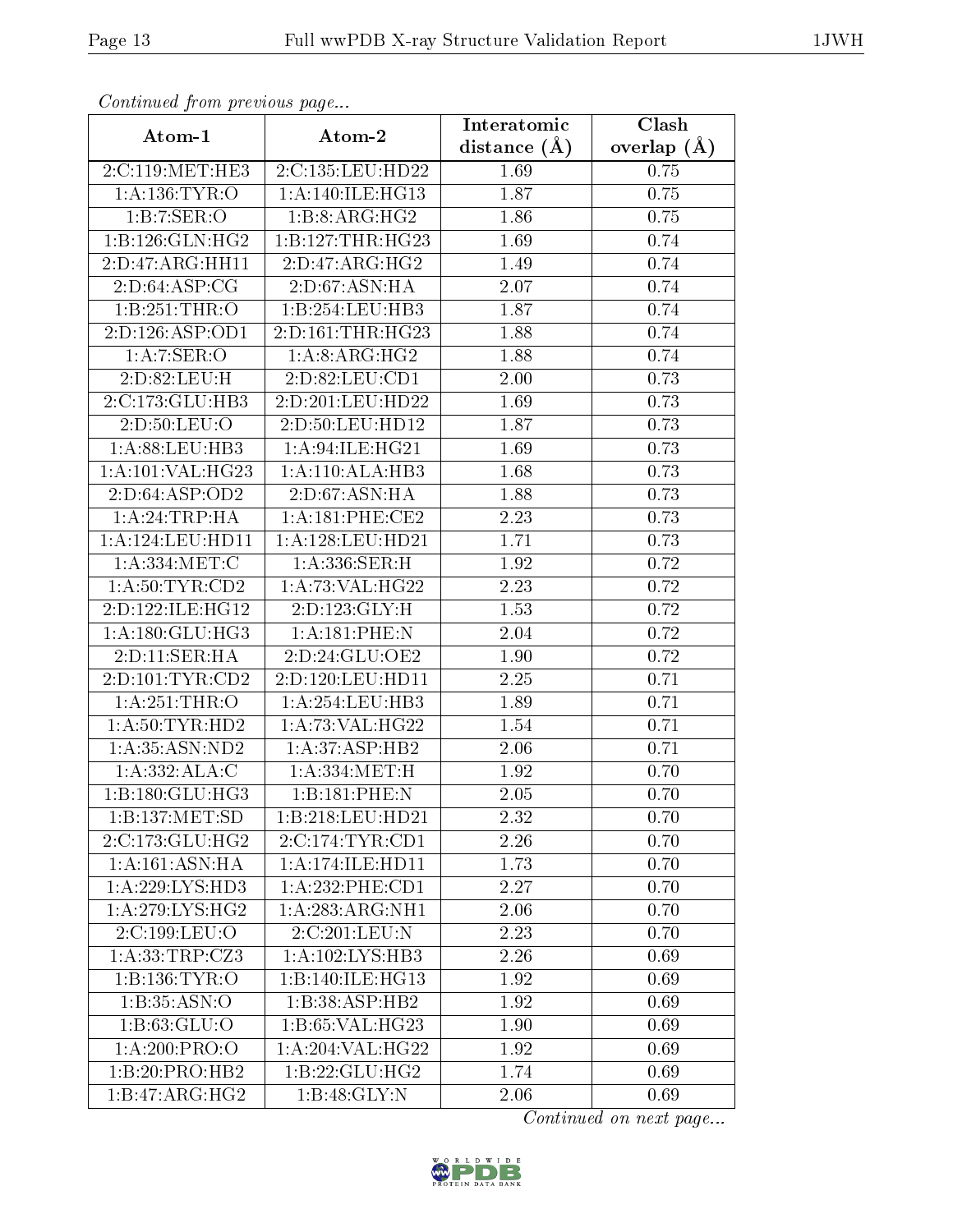|                                 | Continuatu from previous page |                   | Clash         |
|---------------------------------|-------------------------------|-------------------|---------------|
| Atom-1                          | Atom-2                        | distance $(\AA)$  | overlap $(A)$ |
| 1:B:93:ASN:HA                   | 1:B:172:ARG:HD3               | $1.75\,$          | 0.69          |
| 1: A:281:TRP:CH2                | 1:A:305:LEU:HD12              | 2.28              | 0.69          |
| 1:B:212:SER:OG                  | 1:B:309:HIS:HB2               | 1.93              | 0.68          |
| 2:C:117:GLN:OE1                 | 2:C:139:LYS:HE2               | 1.94              | 0.68          |
| 2:C:147:LYS:HE3                 | 2:C:148:SER:HB2               | 1.76              | 0.68          |
| 1:B:121:PHE:HA                  | 1:B:124:LEU:HB2               | 1.74              | 0.68          |
| $1:\overline{A:161:ASN:O}$      | 1: A:174: ILE: HG12           | 1.94              | 0.68          |
| 1:B:43:ARG:HH11                 | 1:B:43:ARG:CB                 | 1.92              | 0.68          |
| 1: A:11: VAL: HG23              | 1: A: 12: TYR: CD2            | $\overline{2.27}$ | 0.68          |
| 2:D:199:LEU:O                   | 2:D:201:LEU:N                 | 2.27              | 0.68          |
| 2:D:58:PRO:HB2                  | 2:D:60:GLU:HG3                | 1.76              | 0.68          |
| 1:B:136:TYR:CD1                 | 1:B:171:LEU:HD12              | 2.28              | 0.68          |
| 2:D:12:TRP:CE3                  | 2:D:13:PHE:HB2                | 2.28              | 0.68          |
| 2:D:194:PRO:O                   | 2:D:197:TYR:CE1               | 2.46              | 0.68          |
| 2:C:137:CYS:HB3                 | 2:C:140:CYS:SG                | 2.33              | 0.68          |
| 2:D:199:LEU:N                   | 2:D:199:LEU:HD12              | 2.08              | 0.68          |
| 1: A:279:LYS:N                  | 1: A:279: LYS: HD2            | 2.07              | 0.67          |
| 1: B: 33: TRP: CZ3              | 1:B:102:LYS:HB3               | 2.29              | 0.67          |
| 1: B:26: TYR:O                  | 1:B:29:HIS:HB3                | 1.94              | 0.67          |
| 1:B:229:LYS:HD3                 | 1:B:232:PHE:HD1               | 1.56              | 0.67          |
| 2: D:60: GLU:CD                 | 2: D:60: GLU: H               | 1.98              | 0.67          |
| 1:A:57:ILE:HD11                 | 1:A:62:ASN:CA                 | 2.25              | 0.67          |
| 1: A:48: GLY: C                 | 1:A:71:LYS:HZ2                | 1.97              | 0.67          |
| 2:C:122:ILE:HG12                | 2:C:123:GLY:H                 | 1.59              | 0.67          |
| 2:D:51:ASP:CB                   | 2:D:56:LEU:HD12               | 2.25              | 0.67          |
| 1: A: 136: TYR: HD1             | $1:A:171:L\overline{EU:HD12}$ | 1.60              | 0.67          |
| 1: A: 196: TYR: HA              | 1:A:241:GLN:NE2               | 2.11              | 0.66          |
| 1:B:84:ILE:HGI2                 | 1:B:181:PHE:HE1               | 1.60              | 0.66          |
| 2:C:149:SER:HA                  | 2:C:152:HIS:ND1               | 2.10              | 0.66          |
| 1:B:137:MET:CE                  | 1:B:140:ILE:HD12              | 2.24              | 0.66          |
| 1:B:279:LYS:HD2                 | 1:B:279:LYS:N                 | 2.08              | 0.66          |
| 2:D:108:TYR:O                   | 2:D:119:MET:HE2               | 1.95              | 0.66          |
| 2:C:114:CYS:O                   | 2:C:139:LYS:HE3               | 1.95              | 0.66          |
| 1: A: 137: MET: CE              | 1:A:140:ILE:HD12              | 2.25              | 0.66          |
| 2:D:51:ASP:HB3                  | 2:D:56:LEU:HD12               | 1.77              | 0.66          |
| 1: A:36: GLN: HG3               | 2:D:190:PHE:HB2               | 1.76              | 0.66          |
| 2:D:138:PRO:HB2                 | 2:D:176:PRO:HD2               | 1.78              | 0.66          |
| 1: B: 71: LYS: O                | 1:B:73:VAL:HG23               | 1.96              | 0.66          |
| 1: A:11: VAL: HG23              | 1:A:12:TYR:HD2                | 1.61              | 0.66          |
| $1: A:170: LYS: \overline{HG3}$ | 1:A:172:ARG:HH12              | 1.62              | 0.65          |
| 2:C:18:GLY:HA2                  | 2:C:151:HIS:CD2               | 2.31              | 0.65          |

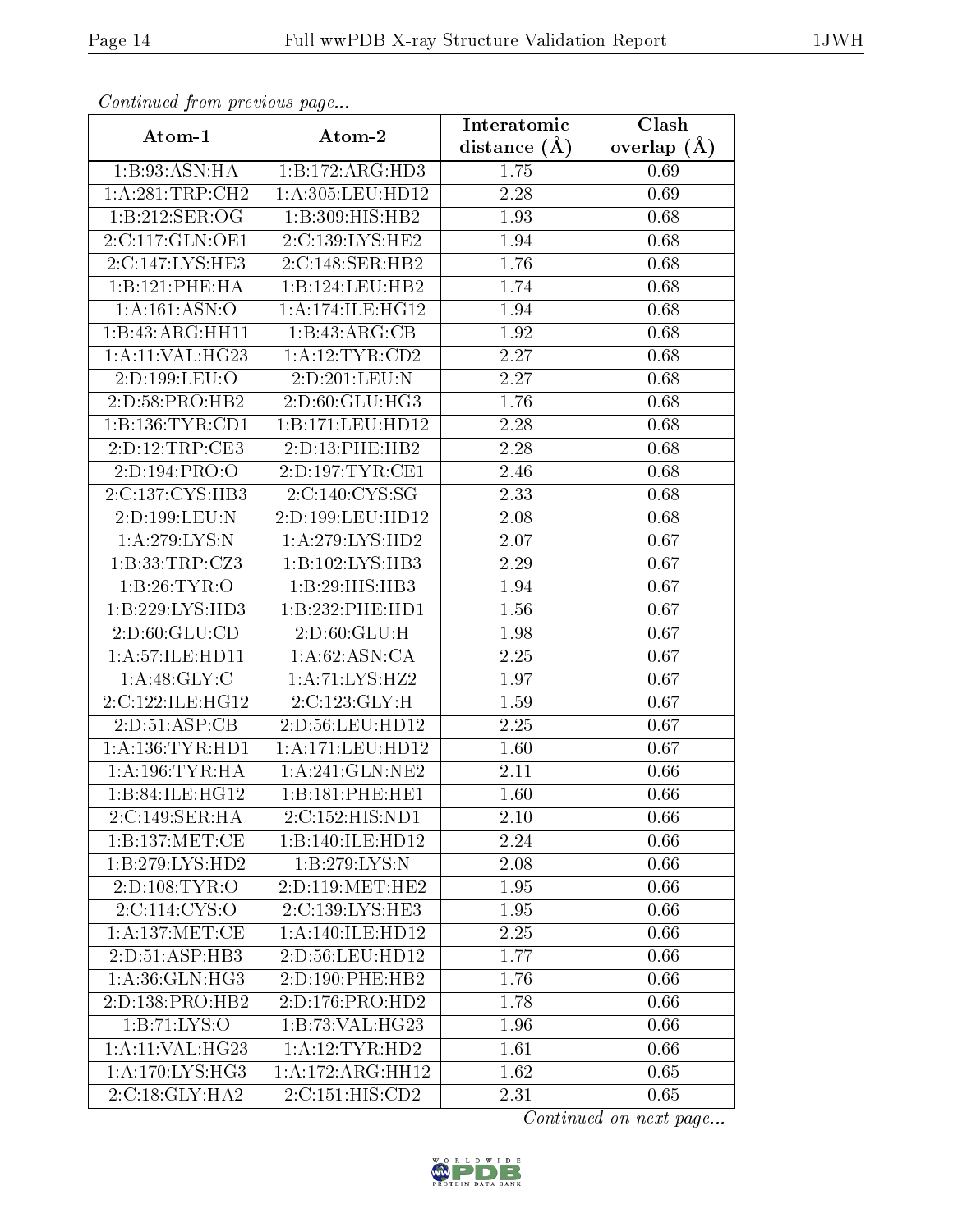| Communa from previous page |                     | Interatomic      | Clash           |
|----------------------------|---------------------|------------------|-----------------|
| Atom-1                     | Atom-2              | distance $(\AA)$ | overlap $(\AA)$ |
| 2:D:109:CYS:O              | 6: D: 375: HOH:O    | 2.13             | 0.65            |
| 2:D:191:LYS:C              | 2:D:192:ILE:HD12    | 2.16             | 0.65            |
| 1:B:8:ARG:NH1              | 1:B:184:PRO:HB3     | 2.12             | 0.65            |
| 1:B:279:LYS:HG2            | 1:B:283:ARG:NH1     | 2.11             | 0.65            |
| 2:C:132:MET:HE3            | 2:C:152:HIS:O       | 1.97             | 0.65            |
| 1:B:12:TYR:CD1             | 1:B:149:SER:HA      | 2.30             | 0.65            |
| 2:D:32:ASP:O               | 2:D:34:PHE:N        | 2.30             | 0.65            |
| 1:B:78:ILE:O               | 1:B:82:ILE:HG13     | 1.96             | 0.64            |
| 2:D:127:ILE:HG22           | 6:D:368:HOH:O       | 1.96             | 0.64            |
| 1:A:249:LEU:HD23           | 1:A:249:LEU:N       | 2.12             | 0.64            |
| 1: A:91: GLY: HA3          | 1:A:94:ILE:HG13     | 1.78             | 0.64            |
| 2:D:182:GLN:HG2            | 2:D:183:PHE:N       | 2.12             | 0.64            |
| 2:D:199:LEU:H              | 2:D:199:LEU:CD1     | 2.07             | 0.64            |
| 1:B:35:ASN:HD21            | 1:B:37:ASP:HB2      | 1.63             | 0.64            |
| 1:A:21:ARG:HA              | 1:A:24:TRP:NE1      | 2.11             | 0.64            |
| 1: A: 125: TYR: HA         | 1:A:128:LEU:HD12    | 1.79             | 0.64            |
| 1: A:37:ASP:HA             | 2:D:190:PHE:CE1     | 2.32             | 0.64            |
| 1:B:101:VAL:HG23           | 1:B:110:ALA:HB3     | 1.80             | 0.64            |
| 1:B:249:LEU:HD23           | 1:B:249:LEU:N       | 2.12             | 0.64            |
| 1: A: 137: MET: HE1        | 1: A:218:LEU:CD2    | 2.28             | 0.64            |
| 2:D:50:LEU:HA              | 2:D:53:ILE:HD12     | 1.79             | 0.64            |
| 1: B: 12: TYR: CE1         | 1:B:149:SER:HA      | 2.34             | 0.63            |
| 1: A:251:THR:HG22          | 1: A:255:TYR:CE2    | 2.32             | 0.63            |
| 1: A:26:TYR:O              | 1: A:29: HIS: HB3   | 1.99             | 0.63            |
| 1: A:308: ASP:OD1          | 1: A:310: GLN:N     | 2.31             | 0.63            |
| 2:C:132:MET:HE1            | 2:C:153:HIS:HA      | 1.79             | 0.63            |
| 1:B:103:ASP:HB2            | 2:C:188:TYR:O       | 1.98             | 0.63            |
| 2:C:119:MET:HE3            | 2:C:135:LEU:HB3     | 1.79             | 0.63            |
| 2:C:36:LEU:HD13            | 2:C:50:LEU:HD21     | 1.81             | 0.63            |
| 1:B:145:ASP:OD2            | 1:B:316:ARG:NE      | 2.32             | 0.63            |
| $2:D:173:$ GLU:HG2         | 2:D:174:TYR:HDI     | 1.62             | 0.63            |
| 1:A:294:SER:OG             | 1:A:297:ALA:HB2     | 1.98             | 0.63            |
| 1:B:296:GLU:HG3            | 1:B:323:TYR:HA      | 1.80             | 0.63            |
| 2:C:104:GLY:C              | 2:C:106:PHE:H       | 2.02             | 0.63            |
| 1: A:39: TYR: HB3          | 1: A:58: ASN: HA    | 1.80             | 0.62            |
| 1: A:65: VAL:HG12          | 1: A:66: VAL: N     | 2.12             | 0.62            |
| 1:B:200:PRO:O              | 1:B:204:VAL:HG22    | 1.99             | 0.62            |
| 1:B:196:TYR:HA             | 1:B:241:GLN:NE2     | 2.14             | 0.62            |
| 1: A: 123: GLN: HA         | 1: A:126: GLN: HE21 | 1.65             | 0.62            |
| 1:B:24:TRP:CE3             | 1:B:183:HIS:CE1     | 2.87             | 0.62            |
| 1: B:64: LYS:O             | 1:B:115:HIS:HB2     | 1.99             | 0.62            |

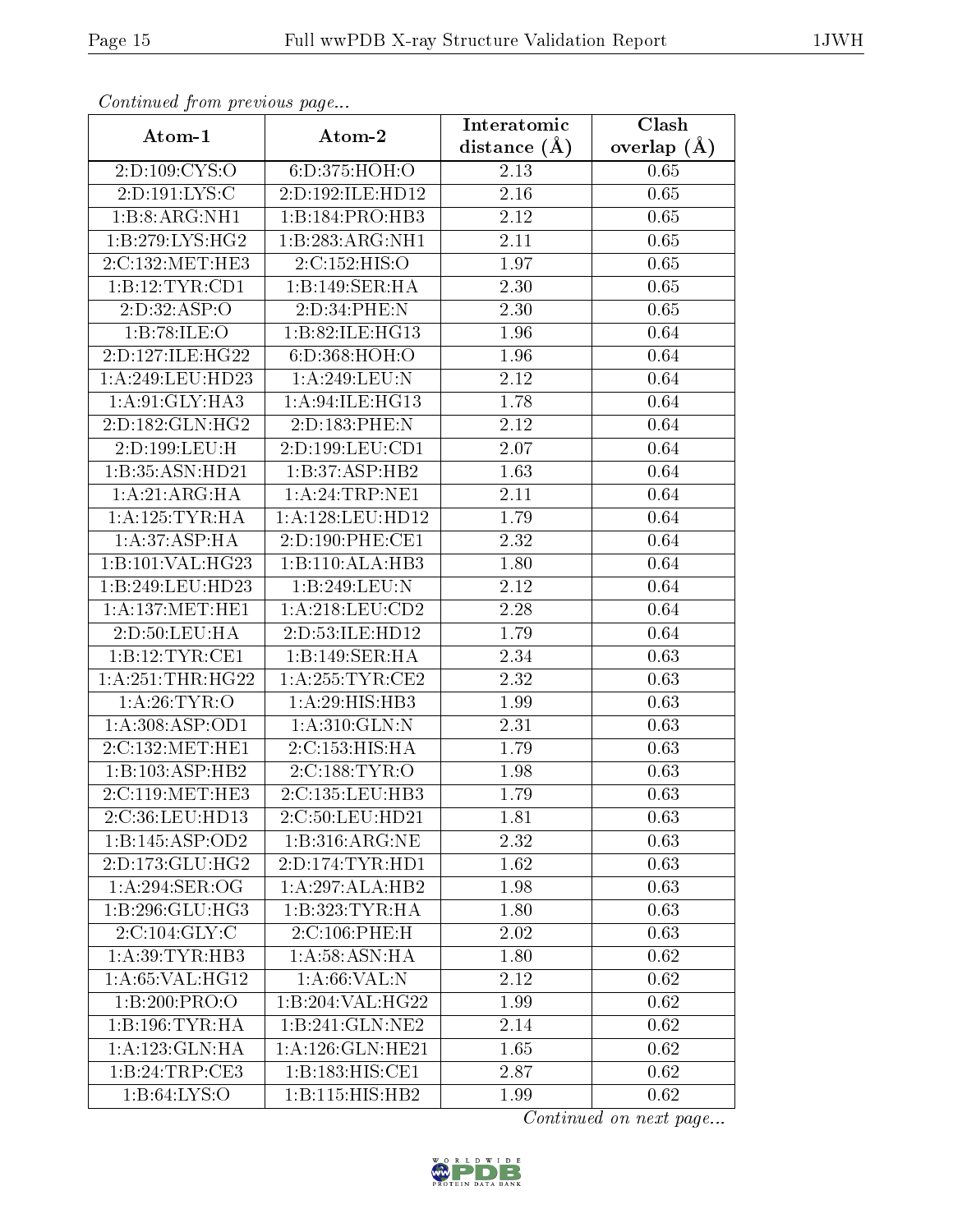| Communica from previous page         |                              | Interatomic      | Clash             |
|--------------------------------------|------------------------------|------------------|-------------------|
| Atom-1                               | Atom-2                       | distance $(\AA)$ | overlap $(A)$     |
| 1:B:26:TYR:CZ                        | 1:B:80:ARG:HB2               | 2.34             | 0.62              |
| 2:D:202:GLN:OE1                      | 2:D:203:ALA:N                | 2.33             | $\overline{0.62}$ |
| 1: A:170: LYS: HG3                   | 1:A:172:ARG:NH1              | 2.15             | 0.62              |
| 1:B:281:TRP:CH2                      | 1:B:305:LEU:HD12             | 2.35             | 0.62              |
| 2:D:192:II.E:N                       | 2:D:192:ILE:HD12             | 2.15             | 0.62              |
| 1:B:161:ASN:OD1                      | 1:B:175:ASP:HB2              | $2.00\,$         | 0.62              |
| 1: B:65:VAL:HG12                     | 1: B:66: VAL:N               | 2.12             | 0.62              |
| 2: C: 136: TYR: OH                   | 2:C:141:MET:HG2              | 2.00             | 0.62              |
| 2:D:47:ARG:O                         | 2:D:49:ALA:N                 | 2.33             | 0.62              |
| 1:B:36:GLN:NE2                       | 2:C:189:GLY:HA3              | 2.15             | 0.62              |
| 2:D:7:VAL:HG12                       | 2:D:8:SER:N                  | 2.13             | 0.62              |
| 1:B:42:VAL:HB                        | 1: B: 55: GLU:O              | 2.00             | 0.61              |
| 1: A:279: LYS:H                      | 1:A:279:LYS:CD               | 2.11             | 0.61              |
| 2:D:149:SER:HA                       | 2:D:152:HIS:ND1              | 2.15             | 0.61              |
| 1:A:269:PHE:HA                       | 1:A:272:ILE:CG1              | 2.29             | 0.61              |
| 1:B:303:LYS:HB3                      | 1:B:313:LEU:HD21             | 1.82             | 0.61              |
| 1:A:102:LYS:HA                       | 1: A:108:THR:O               | 1.99             | 0.61              |
| $1:\overline{A}:322:\text{PRO:H}\,A$ | 1: A: 325: TYR: CD2          | 2.36             | 0.61              |
| 1: A:50: TYR:CA                      | 1:A:71:LYS:HD2               | 2.30             | 0.61              |
| 1:B:283:ARG:O                        | 1:B:283:ARG:HG2              | 2.01             | 0.61              |
| 1:A:84:ILE:HG12                      | 1:A:181:PHE:HE1              | 1.66             | 0.61              |
| 2:C:101:TYR:HD2                      | 2:C:120:LEU:HD11             | 1.66             | 0.61              |
| 1: A:78: ILE: O                      | 1:A:82:ILE:HG13              | 2.01             | 0.60              |
| 2:C:10:ILE:CD1                       | 2:C:10:ILE:H                 | 2.11             | 0.60              |
| 1:B:84:ILE:CG1                       | 1:B:181:PHE:HE1              | 2.13             | 0.60              |
| 1: A: 137: MET: SD                   | 1:A:218:LEU:HD21             | 2.40             | 0.60              |
| 2:C:173:GLU:HA                       | 2:D:201:LEU:HB3              | 1.83             | 0.60              |
| $2:D:140:CYS: \overline{SG}$         | 2: D: 144: TYR: OH           | 2.54             | 0.60              |
| 1:A:158:LYS:HE3                      | $1:A:160:HI\overline{S:HB2}$ | 1.83             | 0.60              |
| 1:B:33:TRP:HA                        | 1:B:100:ILE:HD13             | 1.84             | 0.60              |
| 1:A:10:ARG:HB3                       | 6: A:360:HOH:O               | 2.00             | 0.60              |
| 1: A:296: GLU:HG3                    | 1: A:323: TYR: HA            | 1.82             | 0.60              |
| 1:A:51:SER:N                         | 1:A:71:LYS:HE3               | 2.16             | 0.60              |
| 1: A:86: GLU:O                       | 1: A:89: ARG: HG2            | 2.02             | 0.60              |
| 1:B:269:PHE:HA                       | 1:B:272:ILE:CG1              | 2.28             | 0.60              |
| 2:C:25:VAL:HG13                      | 2:C:87:TYR:CG                | 2.36             | 0.60              |
| 2:D:106:PHE:CD1                      | 2:D:121:PRO:HD3              | 2.36             | 0.60              |
| 1:B:294:SER:OG                       | 1:B:297:ALA:HB2              | 2.01             | 0.60              |
| 1:A:4:PRO:O                          | 1: A:6: PRO:HD3              | 2.02             | 0.60              |
| 1:B:171:EU:C                         | 1:B:171:LEU:HD23             | 2.22             | 0.60              |
| 1:B:322:PRO:HA                       | 1: B: 325: TYR: CD2          | 2.37             | 0.60              |

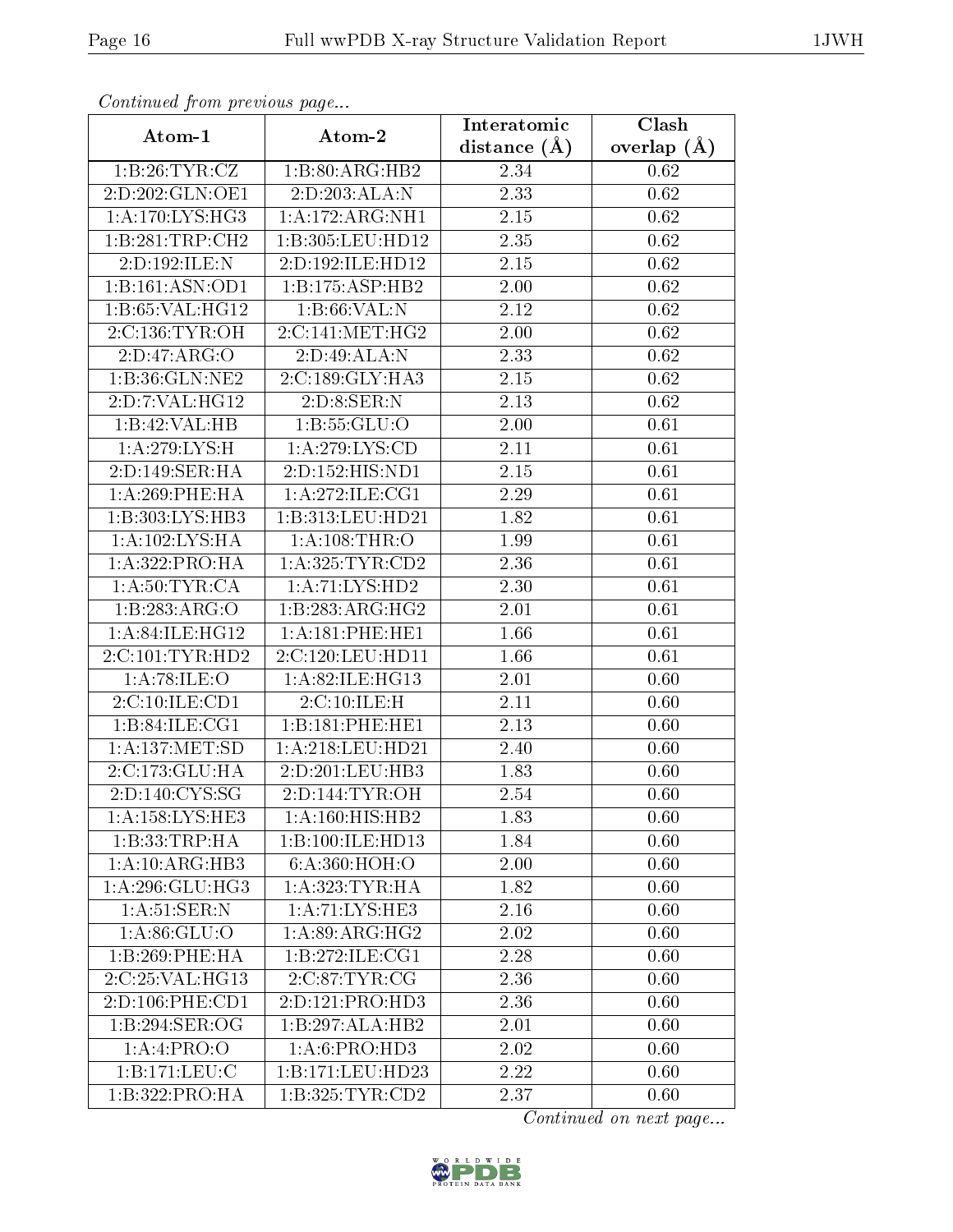| Commuca from previous page          |                     | Interatomic       | Clash         |
|-------------------------------------|---------------------|-------------------|---------------|
| Atom-1                              | Atom-2              | distance $(A)$    | overlap $(A)$ |
| 2:D:16:LEU:HB2                      | 2:D:19:ASN:HD22     | 1.67              | 0.60          |
| 2:C:167:LEU:HD23                    | 2:C:167:LEU:C       | 2.23              | 0.60          |
| 2:D:193:HIS:CG                      | 2:D:194:PRO:HD2     | 2.37              | 0.60          |
| 1:A:171:LEU:HD23                    | 1:A:172:ARG:N       | 2.17              | 0.59          |
| 2:C:101:TYR:HB2                     | 2:C:120:LEU:HD11    | 1.82              | 0.59          |
| 1:B:161:ASN:O                       | 1:B:174:ILE:HG12    | 2.02              | 0.59          |
| $2:C:104:\overline{\mathrm{GLY:C}}$ | 2:C:106:PHE:N       | 2.55              | 0.59          |
| 2:C:50:LEU:O                        | 2:C:50:LEU:HD12     | 2.02              | 0.59          |
| 1: A:283:ARG:HG2                    | 1:A:283:ARG:O       | $2.00\,$          | 0.59          |
| 1:A:303:LYS:HB3                     | 1: A: 313: LEU: CD2 | 2.30              | 0.59          |
| 1:B:98:ALA:HB3                      | 1:B:112:VAL:O       | 2.02              | 0.59          |
| 2:C:119:MET:CE                      | 2:C:135:LEU:HD22    | $\overline{2.31}$ | 0.59          |
| 2:C:195:MET:CB                      | 2:C:198:GLN:HG3     | 2.25              | 0.59          |
| 2:D:122:ILE:CG1                     | 2:D:123:GLY:N       | 2.61              | 0.59          |
| 2:C:134:LYS:O                       | 2:C:135:LEU:HG      | 2.02              | 0.59          |
| 1:B:240:ASP:O                       | 1:B:244:ARG:HG2     | 2.03              | 0.59          |
| 2:C:186:ARG:NH2                     | 2:C:191:LYS:HE3     | $\overline{2.16}$ | 0.59          |
| 2:D:192:ILE:O                       | 2:D:192:ILE:HG22    | 2.02              | 0.59          |
| 1:A:94:ILE:HD11                     | 1:A:143:ALA:HA      | 1.84              | 0.59          |
| 2:C:132:MET:CE                      | 2:C:153:HIS:HA      | 2.32              | 0.59          |
| 2:D:195:MET:O                       | 2:D:198:GLN:HB2     | $\overline{2.0}1$ | 0.59          |
| 1:A:286:HIS:CE1                     | 1:A:289:ASN:HB3     | 2.38              | 0.59          |
| 1:B:158:LYS:HE3                     | 1:B:160:HIS:HB2     | $\overline{1}.85$ | 0.59          |
| 1:B:51:SER:HA                       | 1:B:71:LYS:HG3      | 1.83              | 0.59          |
| 2:C:23:CYS:SG                       | 2: C:97: MET:SD     | 3.01              | 0.59          |
| 2:D:195:MET:CB                      | 2:D:198:GLN:HG3     | 2.32              | 0.59          |
| 1:B:161:ASN:HA                      | 1:B:174:ILE:HD11    | 1.84              | 0.58          |
| 2:D:134:LYS:O                       | 2:D:135:LEU:HG      | 2.02              | 0.58          |
| 1:B:74:LYS:O                        | 1:B:78:ILE:HG12     | 2.03              | 0.58          |
| 1: A: 180: GLU: CG                  | 1: A:181:PHE: H     | 2.14              | 0.58          |
| 1: A:26:TYR:CZ                      | 1: A:80: ARG:HB2    | 2.39              | 0.58          |
| 1:B:98:ALA:HB3                      | 1:B:112:VAL:CD      | 2.24              | 0.58          |
| 2:D:193:HIS:ND1                     | 2:D:194:PRO:HD2     | 2.18              | 0.58          |
| 1: A:63: GLU:O                      | 1:A:65:VAL:HG23     | 2.04              | 0.58          |
| 1:B:203:LEU:HD13                    | 1:B:242:LEU:CB      | 2.32              | 0.58          |
| 2: D: 137: CYS: HB3                 | 2:D:140:CYS:SG      | 2.44              | 0.58          |
| 1:A:227:PHE:O                       | 1:A:228:ARG:HB2     | 2.03              | 0.58          |
| 1: A:281:TRP:HH2                    | 1:A:305:LEU:HD12    | 1.68              | 0.58          |
| 2:D:163:PHE:N                       | 2:D:164:PRO:HD2     | 2.17              | 0.58          |
| 1:A:254:LEU:O                       | 1: A:257:TYR:HB3    | 2.04              | 0.58          |
| 1: A:124:LEU:HG                     | 1:A:125:TYR:N       | 2.18              | 0.58          |

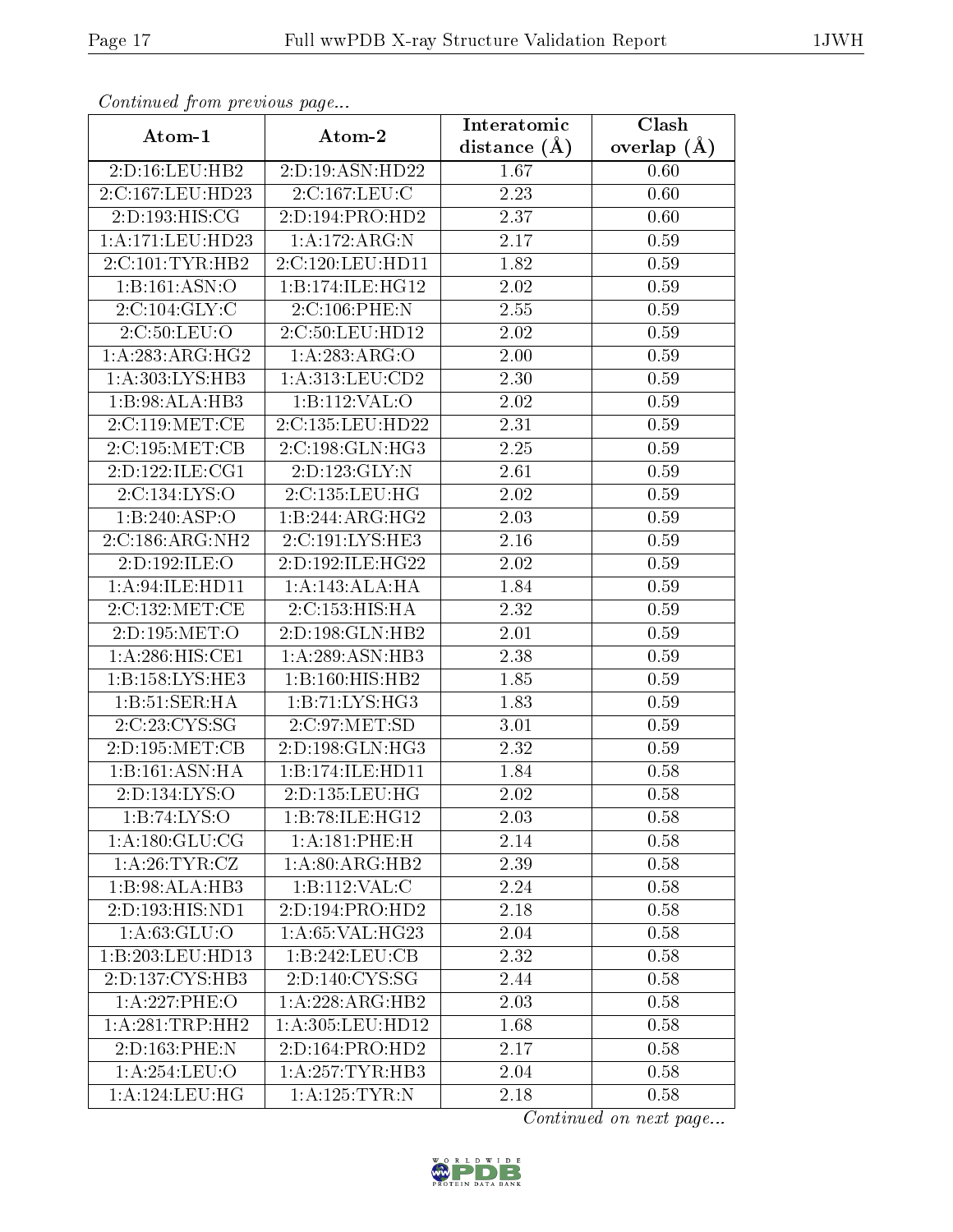| Commaca jibin previous page         |                                               | Interatomic       | Clash         |
|-------------------------------------|-----------------------------------------------|-------------------|---------------|
| Atom-1                              | Atom-2                                        | distance $(A)$    | overlap $(A)$ |
| 1: B: 168: HIS: O                   | 1:B:170:LYS:N                                 | 2.37              | 0.58          |
| 1:A:187:GLU:HA                      | 1:A:207:GLN:O                                 | 2.03              | 0.58          |
| 1: A:171: LEU: C                    | 1:A:171:LEU:HD23                              | 2.23              | 0.57          |
| 1:B:4:PRO:HA                        | $1:B:262:A\overline{SN:O}$                    | 2.04              | 0.57          |
| 1:B:57:ILE:HDI1                     | 1:B:62:ASN:CA                                 | $\overline{2}.34$ | 0.57          |
| 1:B:65:VAL:HG11                     | 1: B: 112: VAL: CG1                           | 2.34              | 0.57          |
| 1:B:154:HIS:HA                      | 1:B:179:ALA:HB2                               | 1.86              | 0.57          |
| 1:B:308:ASP:OD1                     | $1:B:310:GLN:\overline{N}$                    | 2.38              | 0.57          |
| 2:D:66:PRO:HG2                      | 2:D:68:GLN:HE21                               | 1.69              | 0.57          |
| 1: A:321: HIS: CG                   | 1:A:322:PRO:HD2                               | 2.40              | 0.57          |
| 2:D:17:ARG:HH21                     | 2:D:150:ARG:HB3                               | 1.70              | 0.57          |
| 1: A: 33: TRP: HA                   | 1:A:100:ILE:HD13                              | 1.85              | 0.57          |
| 2:C:158:TYR:CD1                     | 2:C:158:TYR:N                                 | 2.70              | 0.57          |
| 1: A:5: VAL:HB                      | 1: A:261:TYR:HA                               | 1.86              | 0.57          |
| 1:A:258:ILE:O                       | 1:A:262:ASN:N                                 | 2.38              | 0.57          |
| 1: B: 180: GLU: CG                  | 1:B:181:PHE:H                                 | 2.15              | 0.57          |
| 1:B:269:PHE:HA                      | 1:B:272:ILE:CD1                               | 2.34              | 0.57          |
| 2:C:173:GLU:CB                      | 2:D:201:LEU:HD22                              | 2.34              | 0.57          |
| 1:A:269:PHE:O                       | 1: A:271: ASP: N                              | 2.38              | 0.57          |
| 1: A:104:PRO:HG2                    | 6: D: 379: HOH:O                              | 2.04              | 0.57          |
| 1: A:251:THR:OG1                    | 1: A:276:HIS:N                                | 2.38              | 0.57          |
| 1:B:24:TRP:HE3                      | 1:B:183:HIS:CE1                               | 2.23              | 0.57          |
| 2:C:193:HIS:CG                      | 2:C:194:PRO:HD2                               | 2.39              | 0.57          |
| 1:A:43:ARG:HG2                      | 1: A:44: LYS:N                                | 2.20              | 0.56          |
| 2:C:173:GLU:HB2                     | 2:D:205:SER:HB2                               | 1.87              | 0.56          |
| 1:A:121:PHE:HB2                     | $1: A: 125: \overline{\text{TYR}: \text{CZ}}$ | 2.41              | 0.56          |
| 1: A:23:TYR:OH                      | 1: A:150:MET:HB3                              | 2.05              | 0.56          |
| 1: A:266:ASP:O                      | 1:A:268:ARG:N                                 | $\overline{2}.38$ | 0.56          |
| 1:A:71:LYS:O                        | 1:A:73:VAL:HG23                               | 2.04              | 0.56          |
| 1: A:125:TYR:HA                     | 1:A:128:LEU:CD1                               | 2.34              | 0.56          |
| $1: A:269:$ PHE:HA                  | 1: A:272: ILE: CD1                            | 2.34              | 0.56          |
| 1: B:39: TYR: CD1                   | 1:B:39:TYR:N                                  | 2.73              | 0.56          |
| $2:C:195:\overline{\mathrm{MET:O}}$ | 2:C:198:GLN:HB2                               | 2.05              | 0.56          |
| 1:A:221:MET:O                       | 1:A:224:SER:OG                                | 2.18              | 0.56          |
| 1:B:47:ARG:HG3                      | 1:B:47:ARG:HH11                               | 1.70              | 0.56          |
| $2:\overline{C:101:TYR:C}$          | 2:C:101:TYR:CD1                               | 2.78              | 0.56          |
| 1: A:9: ALA:O                       | 1: A:13:THR:HB                                | 2.05              | 0.56          |
| 1:B:269:PHE:CA                      | 1:B:272:ILE:HG12                              | 2.32              | 0.56          |
| 1: A:39:TYR:N                       | 1: A:39:TYR:CD1                               | 2.73              | 0.56          |
| 1: A:39: TYR: HB3                   | 1: A:57: ILE: O                               | 2.06              | 0.56          |
| 1: A:57:ILE:CD1                     | 1:A:62:ASN:HA                                 | 2.33              | 0.56          |

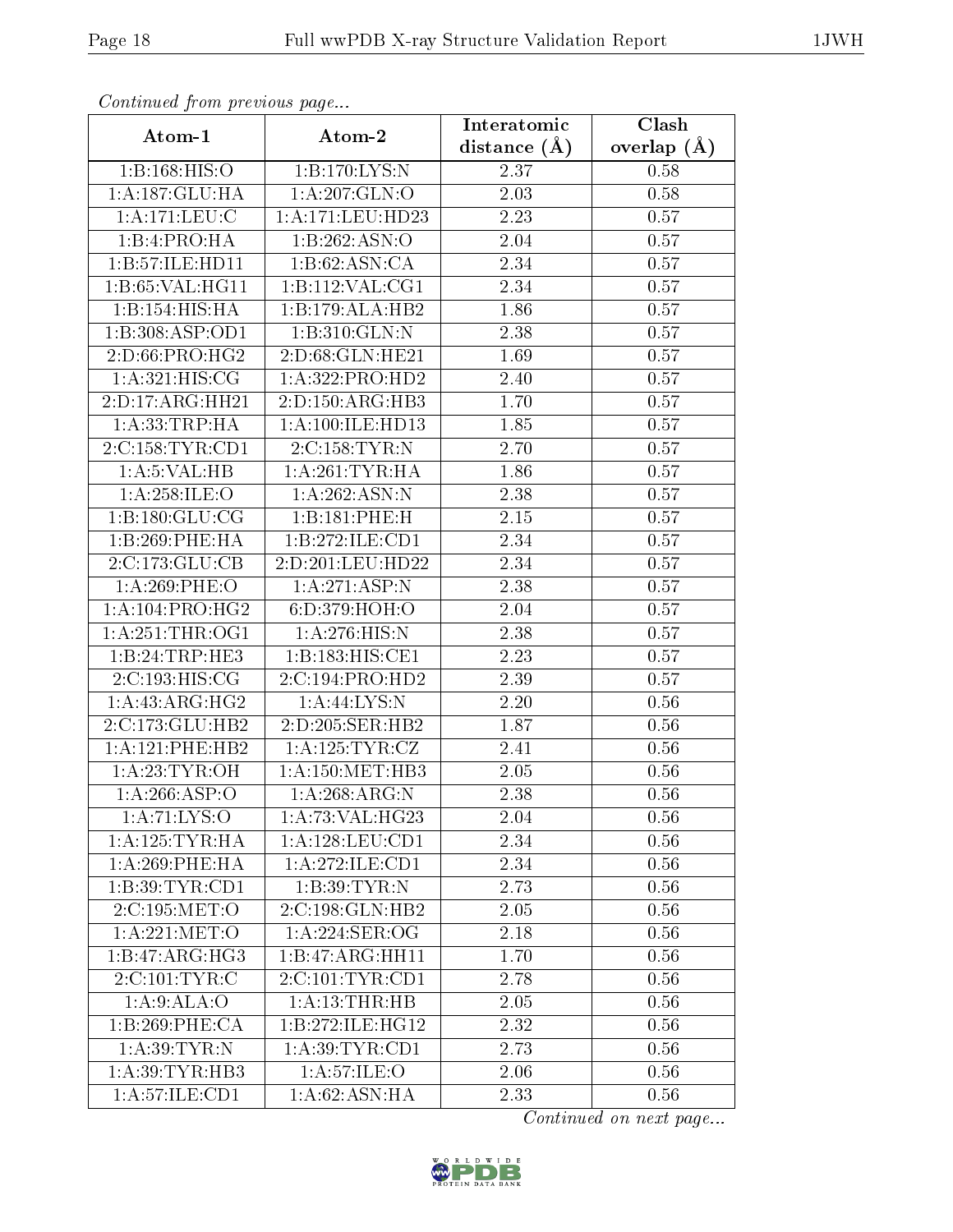| Communa from previous page            |                            | Interatomic       | Clash             |
|---------------------------------------|----------------------------|-------------------|-------------------|
| Atom-1                                | Atom-2                     | distance $(\AA)$  | overlap $(\AA)$   |
| 1: A: 136: TYR: CD1                   | 1:A:171:LEU:HD12           | 2.41              | 0.56              |
| 1: A:196:TYR:HA                       | 1:A:241:GLN:HE22           | 1.71              | 0.56              |
| 1:A:129:THR:N                         | 1:A:132:ASP:OD2            | 2.32              | 0.55              |
| 1:A:269:PHE:CA                        | 1: A:272: ILE: HG12        | 2.33              | 0.55              |
| 1:B:291:HIS:CD2                       | 1:B:291:HIS:H              | 2.22              | 0.55              |
| 1:B:303:LYS:O                         | 1:B:313:LEU:HG             | 2.06              | 0.55              |
| 1:B:254:LEU:O                         | 1:B:257:TYR:HB3            | 2.06              | 0.55              |
| 2:C:193:HIS:ND1                       | 2:C:194:PRO:HD2            | 2.20              | 0.55              |
| 1:A:154:HIS:HA                        | 1:A:179:ALA:HB2            | 1.88              | 0.55              |
| 2:C:126:ASP:OD1                       | 2:C:161:THR:HG23           | 2.07              | 0.55              |
| 1:A:120:ASP:O                         | 1: A: 123: GLN: HG2        | 2.07              | 0.55              |
| 1:A:240:ASP:O                         | 1:A:244:ARG:HG2            | 2.07              | 0.55              |
| 1:B:126:GLN:O                         | 1:B:126:GLN:HG3            | $2.06\,$          | 0.55              |
| 1: A:45:LEU:H                         | 1:A:54:PHE:HA              | 1.71              | 0.55              |
| 2:C:43:VAL:HG21                       | 2:C:79:LEU:HD13            | 1.87              | 0.55              |
| 1:A:129:THR:O                         | 1:A:130:ASP:C              | 2.44              | 0.55              |
| 1: B: 125: TYR: CE2                   | 1:B:230:GLU:HG3            | 2.41              | 0.55              |
| 1:B:24:TRP:HE3                        | 1:B:183:HIS:HE1            | 1.55              | 0.55              |
| 2:D:5:GLU:O                           | 2:D:7:VAL:HG23             | 2.07              | 0.55              |
| 1: A:212: SER:OG                      | 1: A:309: HIS: HB2         | 2.07              | 0.55              |
| 1:A:49:LYS:N                          | 1:A:71:LYS:HZ2             | $\overline{2}.03$ | 0.55              |
| 1:B:131:TYR:O                         | 1:B:132:ASP:C              | 2.46              | 0.55              |
| 1:B:170:LYS:HG3                       | 1:B:172:ARG:HH12           | 1.72              | 0.55              |
| 1:A:270:ASN:HD22                      | 1:A:270:ASN:N              | 2.05              | 0.55              |
| 1:B:165:ASP:OD1                       | 1:B:167:GLU:HG3            | 2.07              | 0.55              |
| 1:B:269:PHE:CD2                       | 1:B:272:ILE:HD11           | 2.41              | 0.55              |
| 2:C:21:PHE:CZ                         | 2:C:151:HIS:ND1            | 2.72              | 0.55              |
| 2:C:52:MET:SD                         | 2:C:76:ALA:HB2             | 2.46              | 0.55              |
| 1: A:65: VAL:HGI1                     | 1:A:112:VAL:CG1            | 2.37              | 0.55              |
| 1:B:130:ASP:O                         | 1:B:134:ARG:HG3            | 2.07              | 0.55              |
| 1:B:218:LEU:HD23                      | 1:B:218:LEU:C              | 2.27              | 0.55              |
| 1:A:95:ILE:HG23                       | 1: A:95: ILE: O            | 2.07              | 0.54              |
| 2:D:147:LYS:HE3                       | 2:D:148:SER:HB2            | 1.89              | 0.54              |
| 1: A:218:LEU:HD23                     | 1: A:218: LEU: C           | 2.27              | $0.54\,$          |
| 1: A: 237: ASP: OD1                   | $1:A:240:ASP:\overline{N}$ | 2.38              | 0.54              |
| 2:D:167:LEU:HD23                      | 2:D:167:LEU:O              | 2.06              | 0.54              |
| 1: A: 101: VAL: CG2                   | 1:A:110:ALA:HB3            | 2.37              | 0.54              |
| 1:B:124:LEU:C                         | 1:B:126:GLN:H              | 2.11              | $0.\overline{54}$ |
| 1: A:37:ASP:HA                        | 2:D:190:PHE:CD1            | 2.43              | 0.54              |
| 1:B:7:SER:C                           | 1:B:8:ARG:HG2              | 2.25              | 0.54              |
| $2:C:119:\overline{\mathrm{MET:HB3}}$ | 2:C:136:TYR:O              | 2.07              | 0.54              |

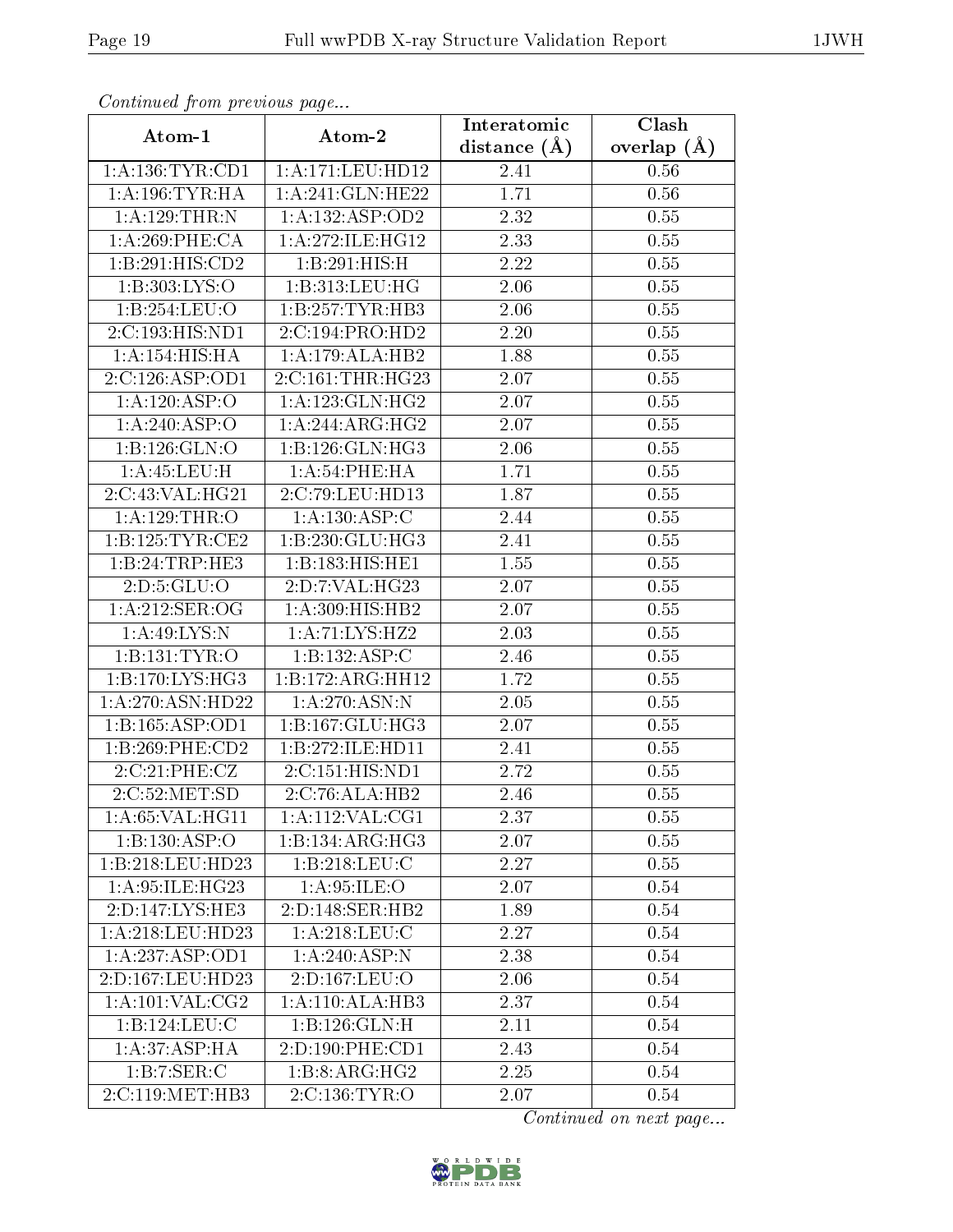| Communica from precious page |                                    | Interatomic       | Clash           |
|------------------------------|------------------------------------|-------------------|-----------------|
| Atom-1                       | Atom-2                             | distance $(A)$    | overlap $(\AA)$ |
| 2:C:32:ASP:O                 | 2:C:34:PHE:N                       | 2.41              | 0.54            |
| 2:D:168:PHE:O                | 2:D:172:PRO:HG3                    | $\overline{2.07}$ | 0.54            |
| 1:A:40:GLN:HB2               | 2:D:191:LYS:C                      | 2.27              | 0.54            |
| 1:B:39:TYR:HB3               | 1:B:58:ASN:HA                      | 1.89              | 0.54            |
| 2:D:174:TYR:O                | 2:D:176:PRO:HD3                    | 2.08              | 0.54            |
| 1: A:50:TYR:HA               | 1:A:71:LYS:HD2                     | 1.88              | 0.54            |
| 1:B:171:LEU:HD23             | 1:B:172:ARG:N                      | 2.23              | 0.54            |
| 2:C:134:LYS:HB3              | 2:C:143:VAL:CG2                    | 2.37              | 0.54            |
| 2:C:175:ARG:HD3              | 2:C:176:PRO:CD                     | 2.36              | 0.54            |
| 2:D:140:CYS:SG               | 2:D:144:TYR:CE1                    | 3.01              | $0.54\,$        |
| 1:A:270:ASN:H                | 1: A:270: ASN:ND2                  | 2.05              | 0.54            |
| 1:B:170:LYS:HG3              | 1:B:172:ARG:NH1                    | 2.23              | $0.54\,$        |
| 2:D:47:ARG:HG2               | 2:D:47:ARG:NH1                     | 2.17              | 0.54            |
| 1:B:161:ASN:OD1              | 1:B:174:ILE:HG13                   | 2.08              | 0.54            |
| 2:C:138:PRO:HB2              | 2:C:176:PRO:HD2                    | 1.90              | 0.54            |
| 1: A: 303: LYS: O            | 1: A:313:LEU:HG                    | 2.08              | 0.54            |
| 1:A:334:MET:O                | 1:A:336:SER:N                      | 2.38              | 0.54            |
| 2:C:150:ARG:HG3              | 2:C:151:HIS:H                      | 1.73              | 0.54            |
| 2:C:47:ARG:O                 | 2:C:49:ALA:N                       | $\overline{2}.41$ | 0.54            |
| 1: A:64:LYS:O                | 1: A:115: HIS: HB2                 | $2.08\,$          | 0.53            |
| 1:A:203:LEU:HD13             | $1:A:242:\overline{\text{LEU:CB}}$ | 2.38              | 0.53            |
| 2:C:53:ILE:HD11              | 2:C:76:ALA:O                       | 2.08              | 0.53            |
| 2:C:86:ARG:O                 | 2:C:89:LEU:HB2                     | 2.08              | 0.53            |
| 2:D:88:ILE:HD12              | 2:D:163:PHE:CG                     | 2.43              | 0.53            |
| 1:A:317:GLU:O                | 1:A:318:ALA:C                      | 2.46              | 0.53            |
| 1:B:251:THR:HG22             | 1:B:255:TYR:CE2                    | 2.43              | 0.53            |
| 2:C:21:PHE:CE1               | 2:C:106:PHE:HA                     | 2.43              | 0.53            |
| 2:C:67:ASN:O                 | 2:C:67:ASN:ND2                     | 2.42              | 0.53            |
| 1:B:247:LYS:O                | 1: B: 279: LYS: HD3                | 2.09              | 0.53            |
| 2:C:100:LYS:HB2              | 2:C:106:PHE:CZ                     | 2.43              | 0.53            |
| 1:A:165:ASP:OD1              | 1: A: 167: GLU: HG3                | 2.09              | 0.53            |
| 2:C:111:ARG:NH2              | 2:C:113:TYR:CB                     | 2.64              | 0.53            |
| 2:D:101:TYR:HB2              | 2:D:120:LEU:HD11                   | 1.89              | 0.53            |
| 2:D:52:MET:SD                | 2:D:76:ALA:HB2                     | 2.48              | 0.53            |
| 1:B:237:ASP:OD1              | 1:B:240:ASP:N                      | 2.38              | 0.53            |
| 1:B:79:LYS:HA                | 1:B:82:ILE:HD12                    | 1.89              | 0.53            |
| 1:B:229:LYS:HD3              | 1:B:232:PHE:HA                     | 1.89              | 0.53            |
| 1: B: 196: TYR: CG           | 1:B:231:PRO:HG3                    | 2.44              | 0.53            |
| 2:C:167:LEU:HD23             | 2:C:167:LEU:O                      | 2.09              | 0.53            |
| 2:C:108:TYR:HD2              | 2:C:116:ASN:O                      | 1.92              | 0.53            |
| 2:D:21:PHE:CE1               | 2: D: 106: PHE: HA                 | 2.43              | 0.53            |

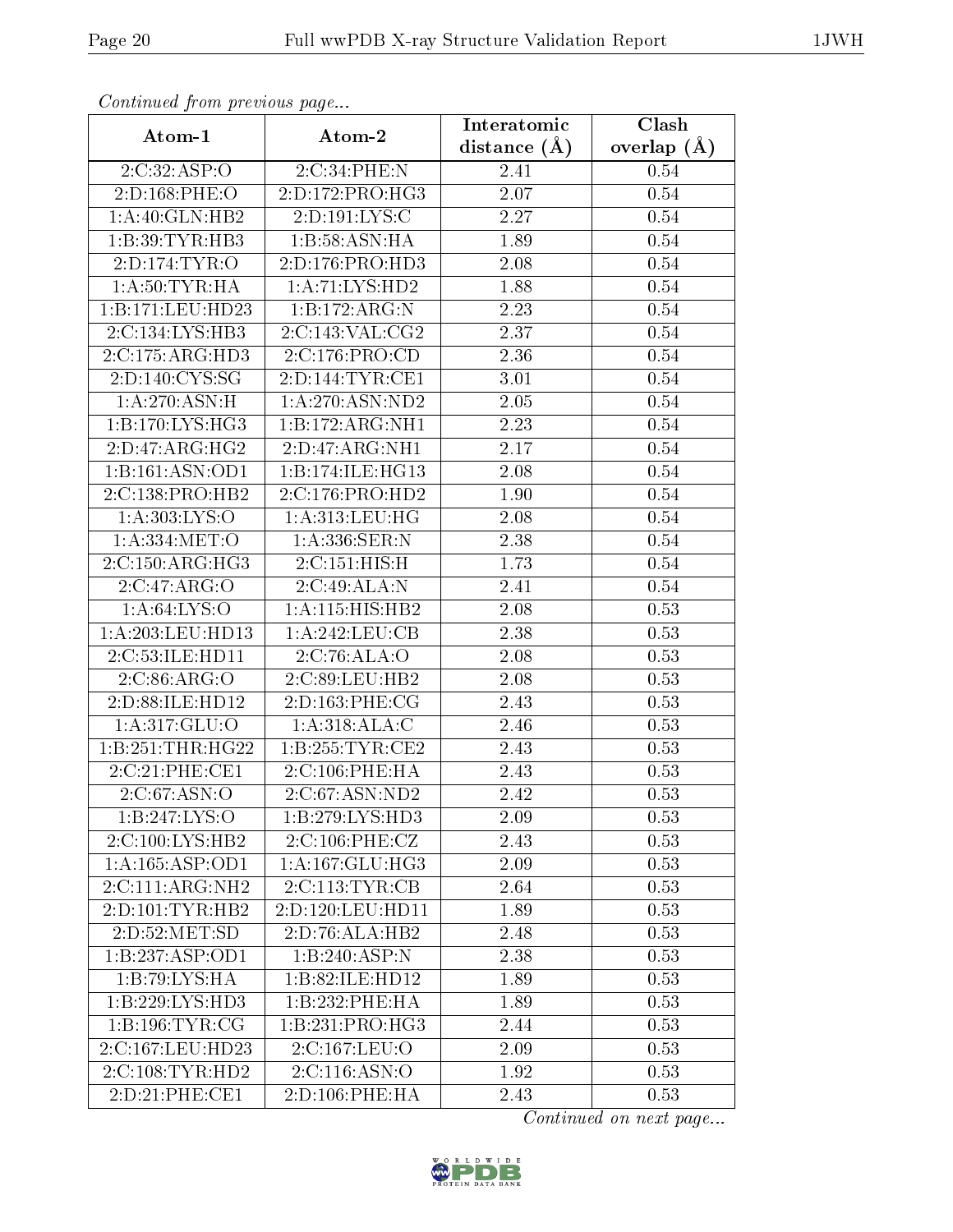| Continuea from previous page |                                        | Interatomic       | Clash             |
|------------------------------|----------------------------------------|-------------------|-------------------|
| Atom-1                       | Atom-2                                 | distance $(\AA)$  | overlap $(A)$     |
| 1:B:35:ASN:ND2               | 1:B:37:ASP:HB2                         | 2.23              | 0.52              |
| 1:B:57:ILE:CD1               | 1:B:62:ASN:HA                          | 2.38              | $\overline{0.52}$ |
| 1:B:73:VAL:HG12              | 1:B:74:LYS:N                           | 2.21              | 0.52              |
| 1:B:258:ILE:O                | 1:B:262:ASN:N                          | 2.42              | 0.52              |
| $1: A:269:$ PHE: $CD2$       | 1: A:272: ILE: HD11                    | 2.44              | 0.52              |
| 1:B:306:ARG:HB3              | 1:B:306:ARG:NH1                        | 2.23              | 0.52              |
| 1:B:125:TYR:HDI              | 1:B:125:TYR:O                          | 1.91              | 0.52              |
| 1:B:329:LYS:C                | 1:B:331:GLN:H                          | 2.13              | 0.52              |
| 1: A:103: ASP:CG             | 1: A:106: SER: HB2                     | $\overline{2}.30$ | 0.52              |
| 1: A:261:TYR:O               | 1:A:262:ASN:C                          | 2.47              | 0.52              |
| 1: A:280:ARG:HG3             | 6: A: 367: HOH:O                       | 2.10              | 0.52              |
| 1:A:94:ILE:CD1               | 1: A:143:ALA:HA                        | 2.39              | 0.52              |
| 1:A:148:HIS:CE1              | 1: A:211:TYR:HB3                       | 2.45              | 0.52              |
| 1:B:270:ASN:HD22             | 1:B:270:ASN:N                          | 2.07              | 0.52              |
| 1:B:282:GLU:O                | 1:B:285:VAL:HG22                       | 2.08              | $0.52\,$          |
| 1:B:246:ALA:C                | 1:B:248:VAL:H                          | 2.12              | 0.52              |
| $2:D:66:P\overline{RO:H}B2$  | 2:D:68:GLN:HG3                         | 1.92              | 0.52              |
| 1:B:161:ASN:O                | 1:B:173:LEU:HD12                       | $2.10\,$          | $0.52\,$          |
| 1:B:315:ALA:HB3              | 6:B:361:HOH:O                          | $2.10\,$          | $0.52\,$          |
| 1:B:103:ASP:CG               | 1:B:106:SER:HB2                        | 2.31              | 0.52              |
| 1:B:279:LYS:H                | 1: B: 279: LYS: CD                     | 2.12              | 0.52              |
| 1:B:81:GLU:HB2               | 1: B: 177: GLY: HA2                    | 1.91              | 0.51              |
| 1:B:47:ARG:HG2               | 1:B:48:GLY:O                           | $2.10\,$          | 0.51              |
| 2:D:140:CYS:SG               | 2:D:144:TYR:HE1                        | 2.33              | 0.51              |
| 2: D:80: TYR:O               | 2:D:80:TYR:CD1                         | 2.62              | 0.51              |
| 1:A:93:ASN:HD22              | 1:A:142:LYS:HB2                        | 1.76              | 0.51              |
| 1:B:148:HIS:HE1              | 1:B:214:ASP:OD2                        | 1.94              | 0.51              |
| 2:C:173:GLU:HB3              | 2:D:201:LEU:HD13                       | 1.92              | 0.51              |
| 2:D:134:LYS:HB3              | 2:D:143:VAL:CG2                        | 2.41              | 0.51              |
| 1: A:146: TYR: O             | 1:A:149:SER:HB2                        | 2.09              | 0.51              |
| 2:C:112:VAL:HG21             | 2:D:134:LYS:HD2                        | 1.93              | 0.51              |
| 2:C:203:ALA:HB3              | 6:C:377:HOH:O                          | 2.10              | 0.51              |
| 2:C:70:ASP:OD1               | $2:C:73:GLU:\overline{H}\overline{G3}$ | 2.10              | 0.51              |
| 2:C:201:LEU:HD21             | 2:C:204:ALA:HB3                        | 1.92              | 0.51              |
| 1:A:324:PHE:O                | 1: A:328: VAL:HG23                     | 2.11              | 0.51              |
| 1:A:43:ARG:HD3               | 1:A:45:LEU:HD23                        | 1.92              | 0.51              |
| 1:B:153:MET:O                | 1:B:179:ALA:HB1                        | 2.10              | 0.51              |
| 1:A:269:PHE:O                | 1:A:272:ILE:HG12                       | $2.10\,$          | 0.51              |
| 1:B:270:ASN:ND2              | 1:B:270:ASN:H                          | 2.08              | 0.51              |
| 2:D:120:LEU:N                | 2:D:120:LEU:HD22                       | 2.25              | 0.51              |
| 2:D:32:ASP:C                 | 2:D:34:PHE:H                           | 2.14              | 0.51              |

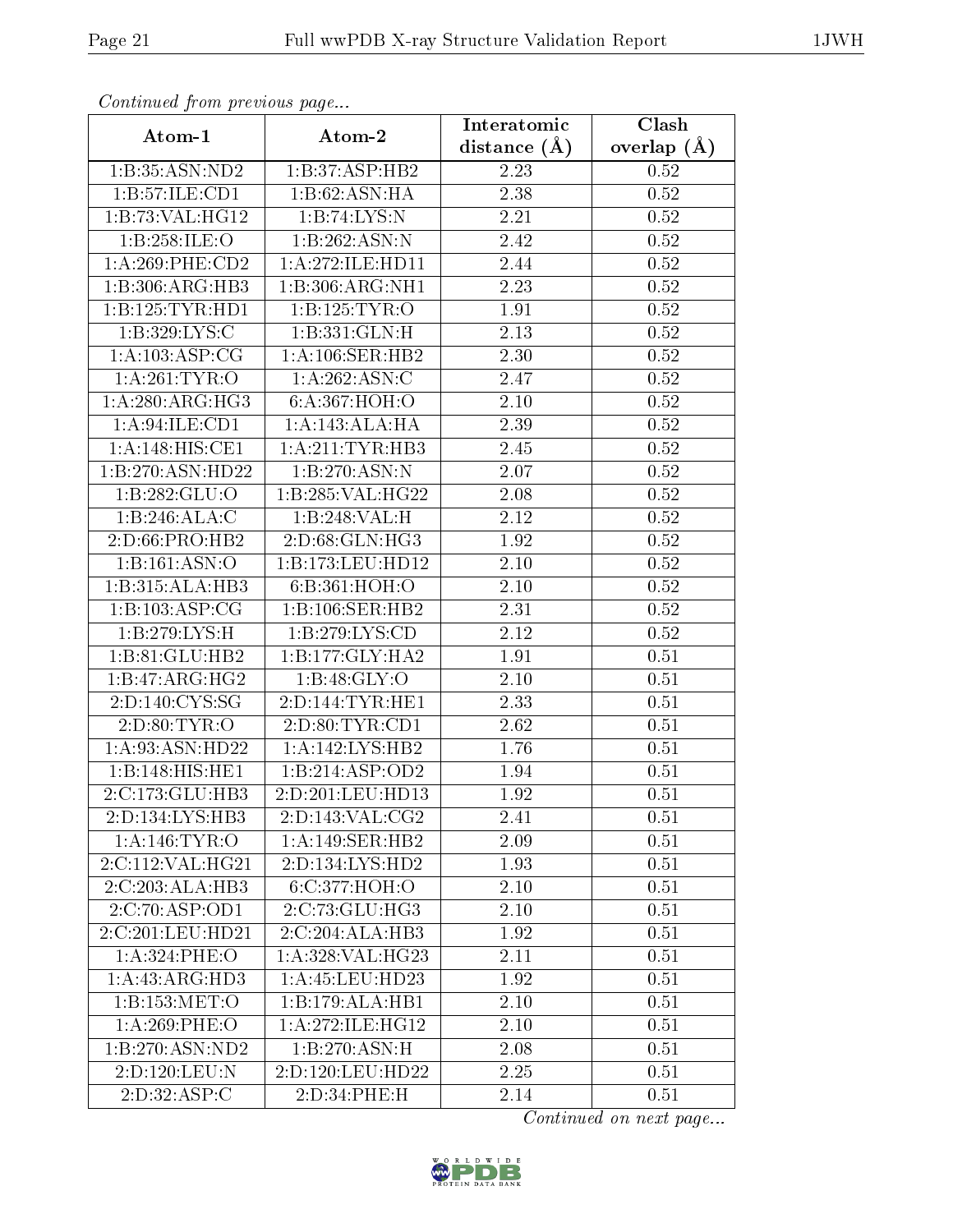| Continuea from previous page |                              | Interatomic       | Clash         |
|------------------------------|------------------------------|-------------------|---------------|
| Atom-1                       | Atom-2                       | distance $(A)$    | overlap $(A)$ |
| 1:A:9:ALA:HB2                | 1: A: 182: TYR: CE2          | 2.46              | 0.51          |
| 2:C:193:HIS:CG               | 2:C:194:PRO:N                | 2.79              | 0.51          |
| 2:C:198:GLN:HB2              | 2:C:199:LEU:HD12             | 1.93              | 0.51          |
| 1: A:226: ILE:HG22           | 1:A:292:LEU:HB3              | 1.93              | 0.51          |
| 1:A:47:ARG:NH1               | 1:A:47:ARG:HG2               | 2.24              | 0.51          |
| 2: D: 9: TRP:O               | 2:D:12:TRP:HB3               | $2.10\,$          | 0.51          |
| 2:C:163:PHE:N                | $2:C:164:P\overline{RO:HD2}$ | 2.25              | 0.51          |
| 1: A:40: GLN: HG3            | 2:D:193:HIS:HB2              | 1.93              | 0.51          |
| 1:A:162:VAL:HB               | 6: A: 363: HOH:O             | 2.11              | 0.51          |
| 1: A:306: ARG: NH1           | 1: A:306:ARG:HB3             | 2.26              | 0.50          |
| 1:B:129:THR:O                | 1:B:130:ASP:C                | 2.49              | 0.50          |
| 1:A:144:LEU:HA               | 1: A:147: CYS:SG             | 2.51              | 0.50          |
| 1:A:229:LYS:HD3              | 1:A:232:PHE:HD1              | 1.71              | 0.50          |
| 1:A:270:ASN:HD22             | 1:A:270:ASN:H                | 1.57              | 0.50          |
| 1: A: 335: GLY: HA2          | 6:A:422:HOH:O                | 2.10              | 0.50          |
| 1:B:286:HIS:CE1              | 1:B:289:ASN:HB3              | 2.46              | 0.50          |
| 2:C:158:TYR:HD1              | 2:C:158:TYR:N                | $\overline{2.07}$ | 0.50          |
| 2:D:23:CYS:SG                | 2:D:97:MET:SD                | 3.07              | 0.50          |
| 2:D:150:ARG:O                | 2:D:152:HIS:N                | 2.44              | 0.50          |
| 1:A:168:HIS:O                | 1: A:170: LYS:N              | 2.45              | 0.50          |
| 1:A:56:ALA:O                 | 1: A: 57: ILE: HB            | 2.11              | 0.50          |
| 1: A:76:LYS:O                | 1:A:78:ILE:N                 | 2.44              | 0.50          |
| 1:B:122:LYS:O                | 1:B:126:GLN:HB3              | 2.11              | 0.50          |
| 2:C:193:HIS:CD2              | 2:C:193:HIS:C                | 2.84              | 0.50          |
| 2:D:84:HIS:O                 | 2:D:88:ILE:HG23              | 2.11              | 0.50          |
| 1: A:103: ASP:HB2            | 1: A:108:THR:HB              | 1.92              | 0.50          |
| 1:B:227:PHE:O                | 1:B:228:ARG:HB2              | 2.11              | 0.50          |
| 1:B:269:PHE:O                | 1:B:272:ILE:HG12             | 2.11              | 0.50          |
| 2:D:149:SER:O                | 2:D:152:HIS:HB2              | 2.11              | 0.50          |
| 2:D:7:VAL:HB                 | 2:D:11:SER:CB                | 2.40              | 0.50          |
| 1: A: 137: MET: HE3          | 1: A:140: ILE: CD1           | 2.37              | 0.50          |
| 1:A:24:TRP:CA                | 1:A:181:PHE:HE2              | 2.18              | 0.50          |
| 2:C:87:TYR:O                 | 2:C:89:LEU:N                 | 2.45              | 0.50          |
| 1:B:287:SER:HB3              | 6: B:390:HOH:O               | 2.12              | 0.49          |
| 1:B:43:ARG:NH1               | 1:B:43:ARG:CB                | 2.64              | 0.49          |
| 1:B:91:GLY:HA3               | 1:B:94:ILE:HG13              | 1.92              | 0.49          |
| $2:D:182:GLN:H\overline{G2}$ | 2:D:183:PHE:H                | 1.77              | 0.49          |
| 2:D:6:GLU:O                  | 2:D:7:VAL:O                  | 2.30              | 0.49          |
| 1:A:334:MET:C                | 1: A:336: SER: N             | 2.61              | 0.49          |
| 1:B:121:PHE:O                | 1:B:123:GLN:N                | 2.44              | 0.49          |
| 1:B:95:ILE:HB                | 1:B:173:LEU:O                | 2.12              | 0.49          |

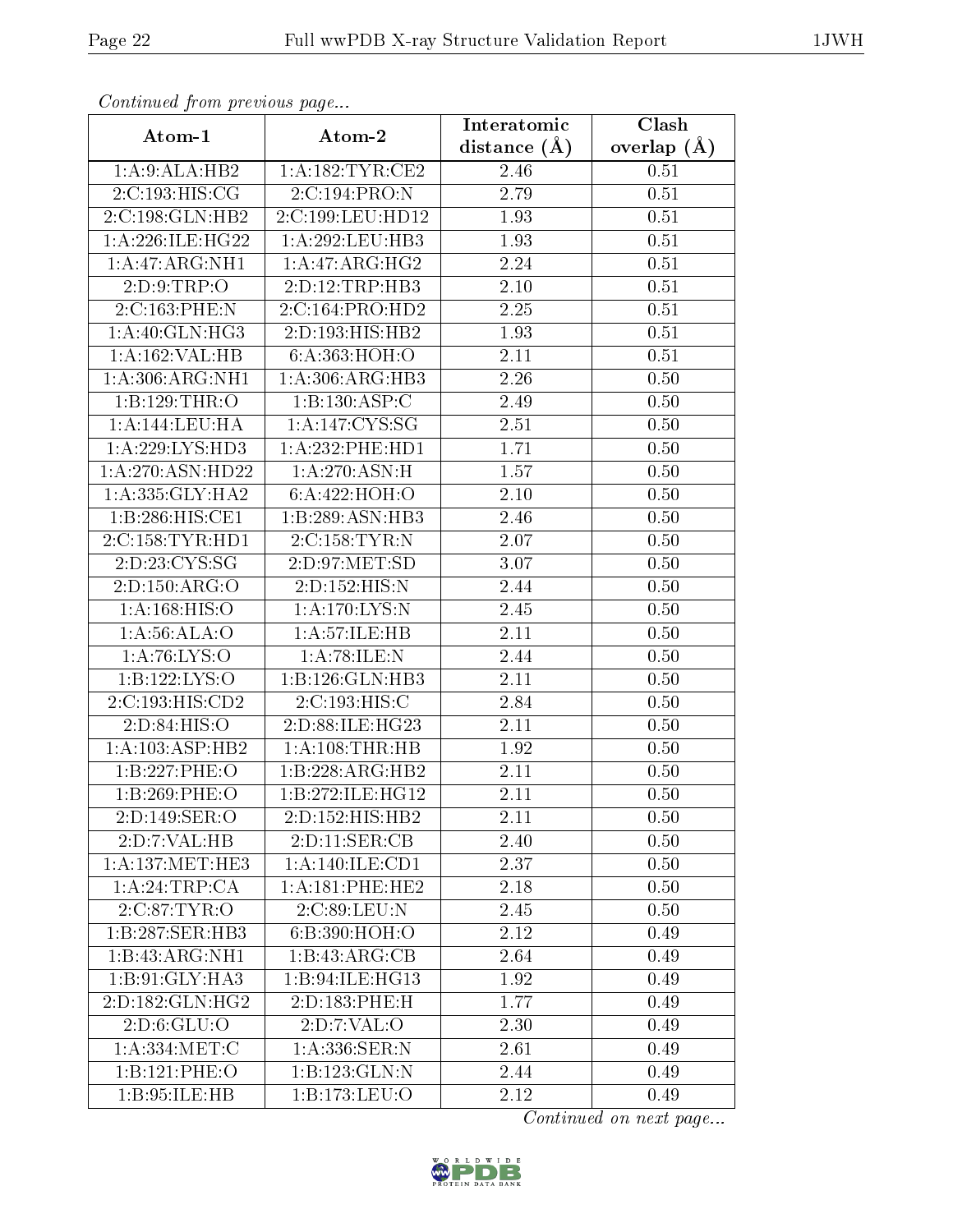| Continuea from previous page |                    | Interatomic       | Clash         |
|------------------------------|--------------------|-------------------|---------------|
| Atom-1                       | Atom-2             | distance $(A)$    | overlap $(A)$ |
| 2: D: 18: GLY: HA2           | 2:D:151:HIS:CD2    | 2.47              | 0.49          |
| 1: A:74: LYS:O               | 1:A:78:ILE:HG12    | 2.13              | 0.49          |
| 1:B:269:PHE:O                | 1:B:271:ASP:N      | 2.46              | 0.49          |
| 2:C:192:ILE:HD12             | 2:C:192:ILE:N      | 2.26              | 0.49          |
| 2:D:88:ILE:HD11              | 2:D:159:PHE:O      | $2.11\,$          | 0.49          |
| 1:A:139:GLU:HA               | 1: A:142: LYS: HG3 | 1.94              | 0.49          |
| 1:A:281:TRP:C                | 1:A:283:ARG:H      | 2.15              | 0.49          |
| 2:C:202:GLN:H <sub>G2</sub>  | 2:C:202:GLN:O      | 2.13              | 0.49          |
| 2:D:158:TYR:CD1              | 2:D:158:TYR:N      | 2.78              | 0.49          |
| 2:D:167:LEU:HD23             | 2:D:167:LEU:C      | 2.33              | 0.49          |
| 2:D:16:LEU:HB2               | 2:D:19:ASN:ND2     | 2.26              | 0.49          |
| 1: A: 48: GLY: C             | 1: A:71: LYS: NZ   | 2.65              | 0.49          |
| 1:A:175:ASP:OD2              | 4:A:340:ANP:O2A    | 2.30              | 0.49          |
| 1:A:92:PRO:HD2               | 1: A:146: TYR: CG  | 2.48              | 0.49          |
| 1:B:203:LEU:HD12             | 1:B:242:LEU:HD13   | 1.94              | 0.49          |
| 1:B:238:ASN:HB2              | 6:B:383:HOH:O      | 2.12              | 0.49          |
| 2:D:10:ILE:HD12              | 2:D:10:ILE:H       | 1.78              | 0.49          |
| 1:B:124:LEU:O                | 1:B:126:GLN:N      | 2.42              | 0.49          |
| 1:B:193:ALA:HB3              | 1:B:198:LYS:HG2    | 1.95              | 0.49          |
| 2:D:139:LYS:NZ               | 2:D:177:LYS:O      | 2.45              | 0.49          |
| 1:B:182:TYR:CE1              | 1:B:210:ASP:HB3    | 2.47              | 0.49          |
| 2:C:154:THR:CG2              | 2:C:159:PHE:HE1    | 2.26              | 0.49          |
| 1: A:59: ILE: CD1            | 2:D:190:PHE:HE2    | 2.26              | 0.49          |
| 2:D:36:LEU:HD13              | 2:D:50:LEU:HD21    | 1.94              | 0.49          |
| 1: A:73: VAL:HG12            | 1: A:74: LYS: N    | 2.23              | 0.49          |
| 1:B:99:ASP:O                 | 1:B:112:VAL:HG23   | $\overline{2}.13$ | 0.49          |
| 1:A:155:ARG:NH2              | 1: A:180: GLU: HB2 | 2.27              | 0.48          |
| 1: A:9: ALA: CB              | 1:A:182:TYR:CE2    | 2.96              | 0.48          |
| 1:A:291:HIS:CD2              | 1: A:291: HIS:H    | 2.30              | 0.48          |
| 2:C:101:TYR:CD2              | 2:C:120:LEU:HD11   | 2.45              | 0.48          |
| 2:C:147:LYS:CE               | 2:C:148:SER:HB2    | 2.41              | 0.48          |
| 1: A:65:VAL:CG1              | 1: A:66: VAL: N    | 2.76              | 0.48          |
| 1:B:216:TRP:O                | 1: B: 217: SER: C  | 2.52              | 0.48          |
| 1:B:266:ASP:O                | 1:B:268:ARG:N      | 2.46              | 0.48          |
| 1:B:95:ILE:O                 | 1:B:95:ILE:HG23    | 2.13              | 0.48          |
| 2:D:173:GLU:CG               | 2:D:174:TYR:HD1    | 2.26              | 0.48          |
| 2:C:49:ALA:O                 | 2:C:52:MET:HB3     | 2.13              | 0.48          |
| 2:D:104:GLY:C                | 2:D:106:PHE:N      | 2.64              | 0.48          |
| 2:D:47:ARG:O                 | 2:D:48:GLN:C       | 2.52              | 0.48          |
| 1:A:128:LEU:HD22             | 1:A:132:ASP:HB3    | 1.94              | 0.48          |
| 1:A:247:LYS:O                | 1: A:279: LYS: HD3 | 2.13              | 0.48          |

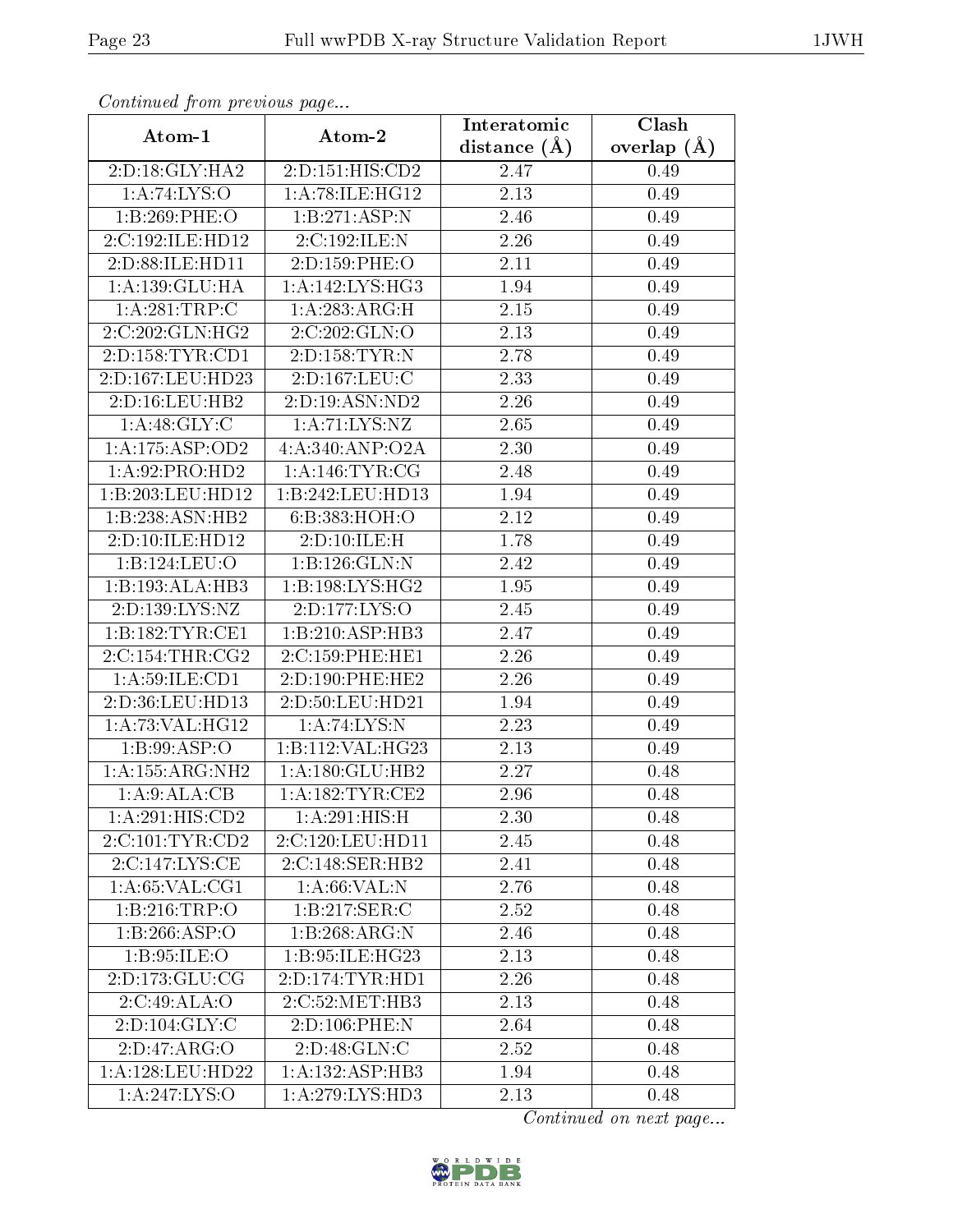| сонинией јтот ртеоючъ раде |                             | Interatomic       | Clash           |
|----------------------------|-----------------------------|-------------------|-----------------|
| Atom-1                     | Atom-2                      | distance $(A)$    | overlap $(\AA)$ |
| 1:B:11:VAL:HG23            | 1:B:12:TYR:CD2              | 2.48              | 0.48            |
| 1:B:133:ILE:O              | $1:B:134: \overline{ARG}:C$ | $\overline{2.51}$ | 0.48            |
| 1:A:240:ASP:HA             | 1: A:243: VAL:CG2           | 2.44              | 0.48            |
| 1:B:11:VAL:CC              | 1:B:13:THR:N                | 2.65              | 0.48            |
| 1:B:139:GLU:HA             | 1: B: 142: LYS: HG3         | 1.95              | 0.48            |
| 1:B:146:TYR:O              | 1: B: 150:MET:HG2           | 2.14              | 0.48            |
| 1:B:194:SER:O              | 1:B:198:LYS:HG3             | 2.13              | 0.48            |
| 1:B:257:TYR:CE1            | 1:B:308:ASP:HA              | 2.48              | 0.48            |
| 1:B:308:ASP:OD1            | 1:B:310:GLN:HB2             | 2.14              | 0.48            |
| 2:C:190:PHE:CZ             | 2:C:191:LYS:HD2             | 2.48              | 0.48            |
| 1: A:196:TYR:CG            | 1:A:231:PRO:HG3             | 2.48              | 0.48            |
| 1:B:103:ASP:OD2            | 1:B:106:SER:HB2             | 2.14              | 0.48            |
| 2:C:98:LEU:O               | 2:C:102:GLN:HG3             | 2.13              | 0.48            |
| 1:A:246:ALA:C              | 1:A:248:VAL:H               | 2.17              | 0.48            |
| 1:A:279:LYS:NZ             | 6: A: 353: HOH:O            | 2.46              | 0.48            |
| 1:A:294:SER:OG             | 1:A:297:ALA:CB              | 2.61              | 0.48            |
| 1:B:161:ASN:C              | 1:B:174:ILE:HG12            | 2.34              | 0.48            |
| 1: B:65: VAL:CG1           | 1: B:66: VAL:N              | 2.77              | 0.48            |
| 2:C:29:TYR:O               | $2:\overline{C:35:ASN:ND2}$ | 2.43              | 0.48            |
| 2: D: 104: GLY: C          | 2:D:106:PHE:H               | 2.15              | 0.48            |
| 1: A: 106: SER: O          | 1:A:107:ARG:HB3             | 2.14              | 0.48            |
| 1: A:37:ASP:HA             | 2:D:190:PHE:CZ              | 2.49              | 0.48            |
| 1:B:223:ALA:O              | 1:B:227:PHE:HB2             | 2.14              | 0.48            |
| 1:B:265:LEU:O              | 1:B:266:ASP:C               | 2.52              | 0.48            |
| 2:C:195:MET:O              | 2:C:198:GLN:N               | 2.47              | 0.48            |
| 2:C:62:LEU:HD12            | 2:C:63:GLU:N                | 2.29              | 0.48            |
| 2:D:65:ASN:CB              | 2:D:66:PRO:H <sub>D3</sub>  | 2.39              | 0.48            |
| 2:D:122:ILE:CG1            | $2:D:123:GLY:H$             | 2.23              | 0.48            |
| 2:D:186:ARG:NH2            | 2:D:190:PHE:CD1             | 2.81              | 0.48            |
| 1:A:70:LEU:HD13            | 1: A:78: ILE:H G23          | 1.96              | 0.48            |
| 1:B:159:PRO:HD3            | 1:B:197:PHE:CZ              | 2.49              | 0.48            |
| 1:B:134:ARG:HG2            | 1:B:323:TYR:CZ              | 2.49              | 0.48            |
| 1: B:65: VAL:CG1           | 1:B:112:VAL:CG1             | 2.91              | 0.48            |
| 1: A:124:LEU:HG            | 1: A: 125: TYR: HD1         | 1.78              | 0.47            |
| 1:A:133:ILE:O              | 1:A:134:ARG:C               | 2.50              | 0.47            |
| 1:A:239:TYR:CE2            | 1:A:268:ARG:HG2             | 2.48              | 0.47            |
| 2:C:199:LEU:C              | 2:C:201:LEU:H               | 2.16              | 0.47            |
| 2:D:199:LEU:C              | 2:D:201:LEU:H               | 2.17              | 0.47            |
| 1: A: 227: PHE: CE1        | 1: A:284:PHE:HB2            | 2.49              | 0.47            |
| 1: A:314:THR:HG22          | 6:A:356:HOH:O               | 2.13              | 0.47            |
| 1:B:229:LYS:HG2            | 1:B:231:PRO:O               | 2.14              | 0.47            |

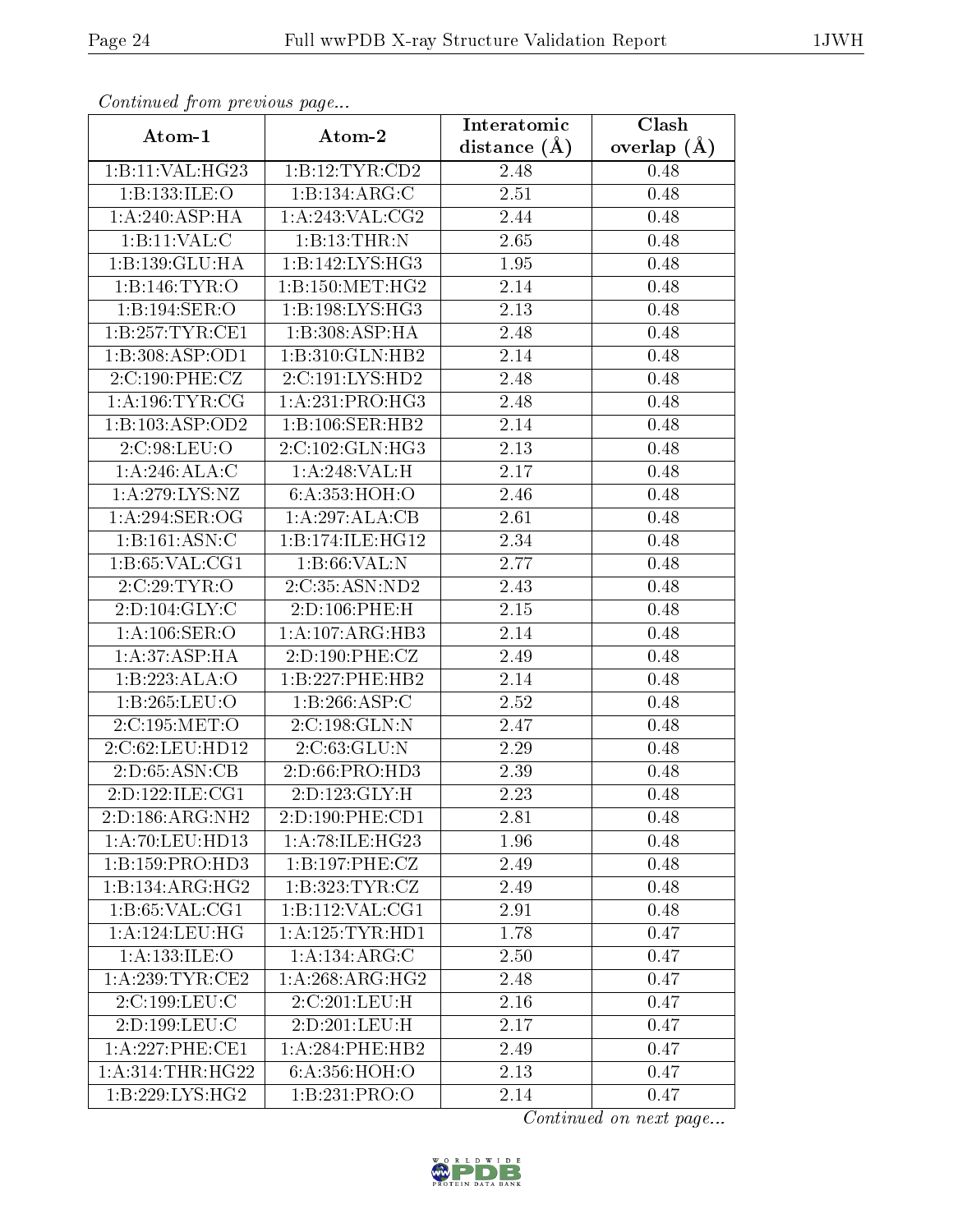| Contentaca from precious page |                                       | Interatomic  | Clash           |
|-------------------------------|---------------------------------------|--------------|-----------------|
| Atom-1                        | Atom-2                                | distance (Å) | overlap $(\AA)$ |
| 2:D:100:LYS:HB2               | 2:D:106:PHE:CZ                        | 2.49         | 0.47            |
| 2:D:12:TRP:CZ3                | 2:D:13:PHE:HB2                        | 2.48         | 0.47            |
| 2:D:150:ARG:C                 | 2:D:152:HIS:H                         | 2.16         | 0.47            |
| 2:D:190:PHE:CZ                | 2:D:191:LYS:HD2                       | 2.49         | 0.47            |
| 1:B:196:TYR:HA                | 1:B:241:GLN:HE22                      | 1.78         | 0.47            |
| 1:B:279:LYS:HA                | 6:B:382:HOH:O                         | 2.14         | 0.47            |
| 1:A:9:ALA:HB2                 | 1:A:210:ASP:CB                        | 2.44         | 0.47            |
| 1: A: 331: GLN:O              | 1: A: 334: MET: HB2                   | 2.14         | 0.47            |
| 1: A:50: TYR: HD2             | 1: A:73: VAL: CG2                     | 2.25         | 0.47            |
| 1:B:121:PHE:O                 | 1:B:122:LYS:C                         | 2.51         | 0.47            |
| 1:B:129:THR:N                 | 1:B:132:ASP:OD2                       | 2.38         | 0.47            |
| 1:B:240:ASP:HA                | 1:B:243:VAL:CG2                       | 2.44         | 0.47            |
| 1:B:121:PHE:C                 | 1:B:123:GLN:N                         | 2.67         | 0.47            |
| 1:B:144:LEU:HA                | $1:B:147:$ $\overline{\text{CYS:SG}}$ | 2.55         | 0.47            |
| 1:B:84:ILE:HG22               | 1:B:85:LEU:N                          | 2.30         | 0.47            |
| 1:A:130:ASP:O                 | 1: A: 134: ARG: HG3                   | 2.14         | 0.47            |
| 2:C:124:LEU:HD11              | 2:D:112:VAL:HG11                      | 1.96         | 0.47            |
| 2:D:21:PHE:CZ                 | 2:D:151:HIS:ND1                       | 2.76         | 0.47            |
| 1: B: 137: MET: HE1           | 1:B:218:LEU:HD21                      | 1.96         | 0.47            |
| 1:B:24:TRP:HB2                | 1:B:181:PHE:HD2                       | 1.79         | 0.47            |
| 1: B:76: LYS:O                | 1:B:78:ILE:N                          | 2.48         | 0.47            |
| 2:D:111:ARG:NH2               | 2:D:113:TYR:CB                        | 2.69         | 0.47            |
| $1: A:269:$ PHE:O             | 1:A:272:ILE:N                         | 2.31         | 0.47            |
| 1:A:88:LEU:CD2                | 1: A:147:CYS:HA                       | 2.44         | 0.47            |
| 1:B:261:TYR:O                 | 1:B:262:ASN:C                         | 2.52         | 0.47            |
| 2:C:32:ASP:C                  | 2:C:34:PHE:H                          | 2.18         | 0.47            |
| 2:C:82:LEU:CD1                | 2:C:82:LEU:H                          | 2.20         | 0.47            |
| 1:A:192:VAL:O                 | 1:A:193:ALA:HB3                       | 2.14         | 0.47            |
| 1:A:332:ALA:C                 | 1: A: 334: MET: N                     | 2.64         | 0.47            |
| 1:B:11:VAL:H G23              | 1:B:12:TYR:HD2                        | 1.80         | 0.47            |
| 2:D:133:VAL:HG22              | 2:D:134:LYS:N                         | 2.29         | 0.47            |
| 2:D:31:GLN:O                  | 2:D:33:LYS:N                          | 2.47         | 0.47            |
| 1: A: 131: TYR: CZ            | 1: A:327: VAL:HG22                    | 2.49         | 0.47            |
| 1: B:9:ALA:O                  | 1:B:13:THR:HB                         | 2.15         | 0.47            |
| 2:C:119:MET:HE3               | 2:C:135:LEU:CB                        | 2.44         | 0.47            |
| 1:A:159:PRO:HD3               | 1: A:197:PHE:CZ                       | 2.50         | 0.46            |
| 1:A:134:ARG:HG2               | 1: A:323: TYR: CZ                     | 2.49         | 0.46            |
| 1: B:50: TYR:O                | 1:B:51:SER:HB3                        | 2.15         | 0.46            |
| 2:C:197:TYR:O                 | 2:C:198:GLN:C                         | 2.53         | 0.46            |
| 1:A:161:ASN:C                 | 1:A:174:ILE:HG12                      | 2.35         | 0.46            |
| 1:A:47:ARG:HH11               | 1:A:47:ARG:HG2                        | 1.80         | 0.46            |

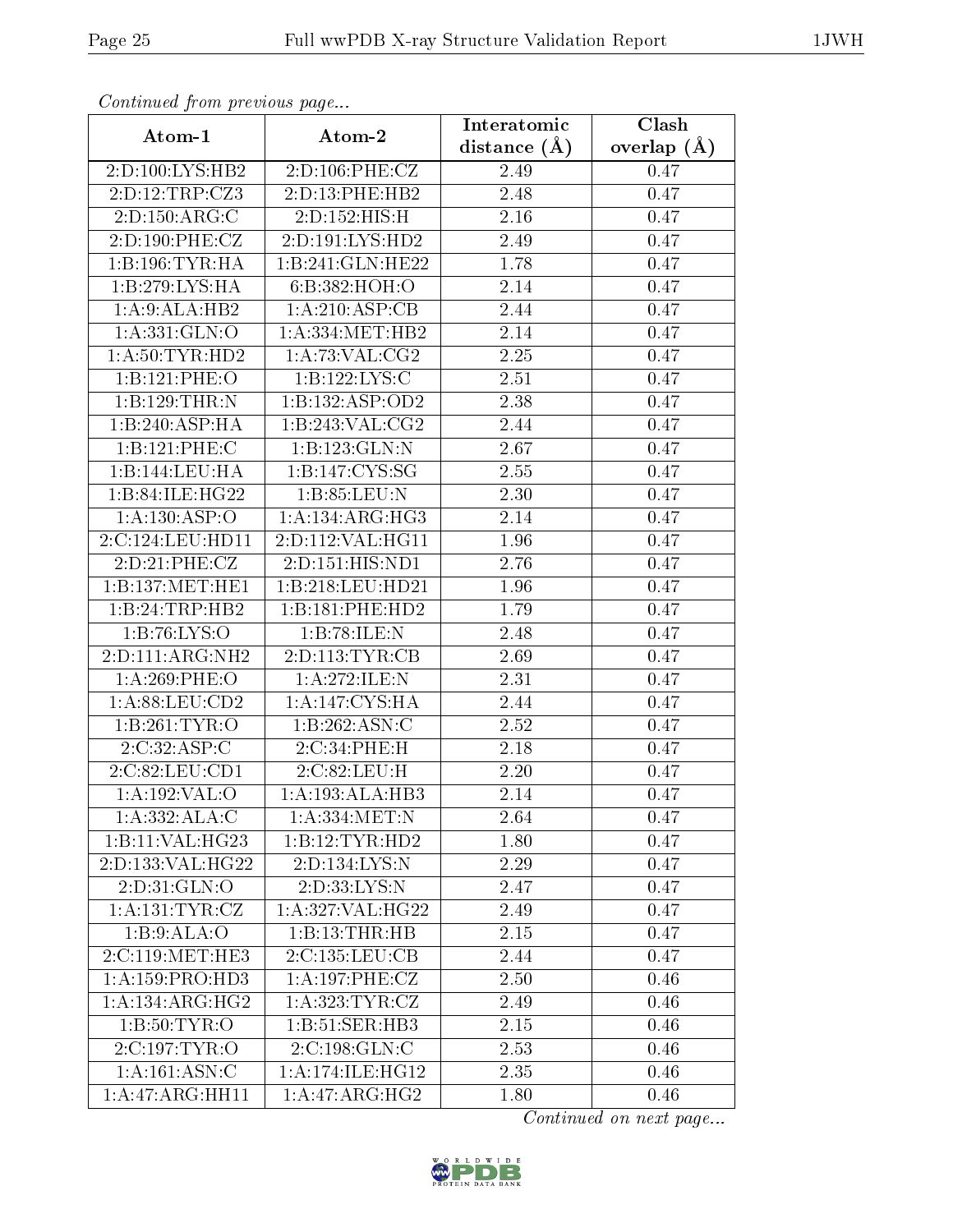| Communica from precious page |                            | Interatomic       | Clash           |
|------------------------------|----------------------------|-------------------|-----------------|
| Atom-1                       | Atom-2                     | distance $(A)$    | overlap $(\AA)$ |
| 1:B:5:VAL:HB                 | 1:B:261:TYR:HA             | 1.96              | 0.46            |
| 2:C:150:ARG:C                | 2:C:152:HIS:H              | 2.19              | 0.46            |
| 2:D:36:LEU:CD1               | $2: D:50:$ LEU:HD $21$     | 2.45              | 0.46            |
| 1: A:218:LEU:HD23            | 1: A:218:LEU:O             | 2.14              | 0.46            |
| 1: A:88: LEU:O               | 1: A:89: ARG: C            | 2.54              | 0.46            |
| 1:B:121:PHE:HD2              | 1:B:125:TYR:HD2            | 1.62              | 0.46            |
| 1:B:281:TRP:HH2              | 1:B:305:LEU:HD12           | 1.79              | 0.46            |
| 2:C:136:TYR:HH               | 2:C:141:MET:HG2            | 1.80              | 0.46            |
| 2:C:20:GLU:OE1               | 2:C:20:GLU:N               | 2.48              | 0.46            |
| 2: D: 5: GLU: C              | 2:D:7:VAL:H                | 2.18              | 0.46            |
| 1: A:26:TYR:O                | 1:A:29:HIS:N               | 2.49              | 0.46            |
| 2:C:182:GLN:HG2              | 2:C:183:PHE:N              | 2.30              | 0.46            |
| 1:A:286:HIS:HE1              | 1: A:289: ASN:HB3          | 1.81              | 0.46            |
| 1:B:126:GLN:CG               | 1:B:127:THR:HG23           | 2.42              | 0.46            |
| 1: A:26:TYR:O                | 1:A:27:GLU:C               | 2.54              | 0.46            |
| 1:B:203:LEU:HD13             | 1:B:242:LEU:CA             | 2.45              | 0.46            |
| 2:C:30:ILE:HG21              | 2:C:54:LEU:HD21            | 1.97              | 0.46            |
| 1: A:265:LEU:O               | 1:A:266:ASP:C              | 2.55              | 0.46            |
| 2:C:31:GLN:O                 | 2:C:33:LYS:N               | $\overline{2}.48$ | 0.46            |
| 2:D:25:VAL:CG2               | 2: D: 80: TYR: HE1         | 2.29              | 0.46            |
| 1:A:40:GLN:HG3               | 2:D:193:HIS:H              | 1.80              | 0.46            |
| 1:B:11:VAL:O                 | 1:B:13:THR:N               | 2.49              | 0.46            |
| 1:B:216:TRP:O                | 1:B:218:LEU:N              | 2.49              | 0.46            |
| 2:C:119:MET:HE3              | 2:C:135:LEU:CD2            | $\overline{2}.43$ | 0.46            |
| 1: A:270:ASN:N               | 1: A:270: ASN:ND2          | 2.63              | 0.46            |
| 1:B:54:PHE:HE2               | 2:D:169:MET:HG3            | 1.81              | 0.46            |
| 2:C:136:TYR:HE1              | 2:C:138:PRO:HA             | 1.80              | 0.46            |
| 1: A:194: SER:O              | 1: A: 198: LYS: HG3        | 2.15              | 0.45            |
| 1:B:270:ASN:HD22             | $1:B:270:ASN:\overline{H}$ | 1.63              | 0.45            |
| 2:C:173:GLU:HB3              | 2:D:201:LEU:CD2            | 2.43              | 0.45            |
| 2:D:99:GLU:HB2               | 6: D: 366: HOH:O           | 2.14              | 0.45            |
| 1:A:129:THR:O                | 1:A:132:ASP:N              | 2.50              | 0.45            |
| 1:A:79:LYS:HA                | 1: A:82: ILE: HD12         | 1.97              | 0.45            |
| 1:B:94:ILE:O                 | 1: B:95: ILE:C             | 2.54              | 0.45            |
| 2: D: 101: TYR: HD2          | 2:D:120:LEU:CD1            | 2.23              | 0.45            |
| 2: D:197: TYR:O              | 2:D:198:GLN:C              | 2.55              | 0.45            |
| 1: A:106: SER: HB3           | 1: A:108:THR:OG1           | 2.16              | 0.45            |
| 1: A:11: VAL:C               | 1: A:13:THR:N              | 2.68              | 0.45            |
| 1:B:145:ASP:HB2              | 1:B:315:ALA:HB1            | 1.99              | 0.45            |
| 1:B:218:LEU:HD23             | 1: B: 218: LEU: O          | 2.16              | 0.45            |
| 1:B:44:LYS:HB2               | 2:D:169:MET:HB3            | 1.99              | 0.45            |

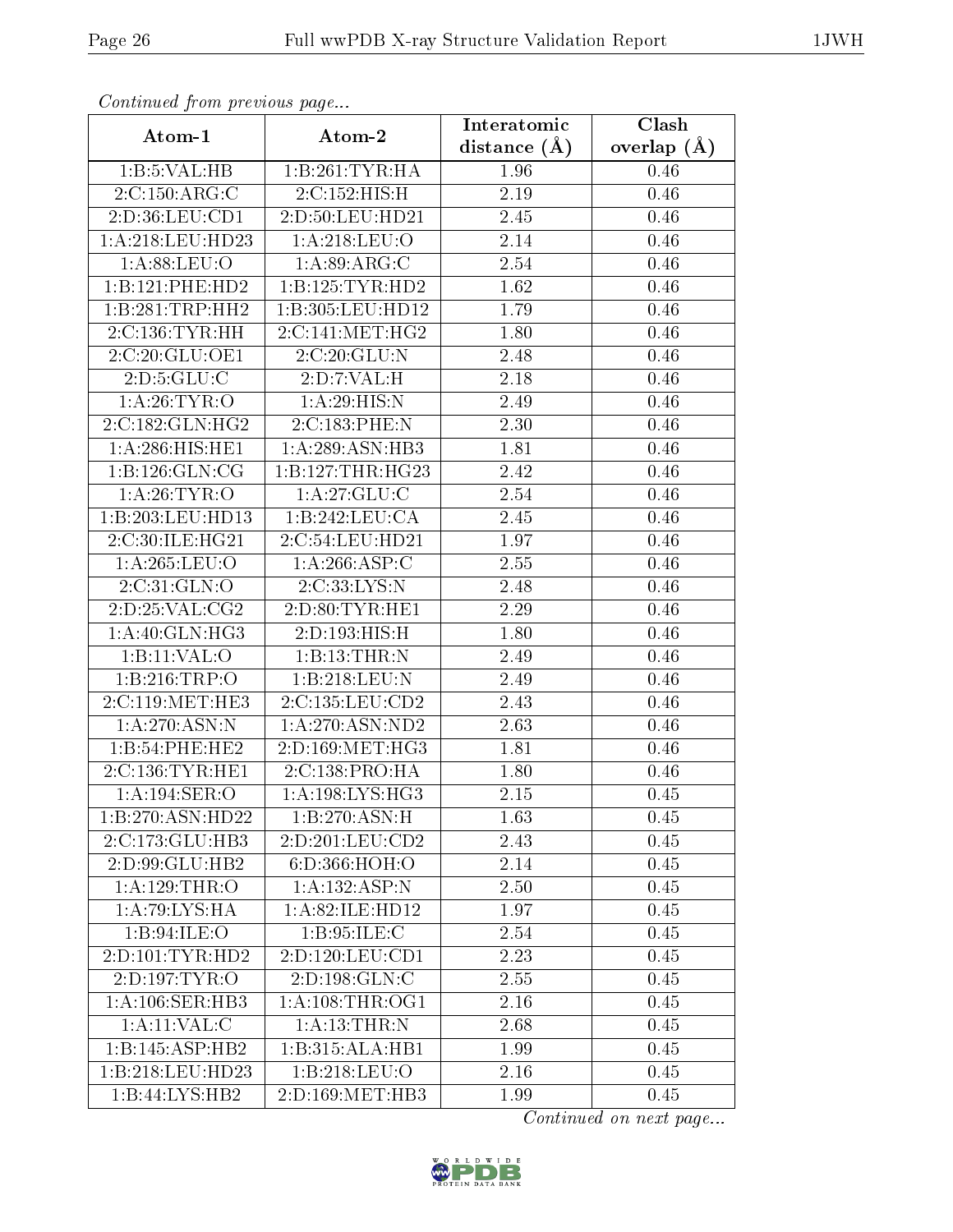| Continuation from providuo puga      |                                                | Interatomic    | Clash           |
|--------------------------------------|------------------------------------------------|----------------|-----------------|
| Atom-1                               | Atom-2                                         | distance $(A)$ | overlap $(\AA)$ |
| 2:C:62:LEU:HD12                      | 2:C:63:GLU:O                                   | 2.16           | 0.45            |
| 2:D:49:ALA:O                         | 2:D:52:MET:HB3                                 | 2.17           | 0.45            |
| 1: A:203:LEU:HD12                    | 1:A:242:LEU:HD13                               | 1.97           | 0.45            |
| 1:A:35:ASN:HB3                       | 1: A: 38: ASP: OD2                             | 2.17           | 0.45            |
| 1: A:54:PHE:O                        | 1:A:66:VAL:HG13                                | 2.16           | 0.45            |
| 1:B:146:TYR:O                        | 1:B:149:SER:HB2                                | 2.16           | 0.45            |
| 1: B:251:THR:OG1                     | 1:B:276:HIS:N                                  | 2.48           | 0.45            |
| 1:B:40:GLN:O                         | 1:B:56:ALA:HB1                                 | 2.16           | 0.45            |
| 2:D:158:TYR:N                        | 2:D:158:TYR:HD1                                | 2.14           | 0.45            |
| 1: A:119:THR:O                       | 1:A:124:LEU:HB3                                | 2.17           | 0.45            |
| 1: A:5: VAL:CB                       | 1: A:261:TYR:HA                                | 2.47           | 0.45            |
| 2:C:150:ARG:HG3                      | 2:C:151:HIS:CD2                                | 2.52           | 0.45            |
| 2:D:84:HIS:CE1                       | 2:D:88:ILE:HG21                                | 2.52           | 0.45            |
| 1: A: 139: GLU: O                    | 1: A:142: LYS: HB2                             | 2.17           | 0.45            |
| 1:B:286:HIS:CE1                      | 1:B:289:ASN:ND2                                | 2.84           | 0.45            |
| 2:C:143:VAL:HG22                     | $2:C:144:TYR:\overline{N}$                     | 2.31           | 0.45            |
| 2:C:86:ARG:HA                        | 2:C:89:LEU:HD12                                | 1.99           | 0.45            |
| 1: A:257:TYR:CE1                     | 1: A:308: ASP:HA                               | 2.51           | 0.45            |
| 2:C:187:LEU:HD21                     | 2:D:166:MET:HB2                                | 1.99           | 0.45            |
| 2:C:87:TYR:O                         | 2:C:90:THR:HG23                                | 2.16           | 0.45            |
| 2:D:74:GLN:O                         | 2:D:78:MET:HB2                                 | 2.17           | 0.45            |
| 1:B:218:LEU:O                        | 1: B:219: GLY: C                               | 2.55           | 0.45            |
| 2: D: 154: THR: CG2                  | 2:D:159:PHE:HE1                                | 2.29           | 0.45            |
| 1:A:227:PHE:CD1                      | 1:A:284:PHE:HB2                                | 2.52           | 0.45            |
| 1:B:270:ASN:ND2                      | 1:B:270:ASN:N                                  | 2.65           | 0.45            |
| 2:D:27:GLU:O                         | 2:D:28:ASP:C                                   | 2.53           | 0.45            |
| 1: A: 195: ARG: NE                   | 1: A:236: HIS:O                                | 2.50           | 0.45            |
| 2:D:192:ILE:N                        | $2:\overline{\mathrm{D}}:192:\mathrm{ILE:CD1}$ | 2.78           | 0.45            |
| 2:D:65:ASN:HB3                       | 2: D:66: PRO:CD                                | 2.39           | 0.45            |
| 2: D:65: ASN:C                       | 2:D:67:ASN:H                                   | 2.19           | 0.45            |
| 1:A:242:LEU:HD23                     | $1: A:269:$ PHE:CE2                            | 2.52           | 0.44            |
| 1: B:68: LYS:NZ                      | 1:B:81:GLU:OE2                                 | 2.49           | 0.44            |
| 2:C:100:LYS:HB2                      | 2:C:106:PHE:CE2                                | 2.52           | 0.44            |
| 2:C:193:HIS:CG                       | 2:C:194:PRO:CD                                 | 2.99           | 0.44            |
| 2:C:41:GLU:HG2                       | 2:C:41:GLU:H                                   | 1.59           | 0.44            |
| $1: A: 301: \overline{\text{LEU:O}}$ | 1: A:303: LYS:N                                | 2.51           | 0.44            |
| 1:B:125:TYR:CD1                      | 1:B:125:TYR:O                                  | 2.69           | 0.44            |
| 1: A:308: ASP:OD1                    | 1:A:310:GLN:HB2                                | 2.17           | 0.44            |
| 1: A:76: LYS:O                       | 1: A:79: LYS:N                                 | 2.50           | 0.44            |
| 1:B:12:TYR:HE2                       | 6:B:361:HOH:O                                  | 2.00           | 0.44            |
| 1:B:281:TRP:C                        | 1:B:283:ARG:H                                  | 2.21           | 0.44            |

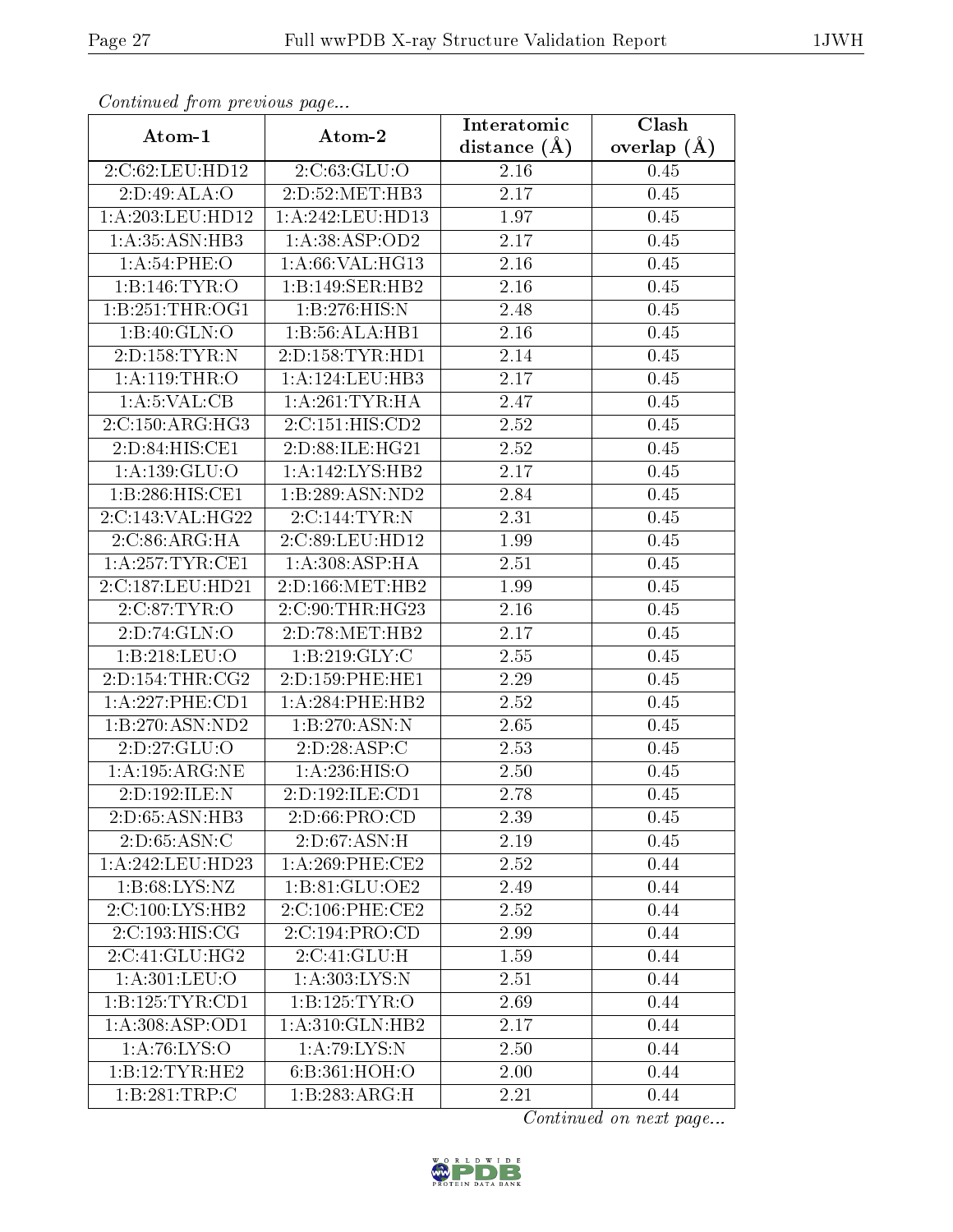| Continuea from previous page |                                        | Interatomic      | Clash           |
|------------------------------|----------------------------------------|------------------|-----------------|
| Atom-1                       | Atom-2                                 | distance $(\AA)$ | overlap $(\AA)$ |
| 2:C:186:ARG:HH22             | 2:C:191:LYS:HE3                        | 1.81             | 0.44            |
| 2:C:195:MET:H                | 2:C:195:MET:HG2                        | 1.43             | 0.44            |
| 1:A:267:PRO:HA               | 1: A:270: ASN:ND2                      | 2.31             | 0.44            |
| 2:C:138:PRO:HB2              | 2:C:176:PRO:CD                         | 2.48             | 0.44            |
| 2:D:79:LEU:HA                | 2:D:82:LEU:HD13                        | 2.00             | 0.44            |
| 1:A:100:ILE:HD12             | 1: A:100: ILE:N                        | 2.20             | 0.44            |
| 1: A: 43: ARG: CG            | 1: A:44: LYS: N                        | 2.80             | 0.44            |
| 1:B:317:GLU:O                | 1:B:318:ALA:C                          | 2.55             | 0.44            |
| 1:B:321:HIS:CG               | 1:B:322:PRO:HD2                        | 2.52             | 0.44            |
| 2:C:18:GLY:N                 | 2:C:20:GLU:OE1                         | 2.51             | 0.44            |
| 2:C:36:LEU:CD1               | 2:C:50:LEU:HD21                        | 2.47             | 0.44            |
| 1: A:119: THEN: O            | 1:A:120:ASP:C                          | 2.56             | 0.44            |
| 1:A:137:MET:O                | 1:A:141:LEU:HG                         | 2.17             | 0.44            |
| 1:B:102:LYS:HA               | 1:B:108:THR:O                          | 2.18             | 0.44            |
| 1:B:168:HIS:C                | 1:B:170:LYS:N                          | 2.70             | 0.44            |
| 1:B:145:ASP:CB               | 1:B:315:ALA:HB1                        | 2.48             | 0.44            |
| 1:B:70:LEU:HD13              | 1:B:78:ILE:HG23                        | 1.99             | 0.44            |
| 2:D:41:GLU:HB2               | 6:D:381:HOH:O                          | 2.17             | 0.44            |
| 2:D:64:ASP:OD1               | 2:D:67:ASN:HA                          | 2.17             | 0.44            |
| 1:A:103:ASP:O                | 1:A:107:ARG:N                          | 2.47             | 0.44            |
| 1:B:47:ARG:NH1               | 1:B:47:ARG:HG3                         | 2.32             | 0.44            |
| 2:C:193:HIS:CD2              | 2:C:194:PRO:N                          | 2.86             | 0.44            |
| 2:D:134:LYS:HB3              | 2:D:143:VAL:HG22                       | 2.00             | 0.44            |
| 1: A: 103: ASP: OD2          | 2:D:188:TYR:O                          | 2.35             | 0.44            |
| 1:B:181:PHE:CD1              | 1:B:181:PHE:N                          | 2.84             | 0.44            |
| 1:A:117:ASN:HB2              | 1:A:165:ASP:OD2                        | 2.18             | 0.44            |
| 1: A:251:THR:CG2             | 1: A:255:TYR:CE2                       | 3.01             | 0.44            |
| 1: A:44: LYS: NZ             | $1:A:47:A\overline{R}\overline{G:H}B3$ | 2.32             | 0.44            |
| 1:B:108:THR:HA               | 1:B:109:PRO:HD3                        | 1.84             | 0.44            |
| 2:C:187:LEU:HD13             | 2:D:162:GLY:CA                         | 2.36             | 0.44            |
| 2:D:10:ILE:N                 | 2:D:10:ILE:HD12                        | 2.33             | 0.44            |
| 2:D:117:GLN:NE2              | 2:D:118:PRO:HD2                        | 2.33             | 0.44            |
| 2:D:25:VAL:O                 | 2:D:26:ASP:C                           | 2.56             | 0.44            |
| 2:D:32:ASP:C                 | 2:D:34:PHE:N                           | 2.71             | 0.44            |
| 2:D:57:GLU:HA                | 2: D:58: PRO:HD3                       | 1.83             | 0.44            |
| 1:B:196:TYR:CD1              | 1:B:234:HIS:HA                         | 2.53             | 0.43            |
| 1:A:148:HIS:HE1              | 1:A:214:ASP:OD2                        | 2.01             | 0.43            |
| 1:B:24:TRP:CA                | 1:B:181:PHE:CE2                        | 2.78             | 0.43            |
| $2:C:150:ARG:\overline{NH2}$ | 6:C:368:HOH:O                          | 2.48             | 0.43            |
| 2:D:114:CYS:SG               | 2:D:139:LYS:HD2                        | 2.58             | 0.43            |
| 1:A:131:TYR:O                | $1:A:\overline{132:ASP:C}$             | 2.57             | 0.43            |

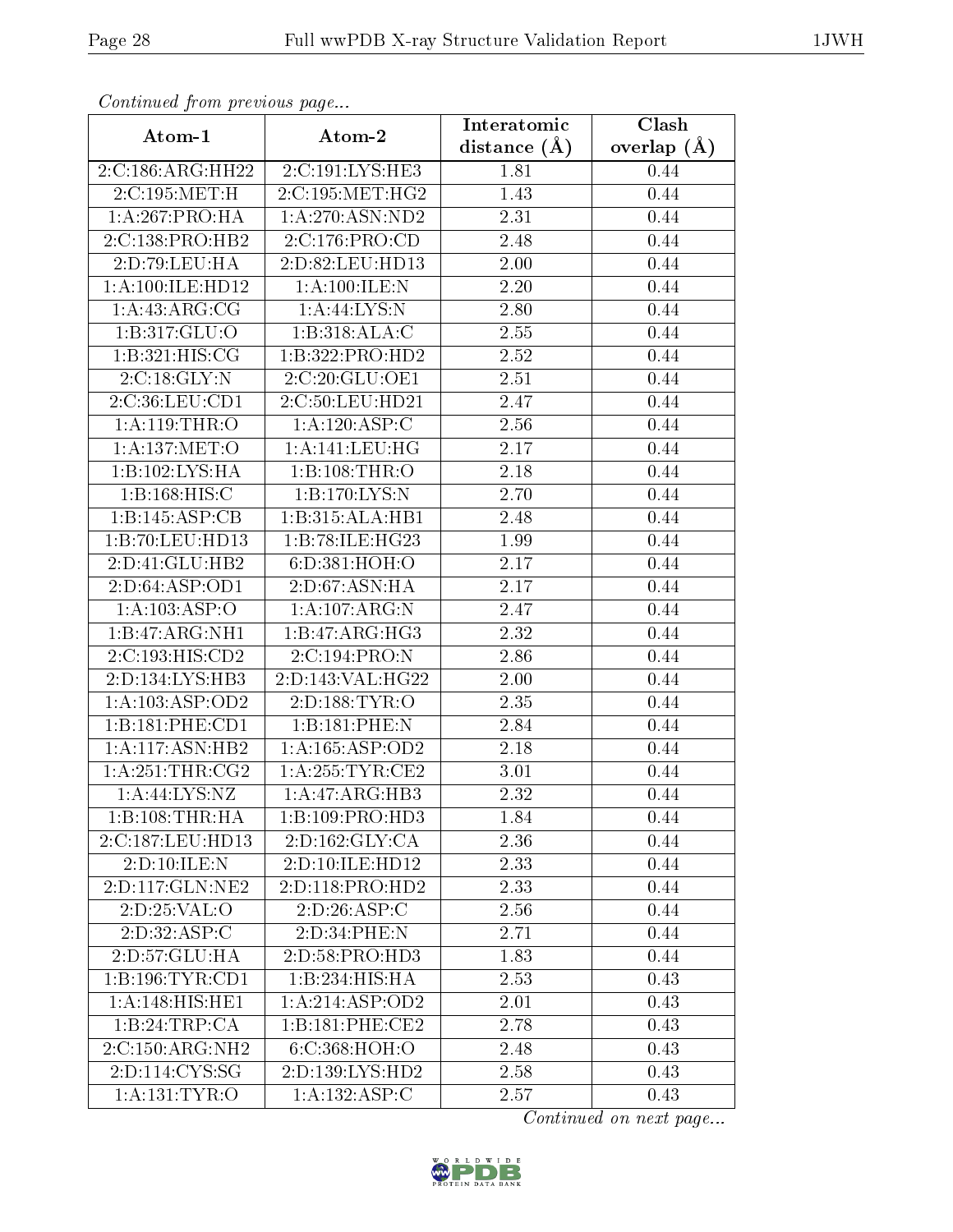| Commuca from previous page   |                              | Interatomic       | Clash         |
|------------------------------|------------------------------|-------------------|---------------|
| Atom-1                       | Atom-2                       | distance $(A)$    | overlap $(A)$ |
| 1: A: 153: MET: HE1          | 1: A:209:TYR:HE1             | 1.83              | 0.43          |
| 1:B:100:ILE:HG23             | 1:B:111:LEU:HD23             | 2.00              | 0.43          |
| 2:C:106:PHE:CD1              | 2:C:121:PRO:HD3              | 2.53              | 0.43          |
| 2:C:98:LEU:HD23              | 2:C:98:LEU:C                 | 2.39              | 0.43          |
| 1:B:40:GLN:HE21              | 1:B:59:ILE:HG12              | 1.83              | 0.43          |
| 2:D:98:LEU:HD23              | 2:D:98:LEU:O                 | 2.18              | 0.43          |
| 1:A:306:ARG:HD3              | 1: A:311: SER:OG             | 2.18              | 0.43          |
| $1:B:137:MET:H\overline{E3}$ | 1:B:140:ILE:CD1              | 2.38              | 0.43          |
| 1:B:230:GLU:HA               | 1:B:231:PRO:HA               | 1.82              | 0.43          |
| 2:C:35:ASN:C                 | 2:C:37:THR:H                 | 2.21              | 0.43          |
| 1:A:161:ASN:OD1              | 1:A:175:ASP:HB2              | 2.19              | 0.43          |
| 1: A:216:TRP:O               | 1: A:219: GLY:N              | 2.52              | 0.43          |
| 1:A:145:ASP:CB               | 1:A:315:ALA:HB1              | 2.49              | 0.43          |
| 2: D: 7: VAL:HGI1            | 2:D:11:SER:CB                | 2.40              | 0.43          |
| 2:D:99:GLU:HA                | 2:D:99:GLU:OE1               | 2.18              | 0.43          |
| 1:A:11:VAL:O                 | 1: A:13:THR:N                | 2.51              | 0.43          |
| 1:A:161:ASN:HA               | 1:A:174:ILE:CD1              | 2.45              | 0.43          |
| 1: A:239:TYR:CD2             | 1:A:268:ARG:HG2              | 2.54              | 0.43          |
| 1:A:322:PRO:HA               | 1: A:325:TYR:CE2             | 2.53              | 0.43          |
| 1:B:85:LEU:HD21              | 1: B: 176: TRP: CD1          | 2.54              | 0.43          |
| 2:D:73:GLU:O                 | 2:D:76:ALA:HB3               | 2.18              | 0.43          |
| 1: A: 102: LYS: CA           | 1: A:108:THR:O               | 2.66              | 0.43          |
| 1:A:11:VAL:CC                | 1: A:13:THR:H                | 2.22              | 0.43          |
| 1: A: 12: TYR: O             | 1: A:15: VAL:HG23            | $\overline{2}.19$ | 0.43          |
| 1: A:301:LEU:C               | 1: A: 303: LYS: N            | 2.72              | 0.43          |
| 1:A:10:ARG:CZ                | 1:A:310:GLN:O                | 2.67              | 0.43          |
| 2:C:186:ARG:NH1              | $2:C:190:PHE:\overline{HA}$  | 2.34              | 0.43          |
| 2:C:18:GLY:HA2               | 2:C:151:HIS:HD2              | 1.81              | 0.43          |
| 1:B:216:TRP:O                | 1:B:219:GLY:N                | 2.52              | 0.43          |
| 2:C:122:ILE:CG1              | 2:C:123:GLY:N                | 2.77              | 0.43          |
| 2:D:109:CYS:N                | 2: D: 117: GLN: O            | 2.52              | 0.43          |
| 2:D:195:MET:O                | 2:D:196:ALA:C                | 2.58              | 0.43          |
| 1:A:124:LEU:HD12             | 1:A:124:LEU:C                | 2.39              | 0.43          |
| 1: A:95: ILE: HA             | $1:A:172:A\overline{RG:HD2}$ | 2.01              | 0.43          |
| 1: A:181: PHE: N             | 1: A:181:PHE:CD1             | 2.87              | 0.43          |
| 1:B:137:MET:O                | 1:B:141:LEU:HG               | 2.19              | 0.43          |
| 1:B:192:VAL:O                | 1:B:193:ALA:HB3              | 2.18              | 0.43          |
| 1:B:229:LYS:CD               | 1:B:232:PHE:HA               | 2.49              | 0.43          |
| 1: B:80: ARG:O               | 1: B:80: ARG: CG             | 2.67              | 0.43          |
| 2:D:140:CYS:O                | 2:D:141:MET:HB2              | 2.19              | 0.43          |
| 2:C:88:ILE:HD12              | 2:C:163:PHE:CG               | 2.54              | 0.42          |

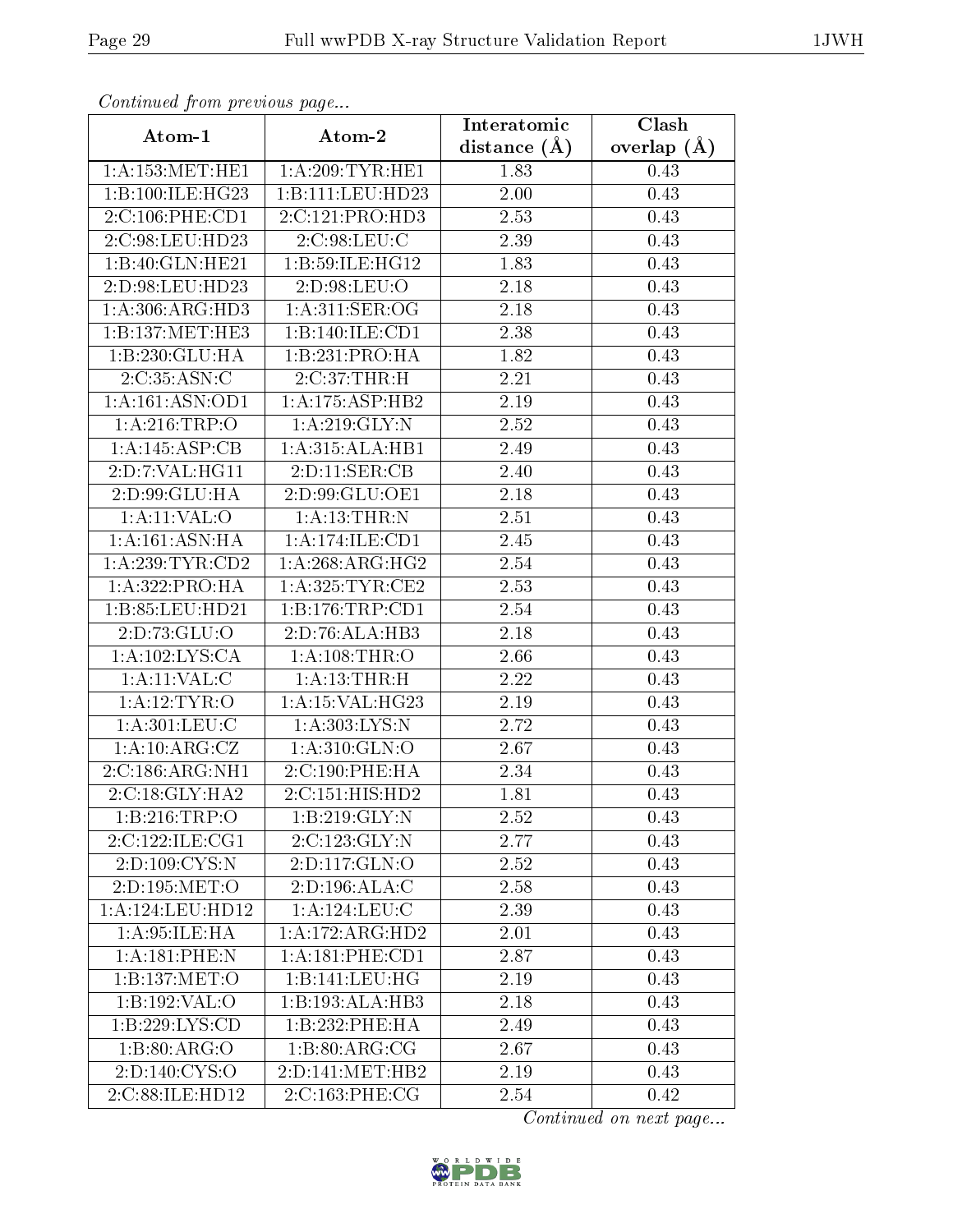| Continuation provided puga<br>Atom-1 | Atom-2           | Interatomic       | $\overline{\text{Clash}}$ |
|--------------------------------------|------------------|-------------------|---------------------------|
|                                      |                  | distance $(A)$    | overlap $(\AA)$           |
| 1: A:51:SER:CA                       | 1:A:71:LYS:HE3   | 2.49              | 0.42                      |
| 1:B:85:LEU:HB3                       | 1:B:97:LEU:HD22  | 2.00              | 0.42                      |
| 2:D:193:HIS:CG                       | 2:D:194:PRO:CD   | 3.03              | 0.42                      |
| 1: A: 135: PHE: HA                   | 1:A:327:VAL:HG21 | 2.01              | 0.42                      |
| 1: B:83: LYS: HD2                    | 1:B:83:LYS:HA    | 1.87              | 0.42                      |
| 1: B:86: GLU:O                       | 1:B:89:ARG:HG2   | 2.18              | 0.42                      |
| 1: B:92: PRO:O                       | 1:B:94:ILE:HG12  | 2.20              | 0.42                      |
| 2:C:199:LEU:C                        | 2:C:201:LEU:N    | 2.71              | 0.42                      |
| 1: A:168: HIS:C                      | 1: A:170: LYS:N  | 2.72              | 0.42                      |
| 1: A:229: LYS: HD3                   | 1:A:232:PHE:HA   | 2.00              | 0.42                      |
| 1: A:81: GLU:O                       | 1:A:85:LEU:HD12  | 2.19              | 0.42                      |
| 1:B:153:MET:O                        | 1:B:179:ALA:CB   | 2.67              | 0.42                      |
| 2:C:150:ARG:HG3                      | 2:C:151:HIS:N    | 2.35              | 0.42                      |
| 2:C:197:TYR:N                        | 2:C:197:TYR:CD1  | 2.83              | 0.42                      |
| 2:D:164:PRO:HG2                      | 2:D:165:HIS:H    | 1.82              | 0.42                      |
| 1:A:115:HIS:ND1                      | 1:A:116:VAL:N    | 2.68              | 0.42                      |
| 2:C:133:VAL:HG22                     | 2:C:134:LYS:N    | 2.34              | 0.42                      |
| 2:C:52:MET:SD                        | 2:C:76:ALA:CB    | 3.07              | 0.42                      |
| 1: A:218: LEU:O                      | 1: A:219: GLY: C | 2.57              | 0.42                      |
| 1:A:269:PHE:O                        | 1:A:270:ASN:C    | 2.57              | 0.42                      |
| 1:B:11:VAL:CC                        | 1:B:13:THR:H     | 2.22              | 0.42                      |
| 1:B:324:PHE:O                        | 1:B:325:TYR:C    | 2.58              | 0.42                      |
| 1:B:322:PRO:HA                       | 1:B:325:TYR:CE2  | 2.54              | 0.42                      |
| 1: B:51: SER: C                      | 1:B:71:LYS:HE3   | 2.40              | 0.42                      |
| 2:C:122:ILE:HD12                     | 2:C:164:PRO:HG3  | 2.01              | 0.42                      |
| 2:C:47:ARG:O                         | 2:C:48:GLN:C     | $\overline{2}.57$ | 0.42                      |
| 2:D:119:MET:CE                       | 2:D:135:LEU:HD13 | 2.49              | 0.42                      |
| 2:D:184:VAL:O                        | 2:D:186:ARG:HG3  | 2.19              | 0.42                      |
| 1: A:59: ILE: HD11                   | 2:D:190:PHE:HE2  | 1.84              | 0.42                      |
| 1: B: 138: TYR: CE1                  | 1:B:328:VAL:HG22 | 2.55              | 0.42                      |
| 1:B:294:SER:OG                       | 1:B:297:ALA:CB   | 2.68              | 0.42                      |
| 1:B:306:ARG:CB                       | 1:B:306:ARG:NH1  | 2.82              | 0.42                      |
| 1:B:42:VAL:HG12                      | 1:B:43:ARG:N     | 2.35              | 0.42                      |
| 1: B:79: LYS: C                      | 1: B:81: GLU: H  | 2.23              | 0.42                      |
| 2:D:114:CYS:HA                       | 2:D:139:LYS:HD2  | 2.01              | 0.42                      |
| 2:C:173:GLU:OE1                      | 2:D:201:LEU:HD13 | 2.19              | 0.42                      |
| 2: D: 199: LEU: C                    | 2:D:201:LEU:N    | 2.72              | 0.42                      |
| 1: A:281:TRP:C                       | 1: A:283:ARG:N   | 2.72              | 0.42                      |
| 1: A:98:ALA:HB3                      | 1: A: 112: VAL:C | 2.39              | 0.42                      |
| 2:C:112:VAL:HG11                     | 2:D:134:LYS:HE3  | 2.01              | 0.42                      |
| 2:D:150:ARG:HG3                      | 2:D:151:HIS:H    | 1.85              | 0.42                      |

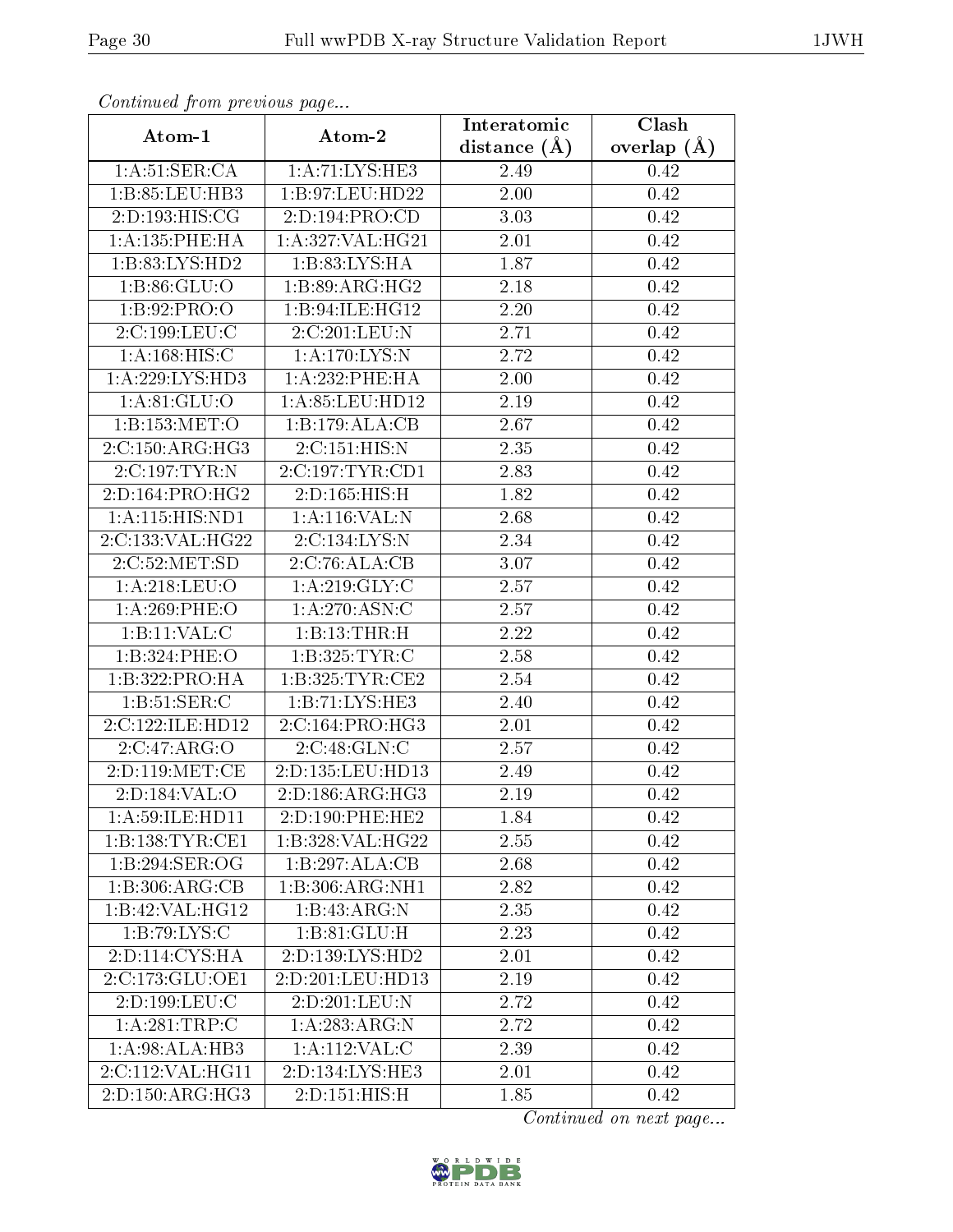| Continuea from previous page |                              | Interatomic      | Clash           |  |
|------------------------------|------------------------------|------------------|-----------------|--|
| Atom-1                       | Atom-2                       | distance $(\AA)$ | overlap $(\AA)$ |  |
| 1: A:39: TYR:O               | 2:D:190:PHE:CD2              | 2.73             | 0.42            |  |
| 1:A:227:PHE:HA               | 1: A:289: ASN:ND2            | 2.35             | 0.42            |  |
| 1:A:321:HIS:HA               | 1:A:322:PRO:HD3              | 1.85             | 0.42            |  |
| 1: A:49: LYS:C               | 1:A:71:LYS:HD2               | 2.40             | 0.42            |  |
| 1:B:280:ARG:HG3              | 6:B:382:HOH:O                | 2.19             | 0.42            |  |
| 1:B:333:ARG:HB3              | 1:B:336:SER:HA               | 2.01             | 0.42            |  |
| 2:C:148:SER:HA               | 6: C: 359: HOH:O             | 2.19             | 0.42            |  |
| 2:D:108:TYR:HD2              | 2:D:116:ASN:O                | 2.02             | 0.42            |  |
| 2:D:71:LEU:HD23              | 2:D:71:LEU:O                 | 2.19             | 0.42            |  |
| 1: A:327: VAL:HG12           | 1:A:328:VAL:N                | 2.34             | 0.42            |  |
| 1:B:226:ILE:HG22             | 1:B:292:LEU:HB3              | 2.00             | 0.42            |  |
| 1: B:60:THR:O                | $1:B:61:A\overline{SN:H}B3$  | 2.19             | 0.42            |  |
| 1:B:82:ILE:O                 | 1:B:86:GLU:HG3               | 2.20             | 0.42            |  |
| 2:C:197:TYR:HD1              | 2:C:197:TYR:H                | 1.66             | 0.42            |  |
| 2:C:201:LEU:O                | 2:D:173:GLU:HA               | 2.19             | 0.42            |  |
| 2:D:195:MET:O                | 2:D:198:GLN:N                | 2.53             | 0.42            |  |
| 2:D:62:LEU:HD12              | 2: D:63: GLU:N               | 2.35             | 0.42            |  |
| 2:D:9:TRP:HH2                | 2:D:77:GLU:HA                | 1.85             | 0.42            |  |
| 1:A:20:PRO:HB2               | 1: A:22: GLU:HG2             | 2.02             | 0.41            |  |
| 1: B:101: VAL: CG2           | 1:B:110:ALA:HB3              | 2.48             | 0.41            |  |
| 1:B:5:VAL:HG23               | 1:B:261:TYR:C                | 2.40             | 0.41            |  |
| 2:C:30:ILE:CG2               | 2:C:54:LEU:HD21              | 2.50             | 0.41            |  |
| 2:D:197:TYR:O                | 2:D:200:GLN:N                | 2.52             | 0.41            |  |
| 1: A:216:TRP:O               | 1:A:217:SER:C                | 2.59             | 0.41            |  |
| 2:C:165:HIS:O                | 2:C:169:MET:HG2              | 2.19             | 0.41            |  |
| 2:C:186:ARG:HH11             | 2:C:190:PHE:HA               | 1.84             | 0.41            |  |
| 2:D:126:ASP:CG               | 2:D:161:THR:HG23             | 2.41             | 0.41            |  |
| 2:D:47:ARG:C                 | 2:D:49:ALA:N                 | 2.72             | 0.41            |  |
| 1:A:172:ARG:HH11             | $1:A:172:A\overline{RG:HG2}$ | 1.85             | 0.41            |  |
| 1:B:24:TRP:CB                | 1:B:181:PHE:HD2              | 2.33             | 0.41            |  |
| 1:B:301:LEU:O                | 1: B:303: LYS:N              | 2.54             | 0.41            |  |
| 2:C:64:ASP:CG                | 2:C:67:ASN:HA                | 2.39             | 0.41            |  |
| 2:C:187:LEU:CD2              | 2:D:166:MET:HB2              | 2.50             | 0.41            |  |
| 2:D:190:PHE:CG               | 2:D:191:LYS:N                | 2.89             | 0.41            |  |
| 2: D: 5: GLU: HG3            | 2: D: 7: VAL:HG22            | 2.03             | 0.41            |  |
| 1: A: 158: LYS: O            | 1:A:159:PRO:C                | 2.59             | 0.41            |  |
| 1: A:324: PHE:O              | 1:A:325:TYR:C                | 2.58             | 0.41            |  |
| 1: A:68: LYS: NZ             | 1:A:81:GLU:OE2               | 2.51             | 0.41            |  |
| 1: A:94: ILE: O              | 1: A:95: ILE:C               | 2.58             | 0.41            |  |
| 2:C:164:PRO:O                | 2:C:168:PHE:HD1              | 2.04             | 0.41            |  |
| 2:D:114:CYS:HA               | 2:D:139:LYS:CD               | 2.49             | 0.41            |  |

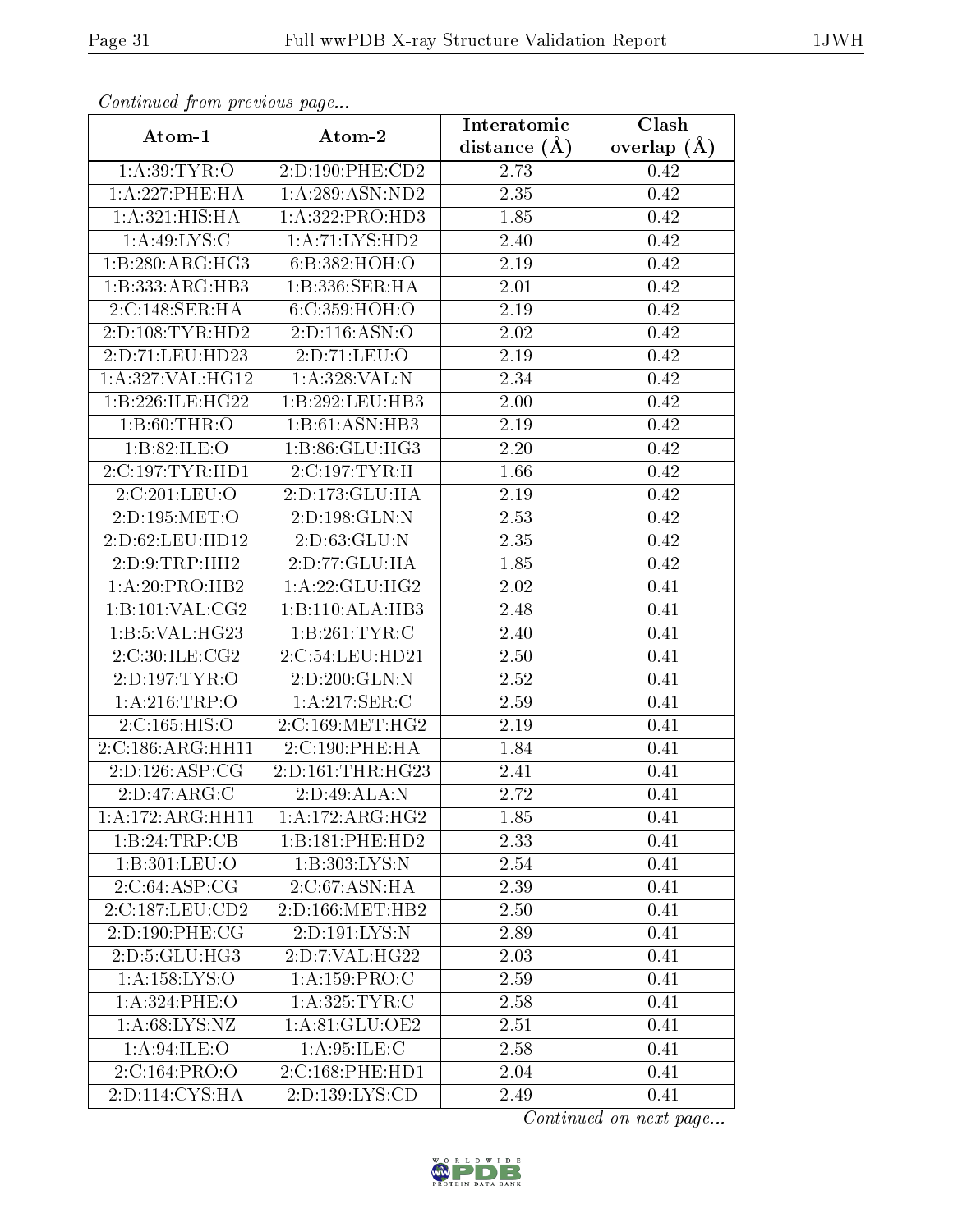| Comunaca jiom previous page |                              | Interatomic       | Clash           |
|-----------------------------|------------------------------|-------------------|-----------------|
| Atom-1                      | Atom-2                       | distance $(A)$    | overlap $(\AA)$ |
| 1:A:203:LEU:HD13            | 1:A:242:LEU:CA               | 2.50              | 0.41            |
| 1:B:99:ASP:H                | 1:B:112:VAL:HB               | 1.85              | 0.41            |
| 1:B:262:ASN:ND2             | 6:B:360:HOH:O                | 2.54              | 0.41            |
| 1: B:50: TYR: CE2           | 1:B:77:LYS:NZ                | 2.84              | 0.41            |
| 1:B:76:LYS:O                | 1:B:79:LYS:N                 | 2.53              | 0.41            |
| 2:C:175:ARG:HA              | 2:C:176:PRO:HD3              | 1.92              | 0.41            |
| 2:D:70:ASP:OD1              | 2: D: 73: GLU: HG3           | 2.19              | 0.41            |
| 2:C:39:LEU:HD13             | 2:C:79:LEU:HD11              | 2.01              | 0.41            |
| 2:C:99:GLU:OE1              | 2:C:99:GLU:HA                | 2.21              | 0.41            |
| 2:D:149:SER:HA              | 2:D:152:HIS:HD1              | 1.85              | 0.41            |
| 1:A:282:GLU:O               | 1:A:285:VAL:HG22             | 2.20              | 0.41            |
| 2:C:87:TYR:C                | 2.C.89:LEU:N                 | 2.73              | 0.41            |
| 2:C:134:LYS:HD2             | 2:D:112:VAL:HG21             | 2.01              | 0.41            |
| 1: A: 137: MET: HA          | 1: A:140: ILE: HD12          | 2.03              | 0.41            |
| 1:B:222:LEU:O               | 1:B:226:ILE:HG12             | 2.20              | 0.41            |
| 2:C:164:PRO:HG2             | 2:C:165:HIS:H                | 1.86              | 0.41            |
| 2:C:173:GLU:N               | 2:D:201:LEU:HD13             | 2.36              | 0.41            |
| 1:B:106:SER:C               | 1:B:108:THR:H                | 2.23              | 0.41            |
| 1:B:148:HIS:CE1             | 1:B:211:TYR:HB3              | 2.56              | 0.41            |
| 1:B:205:ASP:O               | 1:B:205:ASP:OD1              | 2.39              | 0.41            |
| 1:B:34:GLY:HA3              | 1:B:99:ASP:OD2               | $\overline{2.21}$ | 0.41            |
| 2:C:37:THR:HG22             | 2:C:38:GLY:N                 | 2.36              | 0.41            |
| 2:D:101:TYR:CD1             | 2:D:101:TYR:C                | 2.94              | 0.41            |
| 2: D:87: TYR:O              | 2:D:90:THR:N                 | 2.53              | 0.41            |
| 1: A:103: ASP:CG            | 2:D:188:TYR:O                | 2.59              | 0.41            |
| 1: A:65:VAL:CG1             | 1: A:112: VAL:CG1            | 2.99              | 0.41            |
| 1:B:107:ARG:HG2             | 6:B:423:HOH:O                | 2.20              | 0.41            |
| 1:B:11:VAL:H G21            | 6:B:361:HOH:O                | 2.21              | 0.41            |
| 1: B:80: ARG:O              | 1: B:80: ARG: HG2            | 2.20              | 0.41            |
| 2:C:134:LYS:HB3             | 2:C:143:VAL:HG21             | 2.03              | 0.41            |
| 2:C:43:VAL:HG21             | 2:C:79:LEU:CD1               | 2.51              | 0.41            |
| 2:C:79:LEU:HA               | 2:C:82:LEU:HD13              | 2.03              | 0.41            |
| 2:D:109:CYS:HA              | 2:D:110:PRO:HD3              | 1.92              | 0.41            |
| 1:A:222:LEU:O               | 1: A:226: ILE: HG12          | 2.21              | 0.41            |
| 1:B:267:PRO:HA              | 1:B:270:ASN:ND2              | 2.36              | 0.41            |
| 1:B:269:PHE:O               | 1: B: 270: ASN: C            | 2.59              | 0.41            |
| 1:B:306:ARG:HH11            | 1:B:306:ARG:CB               | 2.34              | 0.41            |
| $1:B:40:G\overline{LN:HB3}$ | $2:C:190:$ PHE:CE2           | 2.56              | 0.41            |
| 1: B:57: ILE: CG1           | 1:B:62:ASN:HA                | 2.51              | 0.41            |
| 2:C:150:ARG:O               | 2:C:152:HIS:N                | 2.51              | 0.41            |
| 1: A: 182: TYR: CE1         | $1:A:210:ASP:H\overline{B3}$ | 2.55              | 0.40            |

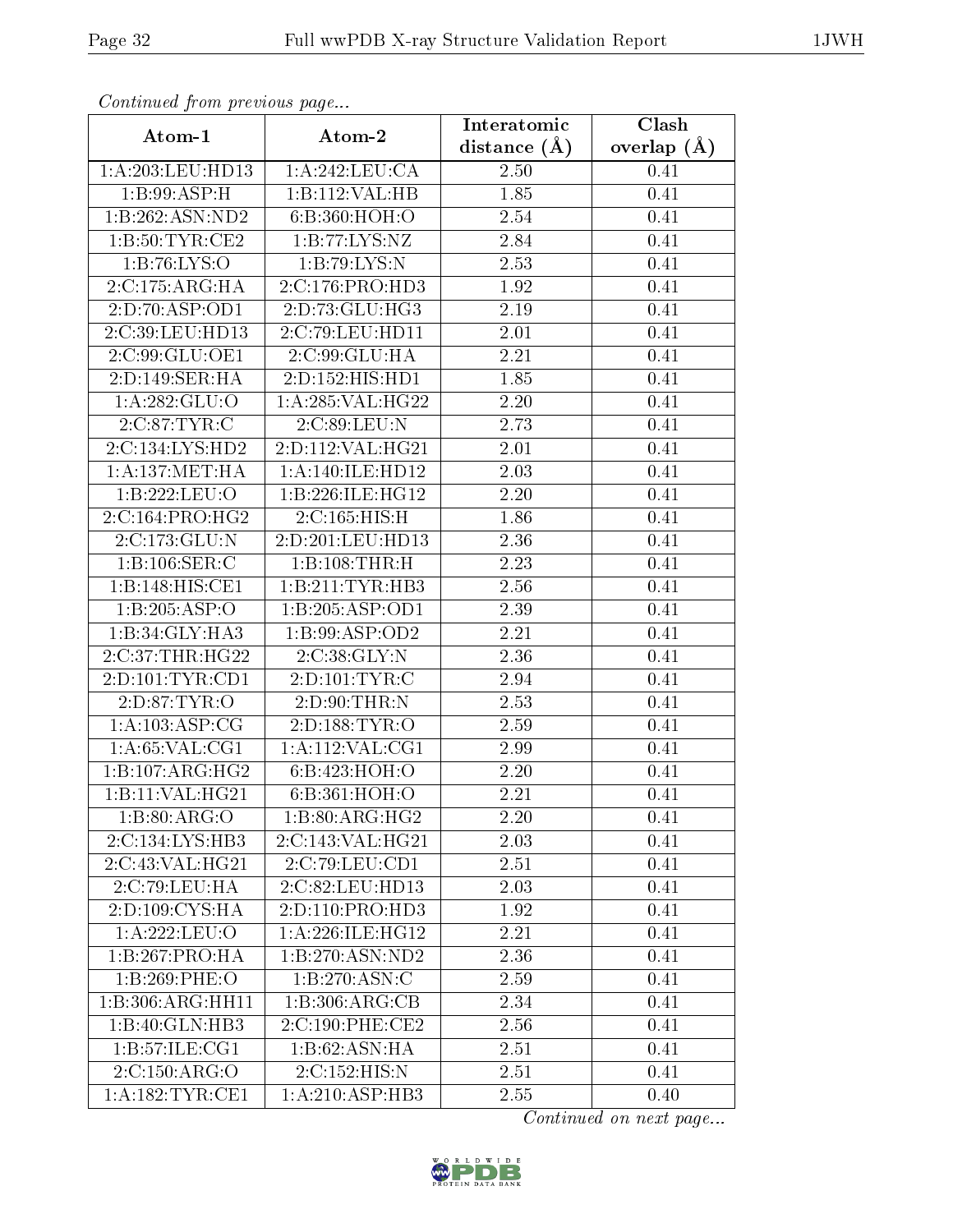|                                   |                     | Interatomic    | Clash         |
|-----------------------------------|---------------------|----------------|---------------|
| Atom-1                            | Atom-2              | distance $(A)$ | overlap $(A)$ |
| 1:A:203:LEU:CD1                   | 1: A:242:LEU:HB2    | 2.44           | 0.40          |
| 1:B:158:LYS:O                     | 1:B:161:ASN:N       | 2.46           | 0.40          |
| 1:B:227:PHE:CD1                   | 1:B:284:PHE:HB2     | 2.56           | 0.40          |
| 2:C:87:TYR:O                      | 2:C:90:THR:N        | 2.54           | 0.40          |
| 2:D:168:PHE:HD2                   | 2:D:175:ARG:HB2     | 1.85           | 0.40          |
| 1:A:193:ALA:HB3                   | 1: A: 198: LYS: HG2 | 2.02           | 0.40          |
| 1: A:273:LEU:HB2                  | 1:A:274:GLY:H       | 1.67           | 0.40          |
| 1: A:81: GLU:O                    | 1: A:85:LEU:HB2     | 2.21           | 0.40          |
| 1:B:267:PRO:O                     | 1:B:270:ASN:CG      | 2.60           | 0.40          |
| 1:B:273:LEU:HB2                   | 1:B:274:GLY:H       | 1.70           | 0.40          |
| 1: A: 182: TYR: HA                | 1: A: 188: TYR: OH  | 2.22           | 0.40          |
| 1:A:19:ARG:NH1                    | 1: A:23: TYR: CZ    | 2.88           | 0.40          |
| 1:B:267:PRO:O                     | 1:B:270:ASN:HB2     | 2.21           | 0.40          |
| 1:B:301:LEU:HD11                  | 1:B:305:LEU:HD11    | 2.03           | 0.40          |
| 1:B:51:SER:HA                     | 1: B:69: ILE: O     | 2.22           | 0.40          |
| 1:B:77:LYS:HG2                    | 1:B:77:LYS:O        | 2.20           | 0.40          |
| 1: B:306:ARG:CZ                   | 1:B:306:ARG:HB3     | 2.51           | 0.40          |
| 2:C:27:GLU:O                      | 2:C:28:ASP:C        | 2.60           | 0.40          |
| 2:C:79:LEU:C                      | 2:C:81:GLY:N        | 2.73           | 0.40          |
| 2:D:110:PRO:O                     | 2: D: 111: ARG: C   | 2.60           | 0.40          |
| 2:D:13:PHE:CE1                    | 2:D:77:GLU:HG3      | 2.56           | 0.40          |
| $2:C:197:\overline{\text{TYR}:O}$ | 2:C:200:GLN:HB2     | 2.21           | 0.40          |
| 2:C:88:ILE:HD11                   | 2:C:159:PHE:O       | 2.22           | 0.40          |
| 2:C:8:SER:OG                      | 2:C:10:ILE:HD13     | 2.21           | 0.40          |
| 2: D:87: TYR: CE2                 | 2:D:93:GLY:HA2      | 2.57           | 0.40          |

There are no symmetry-related clashes.

## 5.3 Torsion angles  $(i)$

#### 5.3.1 Protein backbone (i)

In the following table, the Percentiles column shows the percent Ramachandran outliers of the chain as a percentile score with respect to all X-ray entries followed by that with respect to entries of similar resolution.

The Analysed column shows the number of residues for which the backbone conformation was analysed, and the total number of residues.

| $\text{Mol} \mid \text{Chain}$ | Analysed        |                                |  | Favoured   Allowed   Outliers   Percentiles |
|--------------------------------|-----------------|--------------------------------|--|---------------------------------------------|
|                                | $334/337(99\%)$ | 234 (70%)   79 (24%)   21 (6%) |  | $\boxed{1}$ $\boxed{8}$                     |



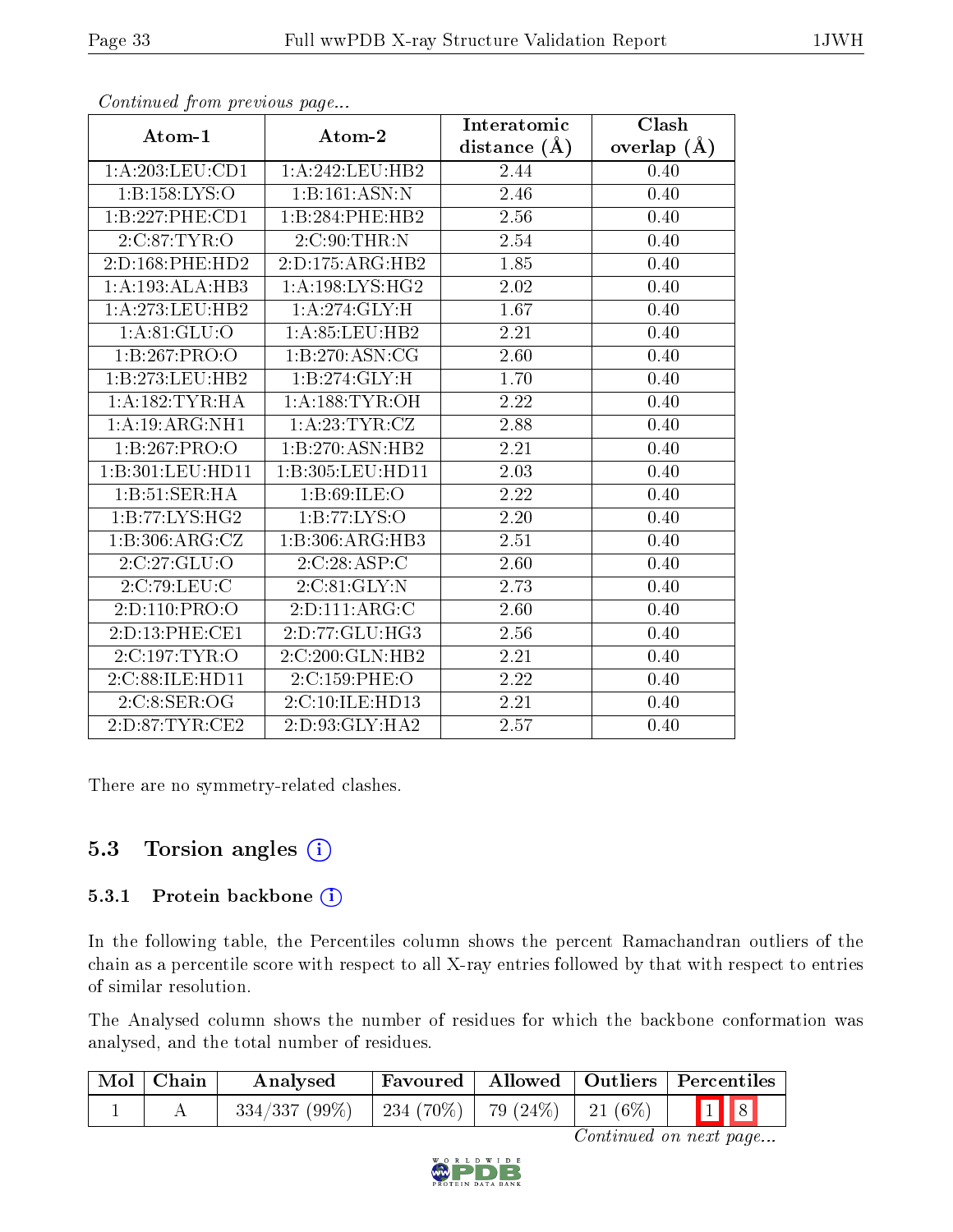| Mol | Chain         | Analysed        | Favoured     | Allowed     | Outliers   | Percentiles                   |
|-----|---------------|-----------------|--------------|-------------|------------|-------------------------------|
|     | B.            | 333/337 (99%)   | 233 $(70\%)$ | 76 $(23\%)$ | 24 $(7%)$  | $\boxed{1}$ $\boxed{6}$       |
|     | $\mathcal{C}$ | $198/215(92\%)$ | 143 (72%)    | 36 $(18\%)$ | $19(10\%)$ | $\sqrt{3}$<br>$\boxed{0}$     |
|     | D.            | $202/215(94\%)$ | 142 (70%)    | 38 $(19\%)$ | $22(11\%)$ | $\sqrt{2}$<br>$\vert 0 \vert$ |
| All | All           | 1067/1104(97%)  | 752 (70%)    | 229(22%)    | 86 (8%)    | $\boxed{5}$                   |

Continued from previous page...

All (86) Ramachandran outliers are listed below:

| Mol            | Chain                                                                   | Res              | Type                                        |
|----------------|-------------------------------------------------------------------------|------------------|---------------------------------------------|
| $\overline{1}$ | $\overline{A}$                                                          | $\overline{4}$   | $\overline{\text{PRO}}$                     |
| $\overline{1}$ | $\overline{A}$                                                          | $\overline{42}$  | $\overline{\text{VAL}}$                     |
| $\overline{1}$ | $\overline{A}$                                                          | $\overline{57}$  | <b>ILE</b>                                  |
| $\overline{1}$ | $\overline{A}$                                                          | $\overline{61}$  | $\overline{\text{ASN}}$                     |
| $\overline{1}$ | $\overline{A}$                                                          | $\overline{270}$ | $\overline{\mathrm{ASN}}$                   |
| $\overline{1}$ | $\overline{\mathbf{B}}$                                                 | $\overline{61}$  | <b>ASN</b>                                  |
| $\overline{1}$ | $\overline{\mathbf{B}}$                                                 | $\overline{95}$  | <b>ILE</b>                                  |
| $\overline{1}$ | $\overline{B}$                                                          | 169              | $\overline{\rm{ARG}}$                       |
| $\mathbf{1}$   | $\overline{\mathbf{B}}$                                                 | 270              | $\overline{\text{ASN}}$                     |
| $\overline{2}$ | $\overline{\rm C}$                                                      | $\overline{8}$   | $\overline{\text{SER}}$                     |
| $\overline{2}$ | $\frac{\overline{C}}{\overline{C}}$ $\frac{\overline{C}}{\overline{D}}$ | $\overline{47}$  | $\overline{\rm{ARG}}$                       |
| $\overline{2}$ |                                                                         | $\overline{147}$ | $\overline{\text{LYS}}$                     |
| $\overline{2}$ |                                                                         | $\overline{200}$ | $\overline{\text{GLN}}$                     |
| $\frac{2}{2}$  |                                                                         | $\overline{7}$   | $\frac{\overline{\text{VAL}}}{\text{SER}}$  |
|                |                                                                         | $\overline{8}$   |                                             |
| $\overline{2}$ | $\frac{1}{D}$                                                           | $\overline{33}$  | $\overline{\text{LYS}}$                     |
| $\overline{2}$ | $\overline{\rm D}$                                                      | $\overline{147}$ | LIS<br>LYS<br>GLN<br>LYS<br>LYS<br>LE<br>LE |
| $\overline{2}$ | $\overline{D}$                                                          | $\overline{200}$ |                                             |
| $\overline{1}$ | $\frac{\overline{A}}{A}$                                                | $\overline{76}$  |                                             |
| $\overline{1}$ |                                                                         | $\overline{77}$  |                                             |
| $\overline{1}$ | $\overline{A}$                                                          | $\overline{95}$  |                                             |
| $\overline{1}$ | $\overline{A}$                                                          | $\overline{130}$ | $\overline{\text{ASP}}$                     |
| $\overline{1}$ |                                                                         | 169              | $\overline{\text{ARG}}$                     |
| $\overline{1}$ | $\frac{\overline{A}}{\overline{A}}$                                     | $\overline{262}$ | $\overline{\text{ASN}}$                     |
| $\overline{1}$ |                                                                         | $\overline{267}$ | $\overline{\text{PRO}}$                     |
| $\overline{1}$ | $\overline{A}$                                                          | $\overline{273}$ | LEU                                         |
| $\overline{1}$ | $\overline{A}$                                                          | $\overline{315}$ | $\overline{\rm ALA}$                        |
| $\overline{1}$ | $\overline{B}$                                                          | $\overline{57}$  | $\frac{\text{ILE}}{\text{LYS}}$             |
| $\overline{1}$ | $\overline{\mathbf{B}}$                                                 | $\overline{76}$  |                                             |
| $\overline{1}$ | $\overline{\mathbf{B}}$                                                 | $\overline{77}$  | LYS<br>LEU                                  |
| $\overline{1}$ | $\overline{\mathrm{B}}$                                                 | $\overline{124}$ |                                             |
| $\overline{1}$ | $\overline{\mathbf{B}}$                                                 | $\overline{315}$ | $\overline{\rm ALA}$                        |
| $\overline{2}$ | $\overline{\text{C}}$                                                   | $\overline{33}$  | $\overline{\text{LYS}}$                     |

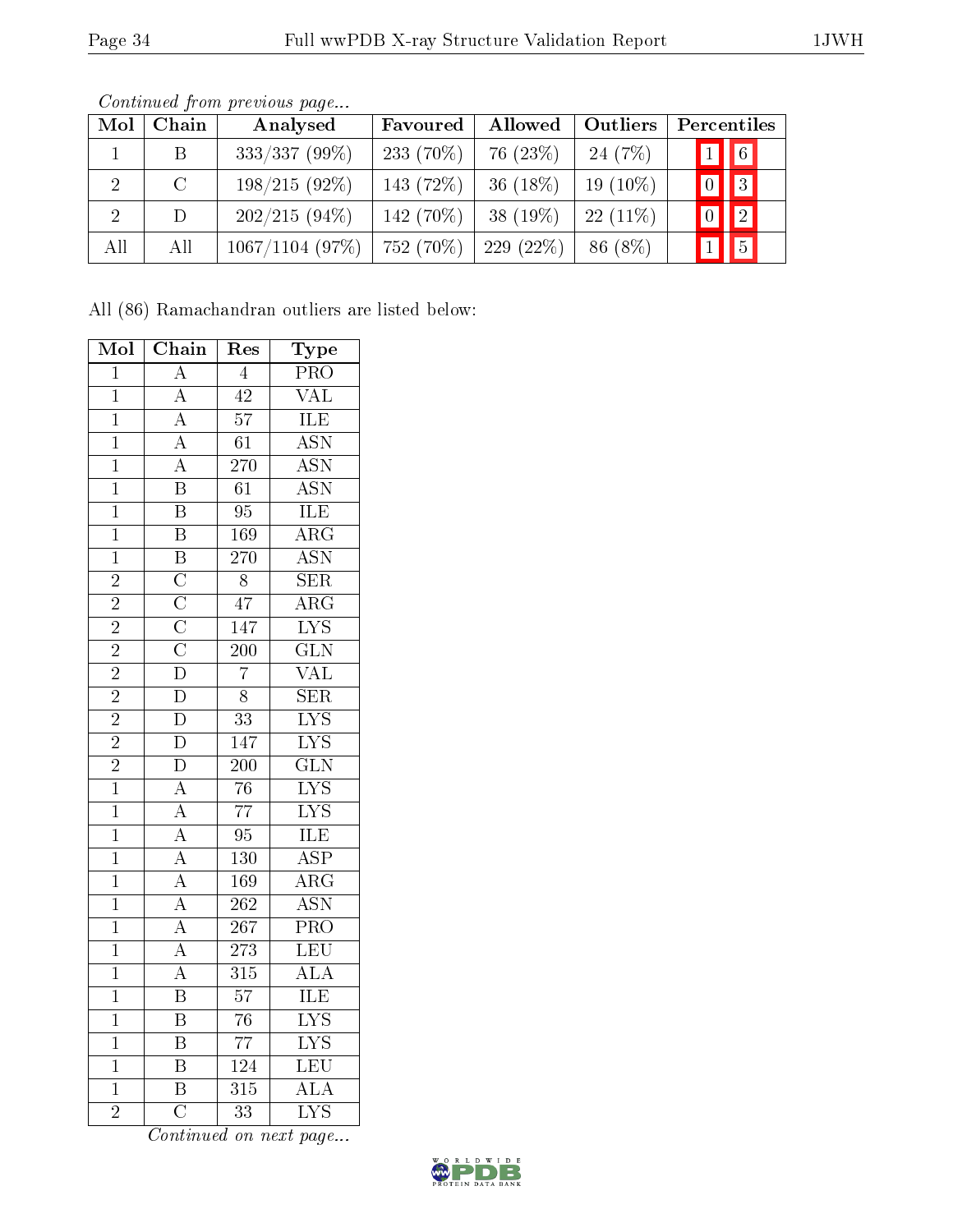| Mol            | $\overline{\text{Chain}}$                                                                                                                                                                                                                                                                                           | Res              | Type                                                  |
|----------------|---------------------------------------------------------------------------------------------------------------------------------------------------------------------------------------------------------------------------------------------------------------------------------------------------------------------|------------------|-------------------------------------------------------|
| $\overline{c}$ | $\frac{\overline{C}}{\overline{C}} \frac{\overline{C}}{\overline{D}} \frac{\overline{D}}{\overline{D}} \frac{\overline{D}}{\overline{D}} \frac{\overline{D}}{\overline{D}} \frac{\overline{A}}{\overline{A}} \frac{\overline{A}}{\overline{B}} \frac{\overline{B}}{\overline{B}} \frac{\overline{B}}{\overline{B}}$ | 48               | $\overline{\text{GLN}}$                               |
| $\overline{2}$ |                                                                                                                                                                                                                                                                                                                     | 104              | $\overline{\text{GLY}}$                               |
| $\overline{2}$ |                                                                                                                                                                                                                                                                                                                     | 176              | $\overline{\text{PRO}}$                               |
| $\overline{2}$ |                                                                                                                                                                                                                                                                                                                     | $\overline{40}$  | $\overline{\text{ASN}}$                               |
| $\overline{2}$ |                                                                                                                                                                                                                                                                                                                     | $\overline{47}$  | $\overline{\text{ARG}}$                               |
| $\overline{2}$ |                                                                                                                                                                                                                                                                                                                     | $\sqrt{48}$      | $\overline{\text{GLN}}$                               |
| $\frac{2}{1}$  |                                                                                                                                                                                                                                                                                                                     | 191              | $\overline{\text{LYS}}$                               |
|                |                                                                                                                                                                                                                                                                                                                     | 302              | $\overline{\text{ASP}}$                               |
| $\overline{1}$ |                                                                                                                                                                                                                                                                                                                     | $\overline{319}$ | MET                                                   |
| $\overline{1}$ |                                                                                                                                                                                                                                                                                                                     | $\overline{42}$  |                                                       |
| $\overline{1}$ |                                                                                                                                                                                                                                                                                                                     | <b>262</b>       | $\frac{VAL}{ASN}$                                     |
| $\overline{1}$ |                                                                                                                                                                                                                                                                                                                     | $\overline{267}$ | PRO<br>LEU                                            |
| $\overline{1}$ | $\overline{B}$                                                                                                                                                                                                                                                                                                      | $\overline{273}$ |                                                       |
| $\overline{1}$ | $\overline{B}$                                                                                                                                                                                                                                                                                                      | $\overline{281}$ | $\frac{\overline{\text{TRP}}}{\text{ASP}}$            |
| $\overline{1}$ | $\overline{\mathbf{B}}$                                                                                                                                                                                                                                                                                             | $\overline{302}$ |                                                       |
| $\overline{1}$ | $\overline{\mathbf{B}}$                                                                                                                                                                                                                                                                                             | 330              | $\frac{\overline{\text{ASP}}}{\text{ALA}}$            |
| $\overline{1}$ | $\frac{\overline{B}}{\overline{C}}$ $\frac{\overline{C}}{\overline{C}}$ $\frac{\overline{C}}{\overline{D}}$ $\frac{\overline{D}}{\overline{D}}$                                                                                                                                                                     | $\overline{332}$ |                                                       |
| $\overline{c}$ |                                                                                                                                                                                                                                                                                                                     | $\overline{32}$  | $\overline{\text{ASP}}$                               |
| $\overline{2}$ |                                                                                                                                                                                                                                                                                                                     | $\overline{38}$  | $\overline{\text{GLY}}$                               |
| $\overline{2}$ |                                                                                                                                                                                                                                                                                                                     | $90\,$           | $\frac{\text{THR}}{\text{HIS}}$                       |
| $\overline{2}$ |                                                                                                                                                                                                                                                                                                                     | 151              |                                                       |
| $\overline{2}$ |                                                                                                                                                                                                                                                                                                                     | $\overline{32}$  | $\overline{\text{ASP}}$                               |
| $\overline{2}$ |                                                                                                                                                                                                                                                                                                                     | 151              | $\overline{\text{HIS}}$                               |
| $\frac{2}{1}$  | $\overline{D}$                                                                                                                                                                                                                                                                                                      | 176              | PRO                                                   |
|                | $\frac{\overline{B}}{\overline{B}}$ $\frac{\overline{B}}{\overline{C}}$ $\frac{\overline{C}}{\overline{D}}$                                                                                                                                                                                                         | $\overline{125}$ | <b>TYR</b>                                            |
| $\overline{1}$ |                                                                                                                                                                                                                                                                                                                     | 130              | $\overline{\text{ASP}}$                               |
| $\overline{2}$ |                                                                                                                                                                                                                                                                                                                     | 63               | $\overline{\text{GLU}}$                               |
| $\overline{2}$ |                                                                                                                                                                                                                                                                                                                     | $\overline{12}2$ | $\overline{\text{ILE}}$                               |
| $\overline{2}$ |                                                                                                                                                                                                                                                                                                                     | $\overline{37}$  | <b>THR</b>                                            |
| $\overline{c}$ | $\overline{D}$                                                                                                                                                                                                                                                                                                      | 38               | $\overline{\text{GLY}}$                               |
| $\overline{c}$ | $rac{L}{D}$                                                                                                                                                                                                                                                                                                         | 62               |                                                       |
| $\overline{2}$ | $\sum_{n=1}^{\infty}$                                                                                                                                                                                                                                                                                               | 122              | $\frac{\overline{\text{LEU}}}{\overline{\text{ILE}}}$ |
| $\overline{1}$ | $\frac{\overline{A}}{\overline{A}}$                                                                                                                                                                                                                                                                                 | 13               | $\frac{\overline{\text{THR}}}{\text{ILE}}$            |
| $\overline{1}$ |                                                                                                                                                                                                                                                                                                                     | $\overline{59}$  |                                                       |
| $\mathbf{1}$   |                                                                                                                                                                                                                                                                                                                     | <b>120</b>       | $\overline{\text{ASP}}$                               |
| $\mathbf 1$    | $\frac{\overline{A}}{\overline{B}}$ $\frac{\overline{B}}{\overline{C}}$ $\frac{\overline{C}}{\overline{C}}$ $\frac{\overline{C}}{\overline{C}}$                                                                                                                                                                     | 217              | $\overline{\text{SER}}$                               |
| $\mathbf{1}$   |                                                                                                                                                                                                                                                                                                                     | 290              | $\overline{\text{GLN}}$                               |
| $\overline{2}$ |                                                                                                                                                                                                                                                                                                                     | $\overline{37}$  | THR                                                   |
| $\overline{2}$ |                                                                                                                                                                                                                                                                                                                     | 58               | $\overline{\text{PRO}}$                               |
| $\overline{2}$ |                                                                                                                                                                                                                                                                                                                     | 88               | ILE                                                   |
| $\overline{2}$ |                                                                                                                                                                                                                                                                                                                     | 160              | $\overline{\text{GLY}}$                               |
| $\overline{2}$ | $\overline{\rm D}$                                                                                                                                                                                                                                                                                                  | 50               | $\overline{\text{LEU}}$                               |

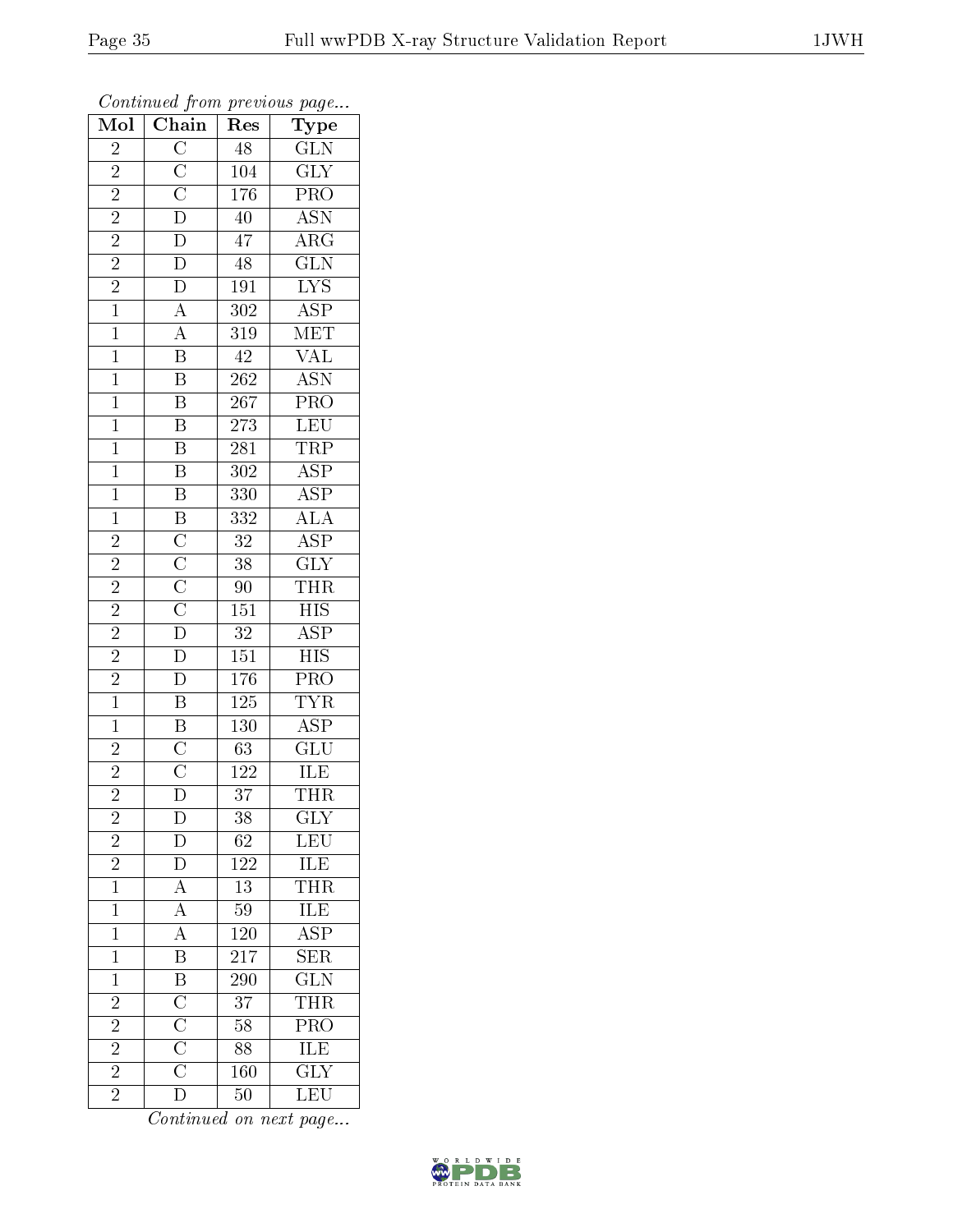| Mol            | Chain          | Res | <b>Type</b> |
|----------------|----------------|-----|-------------|
| $\overline{2}$ | $\vert$ )      | 58  | PRO         |
| 1              | А              | 12  | <b>TYR</b>  |
| 1              | В              | 12  | <b>TYR</b>  |
| $\mathbf{1}$   | Β              | 297 | ALA         |
| $\overline{2}$ | $\overline{C}$ | 194 | PRO         |
| $\overline{2}$ | D              | 194 | PRO         |
| $\mathbf{1}$   | В              | 73  | VAL         |
| $\overline{2}$ | D              | 88  | ILE         |
| $\mathbf 1$    | А              | 73  | VAL         |
| $\overline{2}$ | D              | 104 | $\rm GLY$   |
| $\overline{2}$ |                | 121 | PRO         |

#### 5.3.2 Protein sidechains (i)

In the following table, the Percentiles column shows the percent sidechain outliers of the chain as a percentile score with respect to all X-ray entries followed by that with respect to entries of similar resolution.

The Analysed column shows the number of residues for which the sidechain conformation was analysed, and the total number of residues.

| Mol            | Chain         | Analysed         | Rotameric    | Outliers    | Percentiles |
|----------------|---------------|------------------|--------------|-------------|-------------|
|                | А             | $308/309$ (100%) | 289 $(94\%)$ | 19 $(6\%)$  | 49<br>18    |
|                | B.            | $307/309$ (99%)  | 288 (94%)    | 19 $(6\%)$  | 18<br>49    |
| $\overline{2}$ | $\mathcal{C}$ | $176/191(92\%)$  | 159 (90%)    | 17 $(10\%)$ | 30<br>8     |
| $\mathcal{D}$  | D             | $180/191(94\%)$  | 157 (87%)    | $23(13\%)$  | 18          |
| All            | All           | 971/1000(97%)    | 893 (92%)    | 78 (8%)     | 12<br>40    |

All (78) residues with a non-rotameric sidechain are listed below:

| Mol | Chain | Res | Type       |
|-----|-------|-----|------------|
| 1   | А     | 4   | PRO        |
| 1   | А     | 10  | $\rm{ARG}$ |
| 1   | A     | 37  | ASP        |
| 1   | A     | 38  | <b>ASP</b> |
| 1   | А     | 39  | TYR        |
| 1   | А     | 100 | ILE        |
| 1   | A     | 123 | GLN        |
| 1   | А     | 124 | LEU        |
| 1   | А     | 137 | MET        |
|     |       | 184 | PRO        |

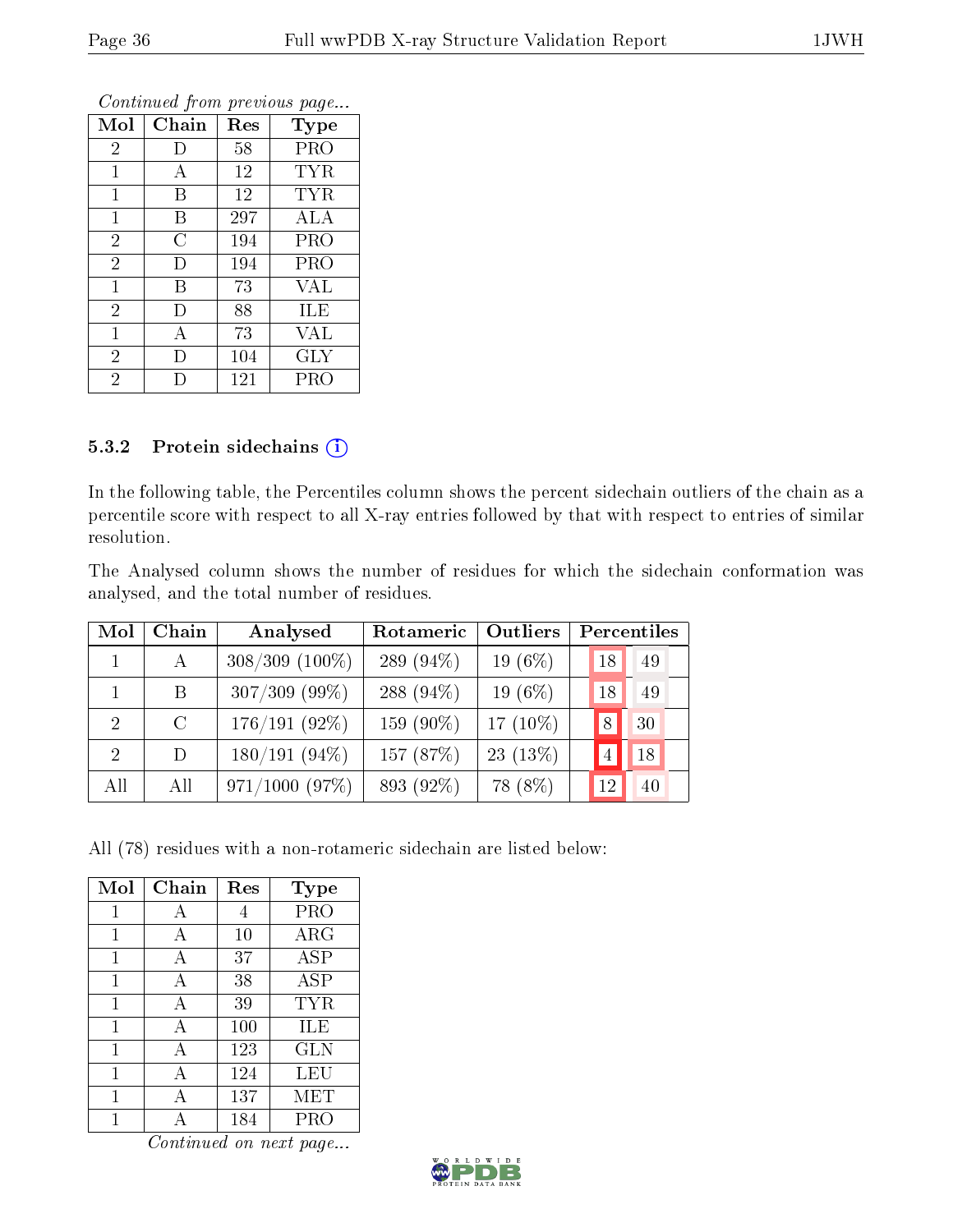| LEU<br>$\overline{A}$<br>$\overline{1}$<br>249<br>$\overline{A}$<br>$\overline{\text{GLU}}$<br>252<br>$\mathbf{1}$<br>$\frac{\overline{A}}{\overline{A}}$<br>$\overline{\text{ASP}}$<br>$\overline{1}$<br>256<br>ILE<br>$\mathbf{1}$<br>258<br>$\frac{\overline{A}}{\overline{A}}$<br>$\overline{\text{ARG}}$<br>$\mathbf{1}$<br>275<br>$\overline{\text{ARG}}$<br>$\mathbf{1}$<br>306<br>$\overline{A}$<br>$\overline{\text{PRO}}$<br>$\mathbf{1}$<br>322<br>$\overline{A}$<br><b>THR</b><br>$\mathbf{1}$<br>326<br>$\overline{A}$<br>MET<br>$\mathbf{1}$<br>334<br>$\overline{\mathbf{B}}$<br>$\overline{\text{ARG}}$<br>$\overline{10}$<br>$\mathbf{1}$<br>$\overline{\mathrm{B}}$<br>$\overline{37}$<br><b>ASP</b><br>$\mathbf 1$<br>$\overline{\text{ASP}}$<br>$\overline{\mathrm{B}}$<br>$\overline{1}$<br>38<br>$\overline{\mathbf{B}}$<br><b>TYR</b><br>$\overline{1}$<br>39<br>$\overline{\mathrm{B}}$<br>$\rm{ARG}$<br>$\mathbf{1}$<br>43<br>$\overline{\mathrm{B}}$<br>ILE<br>$\overline{1}$<br>100<br>$\overline{\mathrm{B}}$<br>$\overline{\text{ASP}}$<br>$\overline{1}$<br>120<br>$\overline{\mathrm{B}}$<br>$\overline{\text{GLN}}$<br>$\overline{1}$<br>126<br>$\overline{\mathrm{B}}$<br>$\overline{137}$<br>MET<br>$\mathbf{1}$<br>$\overline{\mathrm{B}}$<br>$\overline{\text{PRO}}$<br>184<br>$\mathbf{1}$<br>$\overline{\mathrm{B}}$<br>$\overline{\text{GLU}}$<br>$\overline{1}$<br>230<br>$\overline{\mathrm{B}}$<br><b>LEU</b><br>$\mathbf{1}$<br>249<br>$\overline{\mathrm{B}}$<br>$\overline{\text{GLU}}$<br>$\overline{1}$<br>$\overline{252}$<br>$\, {\bf B}$<br>$A\overline{SP}$<br>$\mathbf{1}$<br>256<br>$\overline{\mathrm{B}}$<br>$\overline{\rm{ARG}}$<br>$\mathbf 1$<br>275<br>$\overline{\mathbf{B}}$<br>$\rm{ARG}$<br>$\mathbf{1}$<br>306<br>$\overline{\mathrm{B}}$<br>$\mathbf{1}$<br>322<br>PRO<br>$\overline{\mathbf{B}}$<br>$\overline{\rm{ARG}}$<br>333<br>$\mathbf{1}$<br>$\overline{\text{B}}$<br>334<br>$\mathbf 1$<br>MET<br>$\overline{\overline{\rm C}}$<br>$\overline{7}$<br>$\overline{\text{VAL}}$<br>$\overline{2}$<br>$\overline{c}$<br>$\frac{\rm C}{\rm C}\frac{\rm C}{\rm C}\frac{\rm C}{\rm C}\frac{\rm C}{\rm C}\frac{\rm C}{\rm C}\frac{\rm C}{\rm C}\frac{\rm C}{\rm C}$<br>26<br>ASP<br>$\overline{2}$<br>$\overline{{\rm GLU}}$<br>61<br>LEU<br>$\overline{2}$<br>$\overline{62}$<br>$\frac{2}{2}$<br>$\frac{\overline{\text{GLU}}}{\overline{\text{ASN}}}$<br>63<br>$\overline{67}$<br>$\overline{2}$<br>$\frac{\text{ILE}}{\text{MET}}$<br>$\sqrt{72}$<br>$\overline{2}$<br>$\overline{78}$ | Mol            | $\overline{\text{Chain}}$ | $\operatorname{Res}% \left( \mathcal{N}\right) \equiv\operatorname{Res}(\mathcal{N}_{0})\cap\mathcal{N}_{1}$ | Type       |
|---------------------------------------------------------------------------------------------------------------------------------------------------------------------------------------------------------------------------------------------------------------------------------------------------------------------------------------------------------------------------------------------------------------------------------------------------------------------------------------------------------------------------------------------------------------------------------------------------------------------------------------------------------------------------------------------------------------------------------------------------------------------------------------------------------------------------------------------------------------------------------------------------------------------------------------------------------------------------------------------------------------------------------------------------------------------------------------------------------------------------------------------------------------------------------------------------------------------------------------------------------------------------------------------------------------------------------------------------------------------------------------------------------------------------------------------------------------------------------------------------------------------------------------------------------------------------------------------------------------------------------------------------------------------------------------------------------------------------------------------------------------------------------------------------------------------------------------------------------------------------------------------------------------------------------------------------------------------------------------------------------------------------------------------------------------------------------------------------------------------------------------------------------------------------------------------------------------------------------------------------------------------------------------------------------------------------------------------------------------------------------------------------------------------------------------------------------------------------------------------------------------------------------------------------------------|----------------|---------------------------|--------------------------------------------------------------------------------------------------------------|------------|
|                                                                                                                                                                                                                                                                                                                                                                                                                                                                                                                                                                                                                                                                                                                                                                                                                                                                                                                                                                                                                                                                                                                                                                                                                                                                                                                                                                                                                                                                                                                                                                                                                                                                                                                                                                                                                                                                                                                                                                                                                                                                                                                                                                                                                                                                                                                                                                                                                                                                                                                                                               |                |                           |                                                                                                              |            |
|                                                                                                                                                                                                                                                                                                                                                                                                                                                                                                                                                                                                                                                                                                                                                                                                                                                                                                                                                                                                                                                                                                                                                                                                                                                                                                                                                                                                                                                                                                                                                                                                                                                                                                                                                                                                                                                                                                                                                                                                                                                                                                                                                                                                                                                                                                                                                                                                                                                                                                                                                               |                |                           |                                                                                                              |            |
|                                                                                                                                                                                                                                                                                                                                                                                                                                                                                                                                                                                                                                                                                                                                                                                                                                                                                                                                                                                                                                                                                                                                                                                                                                                                                                                                                                                                                                                                                                                                                                                                                                                                                                                                                                                                                                                                                                                                                                                                                                                                                                                                                                                                                                                                                                                                                                                                                                                                                                                                                               |                |                           |                                                                                                              |            |
|                                                                                                                                                                                                                                                                                                                                                                                                                                                                                                                                                                                                                                                                                                                                                                                                                                                                                                                                                                                                                                                                                                                                                                                                                                                                                                                                                                                                                                                                                                                                                                                                                                                                                                                                                                                                                                                                                                                                                                                                                                                                                                                                                                                                                                                                                                                                                                                                                                                                                                                                                               |                |                           |                                                                                                              |            |
|                                                                                                                                                                                                                                                                                                                                                                                                                                                                                                                                                                                                                                                                                                                                                                                                                                                                                                                                                                                                                                                                                                                                                                                                                                                                                                                                                                                                                                                                                                                                                                                                                                                                                                                                                                                                                                                                                                                                                                                                                                                                                                                                                                                                                                                                                                                                                                                                                                                                                                                                                               |                |                           |                                                                                                              |            |
|                                                                                                                                                                                                                                                                                                                                                                                                                                                                                                                                                                                                                                                                                                                                                                                                                                                                                                                                                                                                                                                                                                                                                                                                                                                                                                                                                                                                                                                                                                                                                                                                                                                                                                                                                                                                                                                                                                                                                                                                                                                                                                                                                                                                                                                                                                                                                                                                                                                                                                                                                               |                |                           |                                                                                                              |            |
|                                                                                                                                                                                                                                                                                                                                                                                                                                                                                                                                                                                                                                                                                                                                                                                                                                                                                                                                                                                                                                                                                                                                                                                                                                                                                                                                                                                                                                                                                                                                                                                                                                                                                                                                                                                                                                                                                                                                                                                                                                                                                                                                                                                                                                                                                                                                                                                                                                                                                                                                                               |                |                           |                                                                                                              |            |
|                                                                                                                                                                                                                                                                                                                                                                                                                                                                                                                                                                                                                                                                                                                                                                                                                                                                                                                                                                                                                                                                                                                                                                                                                                                                                                                                                                                                                                                                                                                                                                                                                                                                                                                                                                                                                                                                                                                                                                                                                                                                                                                                                                                                                                                                                                                                                                                                                                                                                                                                                               |                |                           |                                                                                                              |            |
|                                                                                                                                                                                                                                                                                                                                                                                                                                                                                                                                                                                                                                                                                                                                                                                                                                                                                                                                                                                                                                                                                                                                                                                                                                                                                                                                                                                                                                                                                                                                                                                                                                                                                                                                                                                                                                                                                                                                                                                                                                                                                                                                                                                                                                                                                                                                                                                                                                                                                                                                                               |                |                           |                                                                                                              |            |
|                                                                                                                                                                                                                                                                                                                                                                                                                                                                                                                                                                                                                                                                                                                                                                                                                                                                                                                                                                                                                                                                                                                                                                                                                                                                                                                                                                                                                                                                                                                                                                                                                                                                                                                                                                                                                                                                                                                                                                                                                                                                                                                                                                                                                                                                                                                                                                                                                                                                                                                                                               |                |                           |                                                                                                              |            |
|                                                                                                                                                                                                                                                                                                                                                                                                                                                                                                                                                                                                                                                                                                                                                                                                                                                                                                                                                                                                                                                                                                                                                                                                                                                                                                                                                                                                                                                                                                                                                                                                                                                                                                                                                                                                                                                                                                                                                                                                                                                                                                                                                                                                                                                                                                                                                                                                                                                                                                                                                               |                |                           |                                                                                                              |            |
|                                                                                                                                                                                                                                                                                                                                                                                                                                                                                                                                                                                                                                                                                                                                                                                                                                                                                                                                                                                                                                                                                                                                                                                                                                                                                                                                                                                                                                                                                                                                                                                                                                                                                                                                                                                                                                                                                                                                                                                                                                                                                                                                                                                                                                                                                                                                                                                                                                                                                                                                                               |                |                           |                                                                                                              |            |
|                                                                                                                                                                                                                                                                                                                                                                                                                                                                                                                                                                                                                                                                                                                                                                                                                                                                                                                                                                                                                                                                                                                                                                                                                                                                                                                                                                                                                                                                                                                                                                                                                                                                                                                                                                                                                                                                                                                                                                                                                                                                                                                                                                                                                                                                                                                                                                                                                                                                                                                                                               |                |                           |                                                                                                              |            |
|                                                                                                                                                                                                                                                                                                                                                                                                                                                                                                                                                                                                                                                                                                                                                                                                                                                                                                                                                                                                                                                                                                                                                                                                                                                                                                                                                                                                                                                                                                                                                                                                                                                                                                                                                                                                                                                                                                                                                                                                                                                                                                                                                                                                                                                                                                                                                                                                                                                                                                                                                               |                |                           |                                                                                                              |            |
|                                                                                                                                                                                                                                                                                                                                                                                                                                                                                                                                                                                                                                                                                                                                                                                                                                                                                                                                                                                                                                                                                                                                                                                                                                                                                                                                                                                                                                                                                                                                                                                                                                                                                                                                                                                                                                                                                                                                                                                                                                                                                                                                                                                                                                                                                                                                                                                                                                                                                                                                                               |                |                           |                                                                                                              |            |
|                                                                                                                                                                                                                                                                                                                                                                                                                                                                                                                                                                                                                                                                                                                                                                                                                                                                                                                                                                                                                                                                                                                                                                                                                                                                                                                                                                                                                                                                                                                                                                                                                                                                                                                                                                                                                                                                                                                                                                                                                                                                                                                                                                                                                                                                                                                                                                                                                                                                                                                                                               |                |                           |                                                                                                              |            |
|                                                                                                                                                                                                                                                                                                                                                                                                                                                                                                                                                                                                                                                                                                                                                                                                                                                                                                                                                                                                                                                                                                                                                                                                                                                                                                                                                                                                                                                                                                                                                                                                                                                                                                                                                                                                                                                                                                                                                                                                                                                                                                                                                                                                                                                                                                                                                                                                                                                                                                                                                               |                |                           |                                                                                                              |            |
|                                                                                                                                                                                                                                                                                                                                                                                                                                                                                                                                                                                                                                                                                                                                                                                                                                                                                                                                                                                                                                                                                                                                                                                                                                                                                                                                                                                                                                                                                                                                                                                                                                                                                                                                                                                                                                                                                                                                                                                                                                                                                                                                                                                                                                                                                                                                                                                                                                                                                                                                                               |                |                           |                                                                                                              |            |
|                                                                                                                                                                                                                                                                                                                                                                                                                                                                                                                                                                                                                                                                                                                                                                                                                                                                                                                                                                                                                                                                                                                                                                                                                                                                                                                                                                                                                                                                                                                                                                                                                                                                                                                                                                                                                                                                                                                                                                                                                                                                                                                                                                                                                                                                                                                                                                                                                                                                                                                                                               |                |                           |                                                                                                              |            |
|                                                                                                                                                                                                                                                                                                                                                                                                                                                                                                                                                                                                                                                                                                                                                                                                                                                                                                                                                                                                                                                                                                                                                                                                                                                                                                                                                                                                                                                                                                                                                                                                                                                                                                                                                                                                                                                                                                                                                                                                                                                                                                                                                                                                                                                                                                                                                                                                                                                                                                                                                               |                |                           |                                                                                                              |            |
|                                                                                                                                                                                                                                                                                                                                                                                                                                                                                                                                                                                                                                                                                                                                                                                                                                                                                                                                                                                                                                                                                                                                                                                                                                                                                                                                                                                                                                                                                                                                                                                                                                                                                                                                                                                                                                                                                                                                                                                                                                                                                                                                                                                                                                                                                                                                                                                                                                                                                                                                                               |                |                           |                                                                                                              |            |
|                                                                                                                                                                                                                                                                                                                                                                                                                                                                                                                                                                                                                                                                                                                                                                                                                                                                                                                                                                                                                                                                                                                                                                                                                                                                                                                                                                                                                                                                                                                                                                                                                                                                                                                                                                                                                                                                                                                                                                                                                                                                                                                                                                                                                                                                                                                                                                                                                                                                                                                                                               |                |                           |                                                                                                              |            |
|                                                                                                                                                                                                                                                                                                                                                                                                                                                                                                                                                                                                                                                                                                                                                                                                                                                                                                                                                                                                                                                                                                                                                                                                                                                                                                                                                                                                                                                                                                                                                                                                                                                                                                                                                                                                                                                                                                                                                                                                                                                                                                                                                                                                                                                                                                                                                                                                                                                                                                                                                               |                |                           |                                                                                                              |            |
|                                                                                                                                                                                                                                                                                                                                                                                                                                                                                                                                                                                                                                                                                                                                                                                                                                                                                                                                                                                                                                                                                                                                                                                                                                                                                                                                                                                                                                                                                                                                                                                                                                                                                                                                                                                                                                                                                                                                                                                                                                                                                                                                                                                                                                                                                                                                                                                                                                                                                                                                                               |                |                           |                                                                                                              |            |
|                                                                                                                                                                                                                                                                                                                                                                                                                                                                                                                                                                                                                                                                                                                                                                                                                                                                                                                                                                                                                                                                                                                                                                                                                                                                                                                                                                                                                                                                                                                                                                                                                                                                                                                                                                                                                                                                                                                                                                                                                                                                                                                                                                                                                                                                                                                                                                                                                                                                                                                                                               |                |                           |                                                                                                              |            |
|                                                                                                                                                                                                                                                                                                                                                                                                                                                                                                                                                                                                                                                                                                                                                                                                                                                                                                                                                                                                                                                                                                                                                                                                                                                                                                                                                                                                                                                                                                                                                                                                                                                                                                                                                                                                                                                                                                                                                                                                                                                                                                                                                                                                                                                                                                                                                                                                                                                                                                                                                               |                |                           |                                                                                                              |            |
|                                                                                                                                                                                                                                                                                                                                                                                                                                                                                                                                                                                                                                                                                                                                                                                                                                                                                                                                                                                                                                                                                                                                                                                                                                                                                                                                                                                                                                                                                                                                                                                                                                                                                                                                                                                                                                                                                                                                                                                                                                                                                                                                                                                                                                                                                                                                                                                                                                                                                                                                                               |                |                           |                                                                                                              |            |
|                                                                                                                                                                                                                                                                                                                                                                                                                                                                                                                                                                                                                                                                                                                                                                                                                                                                                                                                                                                                                                                                                                                                                                                                                                                                                                                                                                                                                                                                                                                                                                                                                                                                                                                                                                                                                                                                                                                                                                                                                                                                                                                                                                                                                                                                                                                                                                                                                                                                                                                                                               |                |                           |                                                                                                              |            |
|                                                                                                                                                                                                                                                                                                                                                                                                                                                                                                                                                                                                                                                                                                                                                                                                                                                                                                                                                                                                                                                                                                                                                                                                                                                                                                                                                                                                                                                                                                                                                                                                                                                                                                                                                                                                                                                                                                                                                                                                                                                                                                                                                                                                                                                                                                                                                                                                                                                                                                                                                               |                |                           |                                                                                                              |            |
|                                                                                                                                                                                                                                                                                                                                                                                                                                                                                                                                                                                                                                                                                                                                                                                                                                                                                                                                                                                                                                                                                                                                                                                                                                                                                                                                                                                                                                                                                                                                                                                                                                                                                                                                                                                                                                                                                                                                                                                                                                                                                                                                                                                                                                                                                                                                                                                                                                                                                                                                                               |                |                           |                                                                                                              |            |
|                                                                                                                                                                                                                                                                                                                                                                                                                                                                                                                                                                                                                                                                                                                                                                                                                                                                                                                                                                                                                                                                                                                                                                                                                                                                                                                                                                                                                                                                                                                                                                                                                                                                                                                                                                                                                                                                                                                                                                                                                                                                                                                                                                                                                                                                                                                                                                                                                                                                                                                                                               |                |                           |                                                                                                              |            |
|                                                                                                                                                                                                                                                                                                                                                                                                                                                                                                                                                                                                                                                                                                                                                                                                                                                                                                                                                                                                                                                                                                                                                                                                                                                                                                                                                                                                                                                                                                                                                                                                                                                                                                                                                                                                                                                                                                                                                                                                                                                                                                                                                                                                                                                                                                                                                                                                                                                                                                                                                               |                |                           |                                                                                                              |            |
|                                                                                                                                                                                                                                                                                                                                                                                                                                                                                                                                                                                                                                                                                                                                                                                                                                                                                                                                                                                                                                                                                                                                                                                                                                                                                                                                                                                                                                                                                                                                                                                                                                                                                                                                                                                                                                                                                                                                                                                                                                                                                                                                                                                                                                                                                                                                                                                                                                                                                                                                                               |                |                           |                                                                                                              |            |
|                                                                                                                                                                                                                                                                                                                                                                                                                                                                                                                                                                                                                                                                                                                                                                                                                                                                                                                                                                                                                                                                                                                                                                                                                                                                                                                                                                                                                                                                                                                                                                                                                                                                                                                                                                                                                                                                                                                                                                                                                                                                                                                                                                                                                                                                                                                                                                                                                                                                                                                                                               |                |                           |                                                                                                              |            |
|                                                                                                                                                                                                                                                                                                                                                                                                                                                                                                                                                                                                                                                                                                                                                                                                                                                                                                                                                                                                                                                                                                                                                                                                                                                                                                                                                                                                                                                                                                                                                                                                                                                                                                                                                                                                                                                                                                                                                                                                                                                                                                                                                                                                                                                                                                                                                                                                                                                                                                                                                               |                |                           |                                                                                                              |            |
|                                                                                                                                                                                                                                                                                                                                                                                                                                                                                                                                                                                                                                                                                                                                                                                                                                                                                                                                                                                                                                                                                                                                                                                                                                                                                                                                                                                                                                                                                                                                                                                                                                                                                                                                                                                                                                                                                                                                                                                                                                                                                                                                                                                                                                                                                                                                                                                                                                                                                                                                                               |                |                           |                                                                                                              |            |
|                                                                                                                                                                                                                                                                                                                                                                                                                                                                                                                                                                                                                                                                                                                                                                                                                                                                                                                                                                                                                                                                                                                                                                                                                                                                                                                                                                                                                                                                                                                                                                                                                                                                                                                                                                                                                                                                                                                                                                                                                                                                                                                                                                                                                                                                                                                                                                                                                                                                                                                                                               | $\overline{2}$ |                           | 101                                                                                                          | <b>TYR</b> |
| $\overline{\text{ASP}}$<br>$\overline{2}$<br>105                                                                                                                                                                                                                                                                                                                                                                                                                                                                                                                                                                                                                                                                                                                                                                                                                                                                                                                                                                                                                                                                                                                                                                                                                                                                                                                                                                                                                                                                                                                                                                                                                                                                                                                                                                                                                                                                                                                                                                                                                                                                                                                                                                                                                                                                                                                                                                                                                                                                                                              |                |                           |                                                                                                              |            |
| $\overline{\text{GLU}}$<br>$\overline{2}$<br>130                                                                                                                                                                                                                                                                                                                                                                                                                                                                                                                                                                                                                                                                                                                                                                                                                                                                                                                                                                                                                                                                                                                                                                                                                                                                                                                                                                                                                                                                                                                                                                                                                                                                                                                                                                                                                                                                                                                                                                                                                                                                                                                                                                                                                                                                                                                                                                                                                                                                                                              |                |                           |                                                                                                              |            |
| $\overline{2}$<br><b>HIS</b><br>193                                                                                                                                                                                                                                                                                                                                                                                                                                                                                                                                                                                                                                                                                                                                                                                                                                                                                                                                                                                                                                                                                                                                                                                                                                                                                                                                                                                                                                                                                                                                                                                                                                                                                                                                                                                                                                                                                                                                                                                                                                                                                                                                                                                                                                                                                                                                                                                                                                                                                                                           |                |                           |                                                                                                              |            |
| $\overline{2}$<br>194<br>$\overline{\text{PRO}}$                                                                                                                                                                                                                                                                                                                                                                                                                                                                                                                                                                                                                                                                                                                                                                                                                                                                                                                                                                                                                                                                                                                                                                                                                                                                                                                                                                                                                                                                                                                                                                                                                                                                                                                                                                                                                                                                                                                                                                                                                                                                                                                                                                                                                                                                                                                                                                                                                                                                                                              |                |                           |                                                                                                              |            |
| $\overline{\text{C}}$<br>$\overline{\text{LEU}}$<br>$\overline{2}$<br>199                                                                                                                                                                                                                                                                                                                                                                                                                                                                                                                                                                                                                                                                                                                                                                                                                                                                                                                                                                                                                                                                                                                                                                                                                                                                                                                                                                                                                                                                                                                                                                                                                                                                                                                                                                                                                                                                                                                                                                                                                                                                                                                                                                                                                                                                                                                                                                                                                                                                                     |                |                           |                                                                                                              |            |

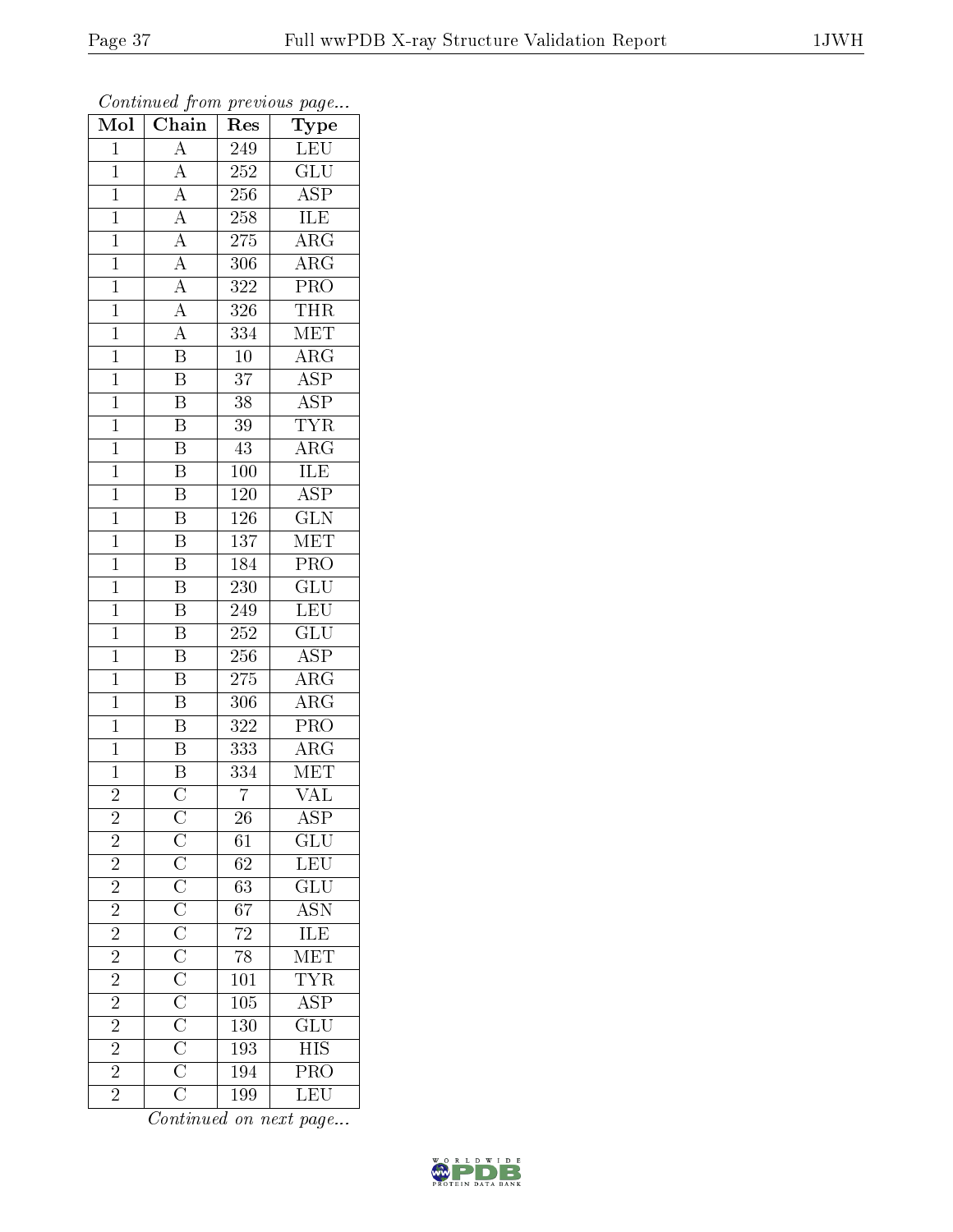| Mol            | $\overline{\text{Chain}}$                                                                                        | Res              | Type                            |
|----------------|------------------------------------------------------------------------------------------------------------------|------------------|---------------------------------|
| $\overline{2}$ |                                                                                                                  | 200              | $\overline{\text{GLN}}$         |
| $\overline{2}$ |                                                                                                                  | <b>201</b>       | LEU                             |
| $\overline{2}$ |                                                                                                                  | $\overline{202}$ | $\overline{\text{GLN}}$         |
| $\overline{2}$ | $\overline{C}\ \overline{C}\ \overline{D}\ \overline{D}\ \overline{D}\ \overline{D}\ \overline{D}\ \overline{D}$ | $\overline{6}$   | $\overline{\text{GLU}}$         |
| $\overline{2}$ |                                                                                                                  | $\overline{16}$  | $\overline{\text{LEU}}$         |
| $\overline{2}$ |                                                                                                                  | 26               | <b>ASP</b>                      |
| $\overline{2}$ |                                                                                                                  | $\overline{28}$  | $\overline{\text{ASP}}$         |
| $\overline{2}$ | $\overline{D}$                                                                                                   | $\overline{59}$  | $\overline{\text{ASP}}$         |
| $\overline{2}$ | $\frac{\overline{D}}{\overline{D}}$                                                                              | 60               | $\overline{{\rm GLU}}$          |
| $\overline{2}$ |                                                                                                                  | $\overline{61}$  | $\overline{{\rm GLU}}$          |
| $\overline{2}$ |                                                                                                                  | 62               | LEU                             |
| $\overline{2}$ | $\overline{D}$                                                                                                   | $\overline{67}$  | $\overline{\mathrm{ASN}}$       |
| $\overline{2}$ | $\frac{\overline{D}}{\overline{D}}$ $\frac{\overline{D}}{\overline{D}}$                                          | $\overline{71}$  | LEU                             |
| $\overline{2}$ |                                                                                                                  | $\overline{72}$  | ILE                             |
| $\overline{2}$ |                                                                                                                  | $\overline{78}$  | $\overline{\text{MET}}$         |
| $\frac{2}{2}$  |                                                                                                                  | $\overline{91}$  | <b>ASN</b>                      |
|                |                                                                                                                  | $\overline{92}$  | $\overline{\rm ARG}$            |
| $\overline{2}$ |                                                                                                                  | 101              | <b>TYR</b>                      |
| $\overline{2}$ | $\frac{\overline{D}}{\overline{D}}$ $\frac{\overline{D}}{\overline{D}}$                                          | 149              | SER                             |
| $\overline{2}$ |                                                                                                                  | 184              | $\frac{\text{VAL}}{\text{PRO}}$ |
| $\overline{2}$ | $\overline{D}$                                                                                                   | 194              |                                 |
| $\overline{2}$ |                                                                                                                  | 195              | MET                             |
| $\overline{2}$ | $\frac{\overline{D}}{\overline{D}}$                                                                              | 197              | $\overline{\text{TYR}}$         |
| $\overline{2}$ |                                                                                                                  | $\overline{200}$ | $\overline{\text{GLN}}$         |
| $\overline{2}$ | $\overline{\rm D}$                                                                                               | 201              | $\overline{\text{LEU}}$         |
| $\overline{2}$ | $\overline{\rm D}$                                                                                               | 202              | $\overline{\text{GLN}}$         |

Some sidechains can be flipped to improve hydrogen bonding and reduce clashes. All (40) such sidechains are listed below:

| Mol | Chain | Res | $_{\rm Type}$ |
|-----|-------|-----|---------------|
| 1   | А     | 35  | <b>ASN</b>    |
| 1   | А     | 36  | <b>GLN</b>    |
| 1   | А     | 93  | <b>ASN</b>    |
| 1   | А     | 126 | <b>GLN</b>    |
| 1   | А     | 148 | HIS           |
| 1   | A     | 186 | GLN           |
| 1   | А     | 270 | <b>ASN</b>    |
| 1   | А     | 291 | HIS           |
| 1   | А     | 310 | GLN           |
| 1   | А     | 331 | <b>GLN</b>    |
| 1   | R     | 35  | <b>ASN</b>    |
|     |       | 36  | GLN           |

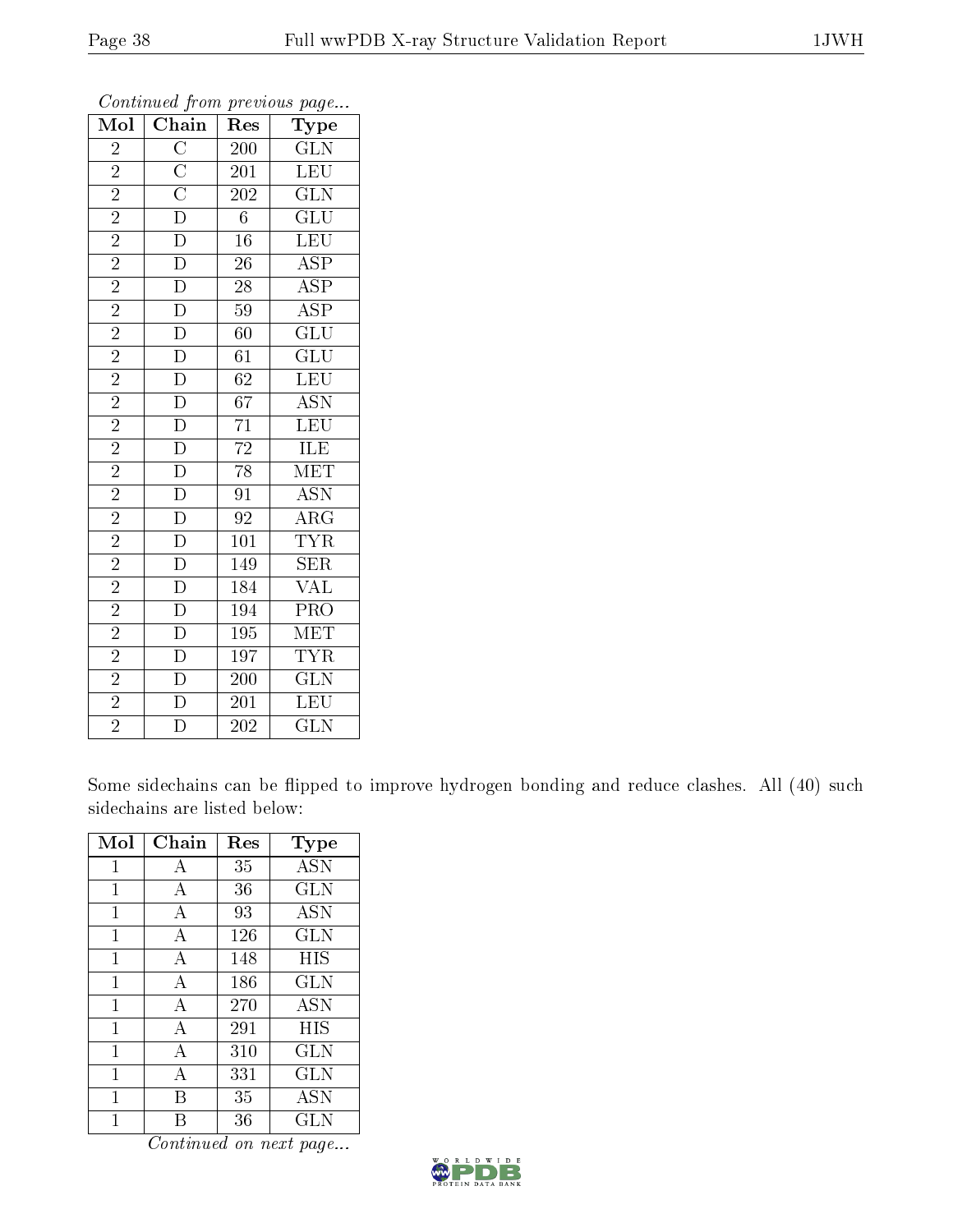| Mol            | Chain                                                                                                                                                                                                                                                                                                         | Res              | Type                                           |
|----------------|---------------------------------------------------------------------------------------------------------------------------------------------------------------------------------------------------------------------------------------------------------------------------------------------------------------|------------------|------------------------------------------------|
| $\overline{1}$ | $\overline{\mathrm{B}}$                                                                                                                                                                                                                                                                                       | 40               | $\overline{\text{GLN}}$                        |
| $\overline{1}$ | Β                                                                                                                                                                                                                                                                                                             | 93               | <b>ASN</b>                                     |
| $\overline{1}$ | $\overline{\mathrm{B}}$                                                                                                                                                                                                                                                                                       | <b>126</b>       | $\overline{\text{GLN}}$                        |
| $\overline{1}$ | $\overline{\mathrm{B}}$                                                                                                                                                                                                                                                                                       | 148              | $\overline{\mathrm{HIS}}$                      |
| $\overline{1}$ | $\overline{\mathrm{B}}$                                                                                                                                                                                                                                                                                       | 183              | $\overline{\mathrm{HIS}}$                      |
| $\overline{1}$ | $\overline{\text{B}}$                                                                                                                                                                                                                                                                                         | 186              | $\overline{\text{GLN}}$                        |
| $\overline{1}$ | $\overline{\mathrm{B}}$                                                                                                                                                                                                                                                                                       | $\overline{270}$ | $\overline{\mathrm{ASN}}$                      |
| $\overline{1}$ | $\overline{\mathbf{B}}$                                                                                                                                                                                                                                                                                       | 286              | $\overline{HIS}$                               |
| $\overline{1}$ | $\overline{\mathbf{B}}$                                                                                                                                                                                                                                                                                       | 291              | $\overline{\mathrm{HIS}}$                      |
| $\overline{1}$ |                                                                                                                                                                                                                                                                                                               | $\overline{310}$ | $\overline{\text{GLN}}$                        |
| $\overline{2}$ |                                                                                                                                                                                                                                                                                                               | $\overline{19}$  | $\overline{\text{ASN}}$                        |
| $\overline{2}$ |                                                                                                                                                                                                                                                                                                               | $\overline{48}$  | $\overline{\text{GLN}}$                        |
| $\overline{2}$ |                                                                                                                                                                                                                                                                                                               | $\overline{67}$  | $\frac{\overline{\mathrm{ASN}}}{\mathrm{GLN}}$ |
| $\overline{2}$ |                                                                                                                                                                                                                                                                                                               | $\overline{68}$  |                                                |
| $\frac{2}{2}$  |                                                                                                                                                                                                                                                                                                               | $\overline{74}$  | $\overline{\text{GLN}}$                        |
|                |                                                                                                                                                                                                                                                                                                               | $\overline{96}$  | $\overline{\text{GLN}}$                        |
| $\overline{2}$ |                                                                                                                                                                                                                                                                                                               | 165              | $\overline{\mathrm{HIS}}$                      |
| $\overline{2}$ |                                                                                                                                                                                                                                                                                                               | 182              | $\overline{\text{GLN}}$                        |
| $\overline{2}$ |                                                                                                                                                                                                                                                                                                               | 193              | $\overline{\mathrm{HIS}}$                      |
| $\overline{2}$ |                                                                                                                                                                                                                                                                                                               | <b>200</b>       | $\overline{\text{GLN}}$                        |
| $\overline{2}$ |                                                                                                                                                                                                                                                                                                               | $\overline{202}$ | $\overline{\text{GLN}}$                        |
| $\overline{2}$ |                                                                                                                                                                                                                                                                                                               | $\overline{19}$  | <b>ASN</b>                                     |
| $\overline{2}$ | $\frac{\overline{B} \cdot \overline{C} \cdot \overline{C} \cdot \overline{C} \cdot \overline{C} \cdot \overline{C} \cdot \overline{C} \cdot \overline{C} \cdot \overline{C} \cdot \overline{D} \cdot \overline{D}}{\overline{C} \cdot \overline{C} \cdot \overline{C} \cdot \overline{D} \cdot \overline{D}}$ | $\overline{67}$  | $\overline{\mathrm{ASN}}$                      |
| $\overline{2}$ | $\frac{\overline{D}}{\overline{D}}$                                                                                                                                                                                                                                                                           | $\overline{68}$  | $\overline{\text{GLN}}$                        |
| $\overline{2}$ |                                                                                                                                                                                                                                                                                                               | $\overline{74}$  | $\overline{\text{GLN}}$                        |
| $\overline{2}$ |                                                                                                                                                                                                                                                                                                               | 165              | $\overline{HIS}$                               |
| $\overline{2}$ | $\overline{D}$                                                                                                                                                                                                                                                                                                | 182              | $\overline{\text{GLN}}$                        |
| $\overline{2}$ | $\overline{\overline{\mathrm{D}}}$                                                                                                                                                                                                                                                                            | $\overline{200}$ | $\overline{\text{GLN}}$                        |

#### 5.3.3 RNA (i)

There are no RNA molecules in this entry.

# 5.4 Non-standard residues in protein, DNA, RNA chains (i)

There are no non-standard protein/DNA/RNA residues in this entry.

## 5.5 Carbohydrates  $(i)$

There are no carbohydrates in this entry.

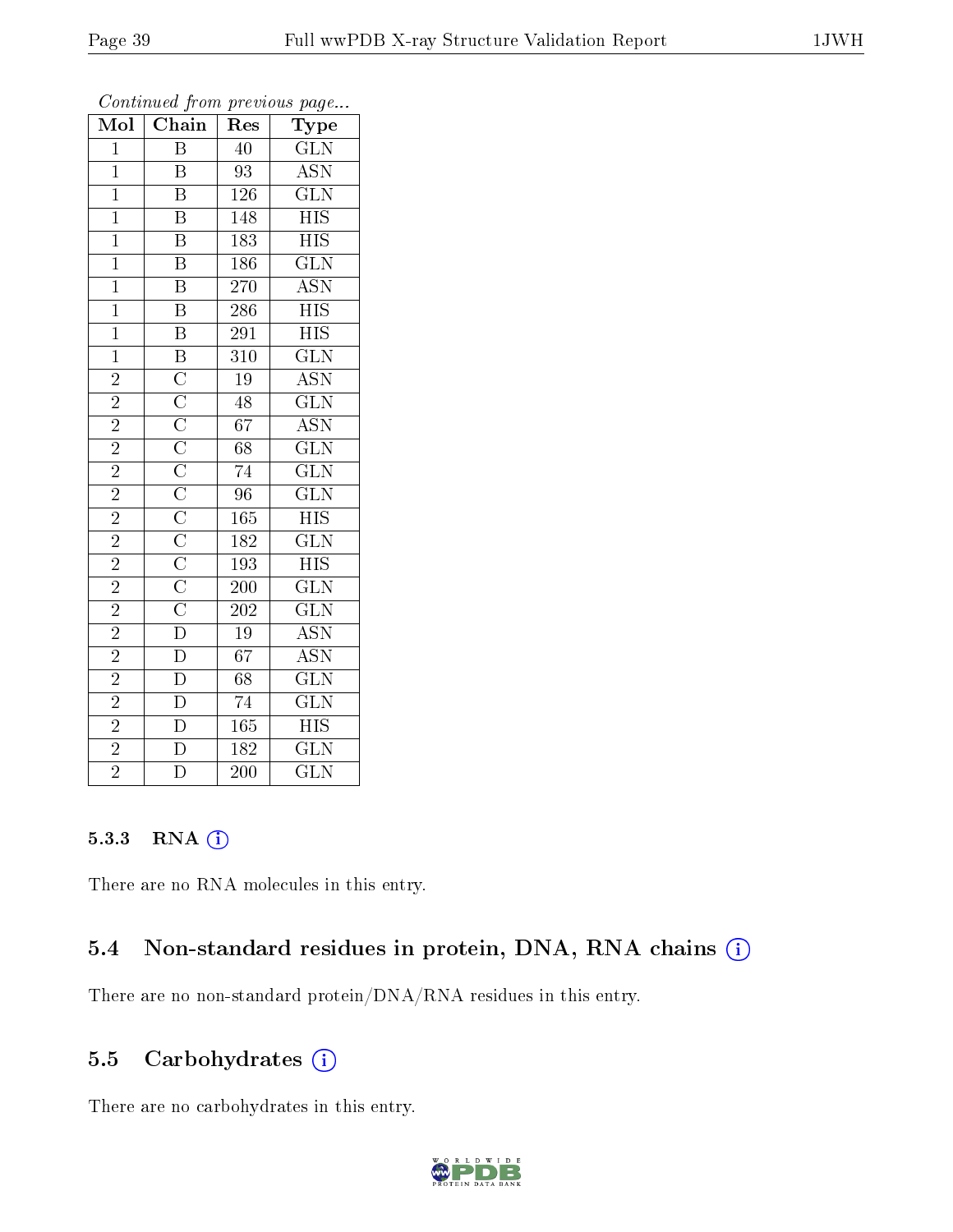## 5.6 Ligand geometry (i)

Of 10 ligands modelled in this entry, 2 are monoatomic - leaving 8 for Mogul analysis.

In the following table, the Counts columns list the number of bonds (or angles) for which Mogul statistics could be retrieved, the number of bonds (or angles) that are observed in the model and the number of bonds (or angles) that are dened in the Chemical Component Dictionary. The Link column lists molecule types, if any, to which the group is linked. The Z score for a bond length (or angle) is the number of standard deviations the observed value is removed from the expected value. A bond length (or angle) with  $|Z| > 2$  is considered an outlier worth inspection. RMSZ is the root-mean-square of all Z scores of the bond lengths (or angles).

| Mol            |                 | Chain   | Res | Link                     |            | <b>Bond lengths</b> |             |          | Bond angles |                |
|----------------|-----------------|---------|-----|--------------------------|------------|---------------------|-------------|----------|-------------|----------------|
|                | Type            |         |     |                          | Counts     | RMSZ                | # $ Z  > 2$ | Counts   | RMSZ        | # $ Z  > 2$    |
| 3              | PO <sub>4</sub> | $\rm C$ | 353 |                          | 4,4,4      | 1.65                |             | 6,6,6    | 0.51        |                |
| $\overline{4}$ | ANP             | А       | 340 | $\overline{\phantom{0}}$ | 29, 33, 33 | 2.36                | $9(31\%)$   | 31,52,52 | 2.97        | 14(45%)        |
| 3              | PO4             | D       | 356 |                          | 4,4,4      | 1.69                |             | 6,6,6    | 0.45        |                |
| 3              | PO <sub>4</sub> | А       | 350 |                          | 4,4,4      | 1.62                |             | 6,6,6    | 0.38        | $\theta$       |
| 3              | PO <sub>4</sub> | D       | 354 |                          | 4,4,4      | 1.60                |             | 6,6,6    | 0.45        | $\theta$       |
| 3              | PO <sub>4</sub> | B       | 352 |                          | 4,4,4      | 1.61                | $\theta$    | 6,6,6    | 0.53        | $\overline{0}$ |
| 3              | PO <sub>4</sub> | D       | 355 |                          | 4,4,4      | 1.64                |             | 6,6,6    | 0.45        | $\theta$       |
| 3              | PO <sub>4</sub> | Β       | 351 |                          | 4,4,4      | 1.69                |             | 6,6,6    | 0.44        | $\theta$       |

In the following table, the Chirals column lists the number of chiral outliers, the number of chiral centers analysed, the number of these observed in the model and the number defined in the Chemical Component Dictionary. Similar counts are reported in the Torsion and Rings columns. '-' means no outliers of that kind were identified.

|     |     |        | Mol   Type   Chain   Res   Link   Chirals | Torsions                         | Rings |
|-----|-----|--------|-------------------------------------------|----------------------------------|-------|
| ANP | 340 | $\sim$ |                                           | $\frac{4/14/38/38}{9}$   0/3/3/3 |       |

All (9) bond length outliers are listed below:

| Mol            | Chain | Res | <b>Type</b> | Atoms               | $\mathbf{Z}$ | Observed $(A)$ | Ideal(A) |
|----------------|-------|-----|-------------|---------------------|--------------|----------------|----------|
| $\overline{4}$ | А     | 340 | <b>ANP</b>  | PB-O3A              | $-7.31$      | 1.49           | 1.59     |
| $\overline{4}$ | А     | 340 | ANP         | $C2-N1$             | 4.73         | 1.42           | 1.33     |
| $\overline{4}$ | А     | 340 | <b>ANP</b>  | $C4-N3$             | 4.10         | 1.41           | 1.35     |
| $\overline{4}$ | А     | 340 | ANP         | PG-O3G              | $-3.75$      | 1.46           | 1.56     |
| 4              | А     | 340 | <b>ANP</b>  | $C2-N3$             | 3.30         | 1.37           | 1.32     |
| 4              | А     | 340 | ANP         | $C8-N7$             | $-3.00$      | 1.29           | 1.34     |
| $\overline{4}$ | А     | 340 | ANP         | PA-O2A              | $-2.61$      | 1.43           | 1.55     |
| $\overline{4}$ | А     | 340 | ANP         | PB-O <sub>2</sub> B | $-2.32$      | 1.50           | 1.56     |
| 4              | А     | 340 | ANP         | $C5-N7$             | $-2.07$      | 1.32           | 1.39     |

All (14) bond angle outliers are listed below:

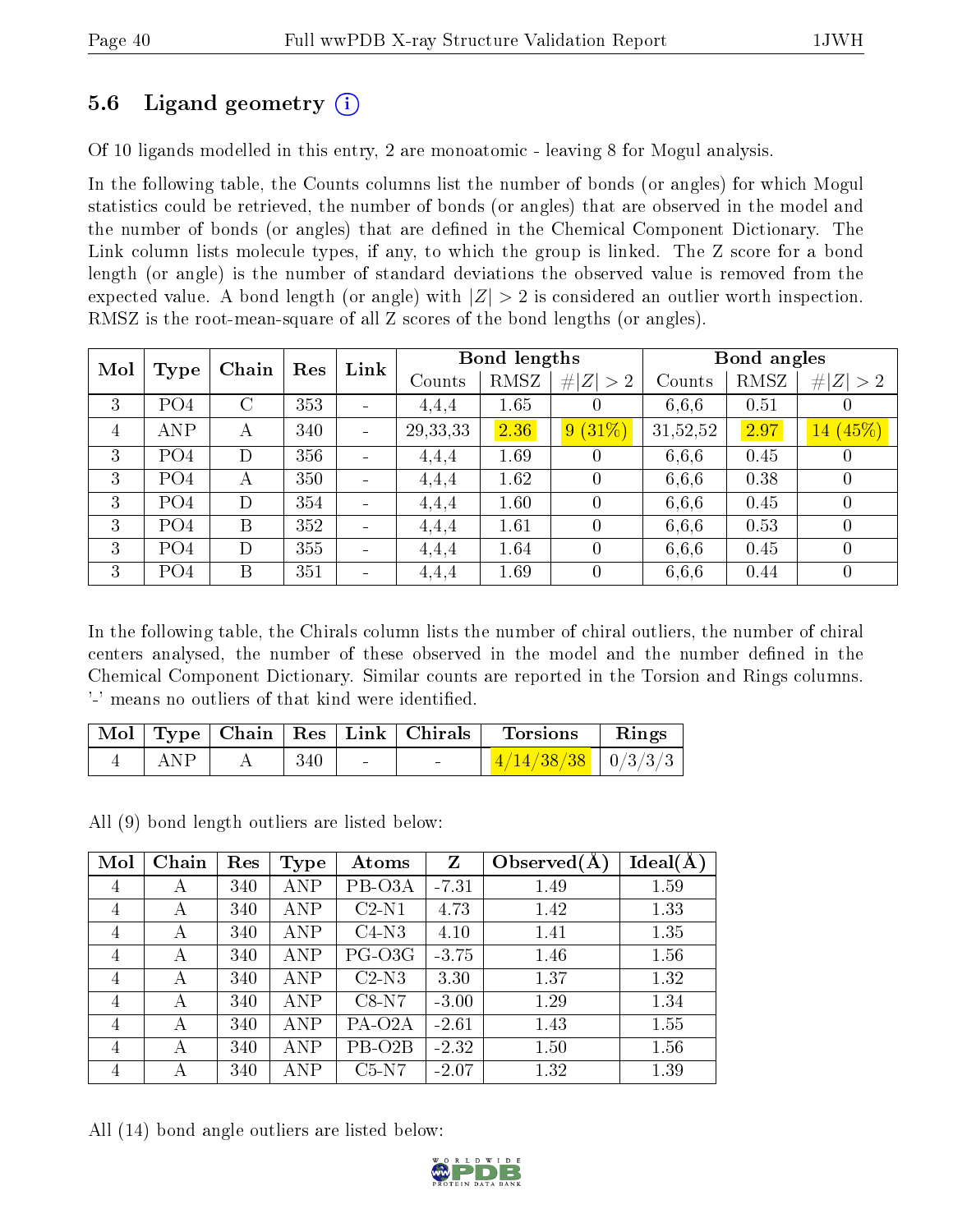| Mol | Chain | Res | <b>Type</b> | Atoms                                  | Z       | Observed $(^\circ)$ | Ideal (°) |
|-----|-------|-----|-------------|----------------------------------------|---------|---------------------|-----------|
| 4   | А     | 340 | <b>ANP</b>  | $O$ <sub>1</sub> B-PB-N <sub>3</sub> B | $-8.59$ | 99.12               | 111.77    |
| 4   | А     | 340 | <b>ANP</b>  | PA-O3A-PB                              | 7.14    | 157.75              | 132.62    |
| 4   | А     | 340 | ANP         | $C4-C5-N7$                             | 4.96    | 114.57              | 109.40    |
| 4   | А     | 340 | ANP         | O1G-PG-N3B                             | 4.52    | 118.43              | 111.77    |
| 4   | A     | 340 | ANP         | $N3-C2-N1$                             | $-3.57$ | 123.09              | 128.68    |
| 4   | А     | 340 | ANP         | $C1'$ -N9-C4                           | 3.41    | 132.63              | 126.64    |
| 4   | А     | 340 | ANP         | $O2B-PB-O3A$                           | 3.39    | 115.97              | 104.64    |
| 4   | А     | 340 | <b>ANP</b>  | O3A-PB-N3B                             | $-3.33$ | 97.35               | 106.59    |
| 4   | А     | 340 | ANP         | $O2G-PG-O1G$                           | $-2.98$ | 105.97              | 113.45    |
| 4   | А     | 340 | ANP         | $C3'-C2'-C1'$                          | 2.74    | 105.11              | 100.98    |
| 4   | А     | 340 | ANP         | $O3'$ -C3'-C2'                         | 2.73    | 120.64              | 111.82    |
| 4   | А     | 340 | ANP         | $C5-C6-N6$                             | 2.59    | 124.29              | 120.35    |
| 4   | А     | 340 | <b>ANP</b>  | $O2'$ -C2'-C3'                         | 2.54    | 120.05              | 111.82    |
| 4   | А     | 340 | ANP         | $O5'$ -C5'-C4'                         | 2.46    | 117.46              | 108.99    |

There are no chirality outliers.

All (4) torsion outliers are listed below:

| Mol | Chain | Res | <b>Type</b> | Atoms             |
|-----|-------|-----|-------------|-------------------|
|     |       | 340 | ANP         | PB-N3B-PG-O1G     |
|     |       | 340 | A NP        | $C5'$ -O5'-PA-O1A |
|     |       | 340 | ANP         | $C5'$ -O5'-PA-O2A |
|     |       | 340 |             | $C5'$ -O5'-PA-O3A |

There are no ring outliers.

1 monomer is involved in 1 short contact:

|  |     |     | Mol   Chain   Res   Type   Clashes   Symm-Clashes |
|--|-----|-----|---------------------------------------------------|
|  | 340 | ANP |                                                   |

The following is a two-dimensional graphical depiction of Mogul quality analysis of bond lengths, bond angles, torsion angles, and ring geometry for all instances of the Ligand of Interest. In addition, ligands with molecular weight > 250 and outliers as shown on the validation Tables will also be included. For torsion angles, if less then 5% of the Mogul distribution of torsion angles is within 10 degrees of the torsion angle in question, then that torsion angle is considered an outlier. Any bond that is central to one or more torsion angles identified as an outlier by Mogul will be highlighted in the graph. For rings, the root-mean-square deviation (RMSD) between the ring in question and similar rings identified by Mogul is calculated over all ring torsion angles. If the average RMSD is greater than 60 degrees and the minimal RMSD between the ring in question and any Mogul-identified rings is also greater than 60 degrees, then that ring is considered an outlier. The outliers are highlighted in purple. The color gray indicates Mogul did not find sufficient equivalents in the CSD to analyse the geometry.

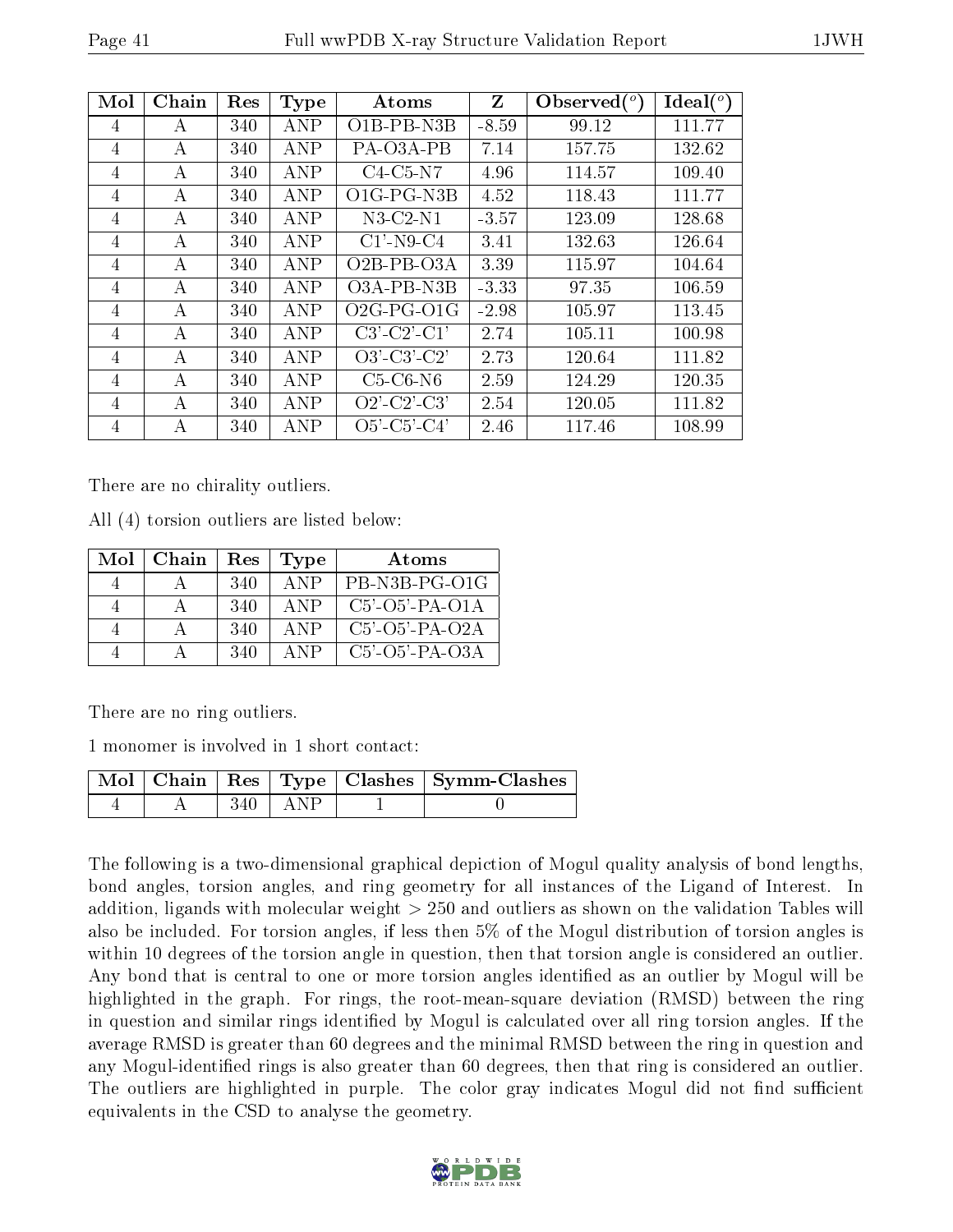

# 5.7 [O](https://www.wwpdb.org/validation/2017/XrayValidationReportHelp#nonstandard_residues_and_ligands)ther polymers (i)

There are no such residues in this entry.

## 5.8 Polymer linkage issues (i)

There are no chain breaks in this entry.

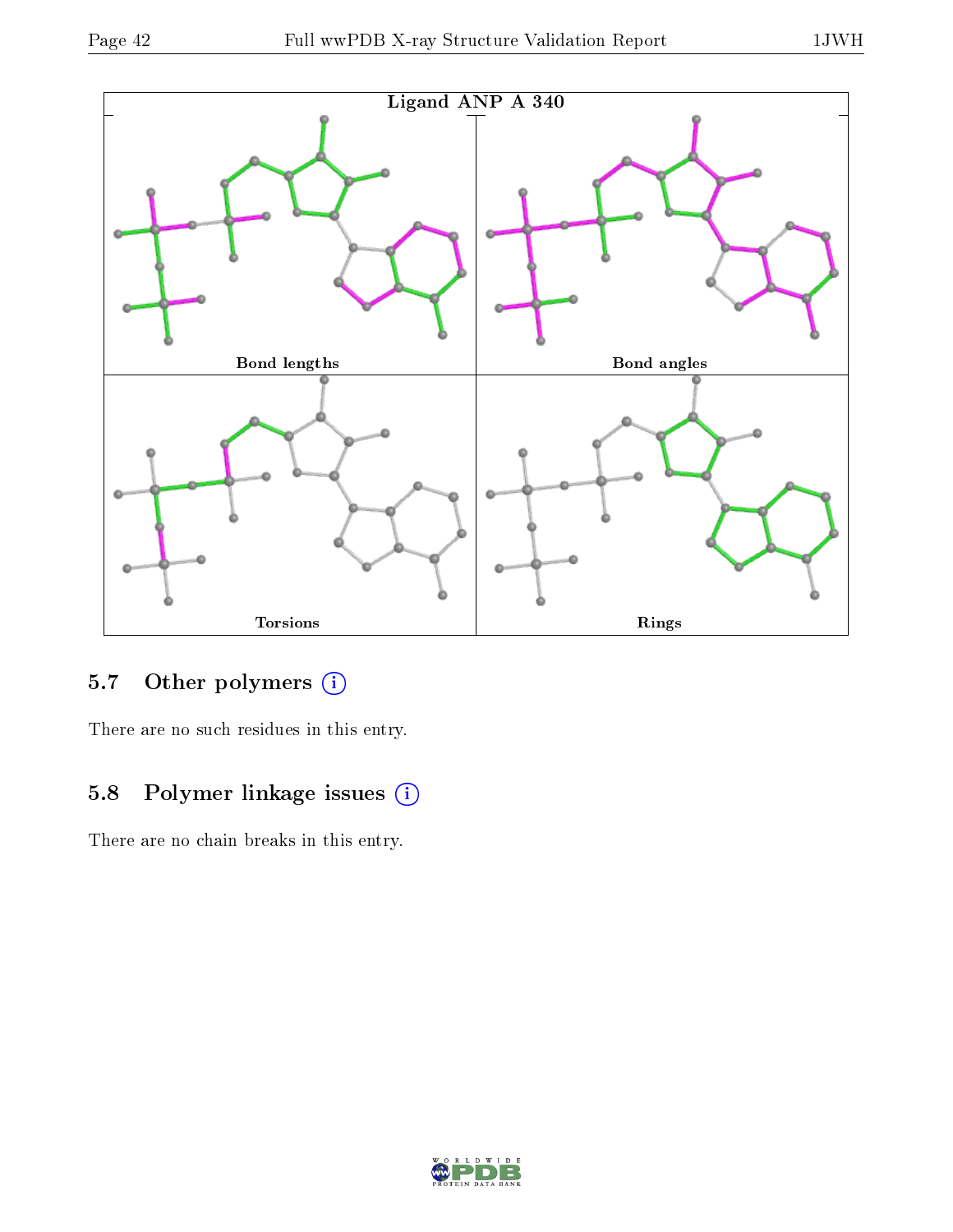# 6 Fit of model and data  $(i)$

## 6.1 Protein, DNA and RNA chains  $(i)$

In the following table, the column labelled  $#RSRZ> 2'$  contains the number (and percentage) of RSRZ outliers, followed by percent RSRZ outliers for the chain as percentile scores relative to all X-ray entries and entries of similar resolution. The OWAB column contains the minimum, median,  $95<sup>th</sup>$  percentile and maximum values of the occupancy-weighted average B-factor per residue. The column labelled ' $Q< 0.9$ ' lists the number of (and percentage) of residues with an average occupancy less than 0.9.

| Mol            | Chain   | Analysed          | $<$ RSRZ $>$ | $\rm \#RSRZ{>}2$                  | $OWAB(A^2)$       | Q <sub>0.9</sub> |
|----------------|---------|-------------------|--------------|-----------------------------------|-------------------|------------------|
|                | А       | $336/337(99\%)$   | $-0.18$      | $4(1\%)$ 79<br>61                 | 25, 75, 125, 147  |                  |
|                | B       | $335/337(99\%)$   | $-0.27$      | 88 <sup>1</sup><br>$1(0\%)$ 94    | 30, 78, 128, 194  |                  |
| 2              | $\rm C$ | 200/215(93%)      | 0.18         | $9(4\%)$<br>33<br>16 <sup>°</sup> | 51, 111, 185, 217 |                  |
| $\overline{2}$ | D       | $204/215(94\%)$   | 0.05         | $2(0\%)$ 82<br>67                 | 50, 96, 153, 204  |                  |
| All            | All     | $1075/1104$ (97%) | $-0.10$      | 16 $(1\%)$<br>73<br>54            | 25, 87, 149, 217  |                  |

All (16) RSRZ outliers are listed below:

| Mol            | Chain              | $\operatorname{Res}% \left( \mathcal{N}\right) \equiv\operatorname{Res}(\mathcal{N}_{0},\mathcal{N}_{0})$ | Type        | $_{\rm RSRZ}$ |  |
|----------------|--------------------|-----------------------------------------------------------------------------------------------------------|-------------|---------------|--|
| $\overline{2}$ | $\overline{\rm C}$ | 56                                                                                                        | LEU         | 4.0           |  |
| $\overline{2}$ | $\overline{C}$     | 31                                                                                                        | <b>GLN</b>  | 3.9           |  |
| $\overline{2}$ | $\overline{C}$     | 174                                                                                                       | <b>TYR</b>  | 3.5           |  |
| $\overline{2}$ | $\overline{C}$     | 124                                                                                                       | LEU         | 3.2           |  |
| $\overline{2}$ | $\overline{C}$     | 58                                                                                                        | PRO         | 3.0           |  |
| $\overline{1}$ | $\bf{A}$           | 87                                                                                                        | <b>ASN</b>  | 2.7           |  |
| $\overline{2}$ | $\overline{C}$     | 57                                                                                                        | GLU         | 2.7           |  |
| $\overline{2}$ | $\mathbf D$        | 158                                                                                                       | TYR         | 2.6           |  |
| $\overline{2}$ | $\overline{C}$     | 43                                                                                                        | <b>VAL</b>  | 2.5           |  |
| $\overline{1}$ | $\boldsymbol{A}$   | 76                                                                                                        | <b>LYS</b>  | 2.4           |  |
| $\overline{2}$ | $\overline{C}$     | 205                                                                                                       | ${\rm SER}$ | 2.3           |  |
| $\overline{2}$ | $\overline{\rm C}$ | 116                                                                                                       | ASN         | 2.2           |  |
| $\mathbf{1}$   | Β                  | 125                                                                                                       | TYR         | 2.1           |  |
| $\overline{2}$ | D                  | 146                                                                                                       | PRO         | 2.1           |  |
| $\mathbf{1}$   | А                  | 51                                                                                                        | SER         | 2.1           |  |
| $\mathbf{1}$   | А                  | 50                                                                                                        | TYR         | $2.1\,$       |  |

## 6.2 Non-standard residues in protein, DNA, RNA chains (i)

There are no non-standard protein/DNA/RNA residues in this entry.

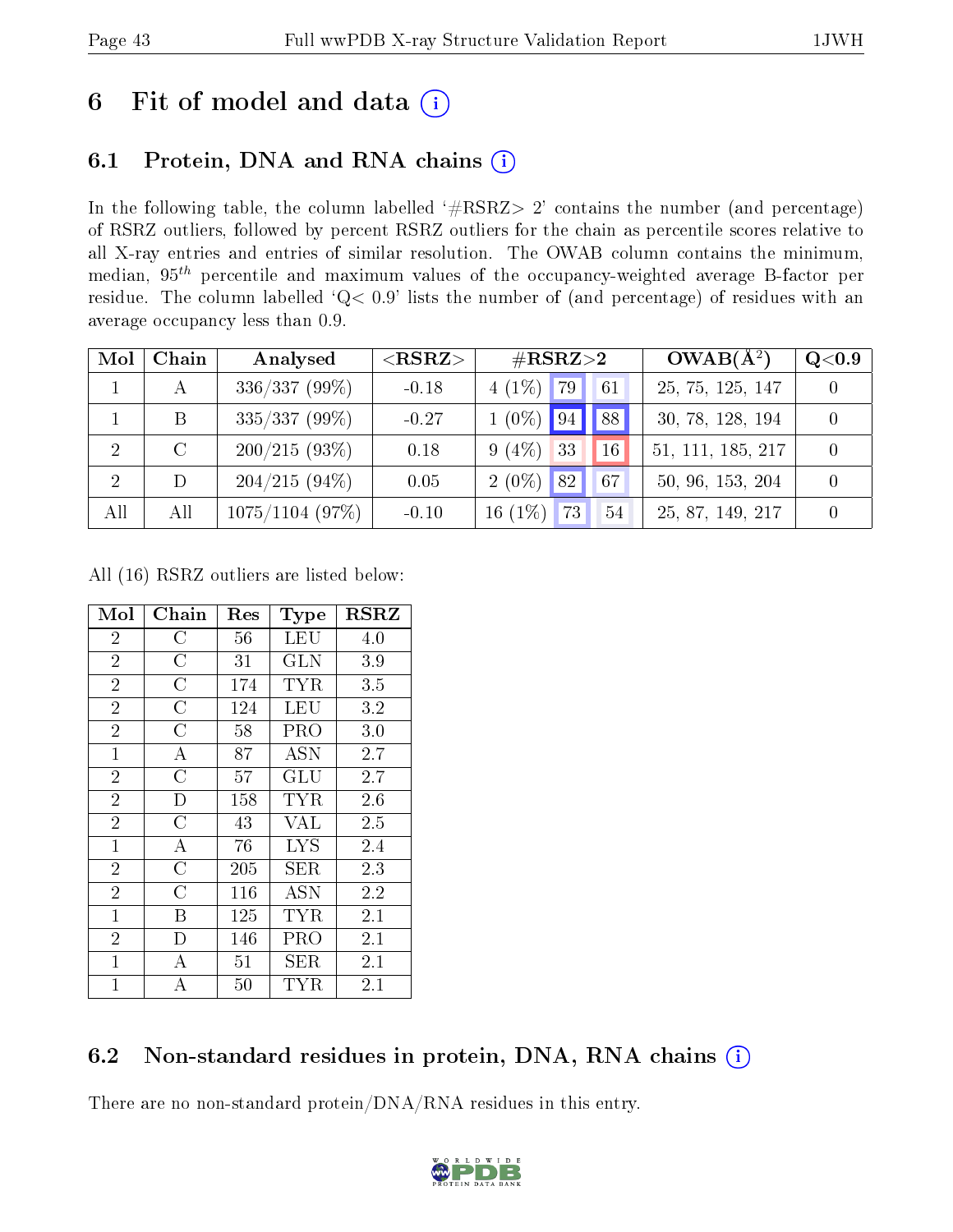#### 6.3 Carbohydrates  $(i)$

There are no carbohydrates in this entry.

#### 6.4 Ligands  $(i)$

In the following table, the Atoms column lists the number of modelled atoms in the group and the number defined in the chemical component dictionary. The B-factors column lists the minimum, median,  $95<sup>th</sup>$  percentile and maximum values of B factors of atoms in the group. The column labelled  $Q < 0.9$ ' lists the number of atoms with occupancy less than 0.9.

| Mol | Type            | Chain         | Res | Atoms | $_{\rm RSCC}$ | <b>RSR</b> | <b>B</b> -factors( $\overline{A^2}$ ) | Q <sub>0.9</sub> |
|-----|-----------------|---------------|-----|-------|---------------|------------|---------------------------------------|------------------|
| 3   | PO <sub>4</sub> | В             | 351 | 5/5   | 0.76          | 0.18       | 157, 159, 164, 166                    |                  |
| 4   | <b>ANP</b>      | А             | 340 | 31/31 | 0.79          | 0.30       | 73, 121, 171, 174                     |                  |
| 3   | PO <sub>4</sub> | D             | 356 | 5/5   | 0.81          | 0.19       | 137, 147, 148, 159                    |                  |
| 3   | PO4             | D             | 354 | 5/5   | 0.84          | 0.12       | 117, 118, 143, 155                    | $\Omega$         |
| 3   | PO <sub>4</sub> | $\mathcal{C}$ | 353 | 5/5   | 0.84          | 0.18       | 150, 151, 163, 167                    |                  |
| 3   | PO <sub>4</sub> | А             | 350 | 5/5   | 0.89          | 0.27       | 74,91,127,133                         | 0                |
| 3   | PO <sub>4</sub> | D             | 355 | 5/5   | 0.93          | 0.10       | 115, 118, 132, 143                    | $\theta$         |
| 3   | PO <sub>4</sub> | B             | 352 | 5/5   | 0.94          | 0.15       | 66, 124, 142, 144                     |                  |
| 5   | ZN              | C             | 357 | 1/1   | 0.98          | 0.12       | 73, 73, 73, 73                        | $\theta$         |
| 5   | ZN              | D             | 358 | 1/1   | 0.99          | 0.13       | 72, 72, 72, 72                        |                  |

The following is a graphical depiction of the model fit to experimental electron density of all instances of the Ligand of Interest. In addition, ligands with molecular weight  $> 250$  and outliers as shown on the geometry validation Tables will also be included. Each fit is shown from different orientation to approximate a three-dimensional view.